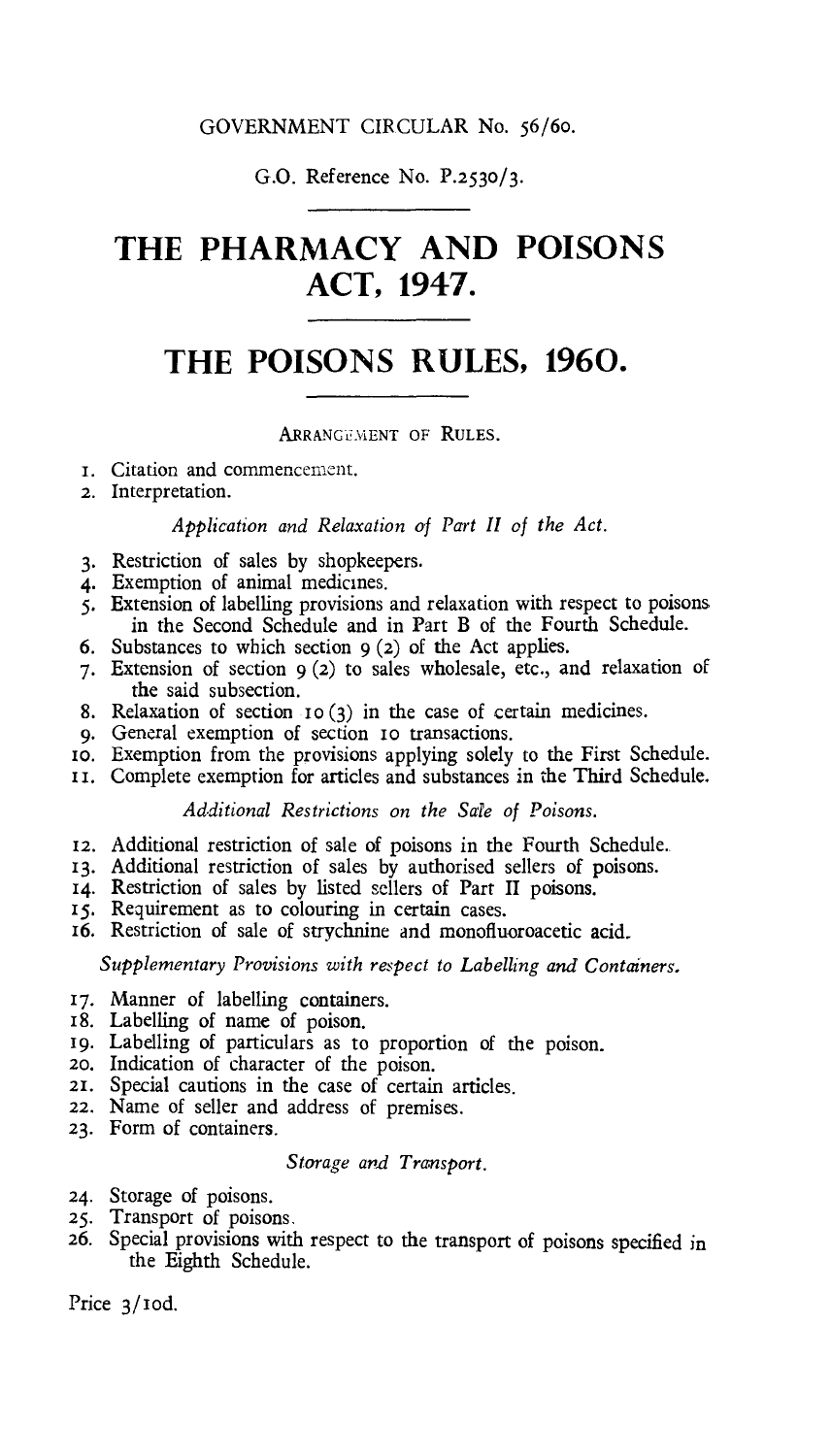# *Special Provisions with respect to Hospitals*

- 27. Supply of medicines to out-patients from certain hospitals, etc.
- 28. Supply of medicines for use in institutions.
- 29. Storage of poisons in institutions.

# *Miscellaneous.*

- 3o. Manufacture of pharmaceutical preparations.
- 31. Form of application to the Chief Constable, fees to be paid by listed sellers of Part II poisons and form of Chief Constable's list.
- 32. Certificates of persons to whom poisons may be sold.
- 33. Form of record of sales.
- 34. Preservation of records.

35. Revocation.

# SCHEDULES.

FIRST SCHEDULE: Substances included in the Poisons List to which special restrictions apply unless exempted by Rule to.

SECOND SCHEDULE: Poisons exempted from labelling provisions when sold or supplied in certain circumstances.

THIRD SCHEDULE: Articles exempted from the provisions of the Act and of these Rules.

FOURTH SCHEDULE: Substances required to be sold by retail only upon a prescription given by a duly qualified medical practitioner, registered dentist, registered veterinary surgeon or registered veterinary practitioner.

FIFTH SCHEDULE: Part A—Form to which the substances specified are restricted when sold by listed sellers of Part II poisons.

Part B—Poisons which may be sold by listed sellers of Part II poisons only to persons engaged in the trade or business of agriculture or horticulture and for the purpose of that trade or business.

SIXTH SCHEDULE: Statement of particulars permitted in certain cases as to proportion of poison.

SEVENTH SCHEDULE: Indication of character of article prescribed for the purposes of section  $9 (1) (c) (iii)$  of the Act.

EIGHTH SCHEDULE: Poisons required to be specially labelled for transport.

NINTH SCHEDULE : Form of application for entry in the list kept by the Chief Constable under section 12 of the Act.

TENTH SCHEDULE: Form of the list to be kept by the Chief Constable in pursuance of section 12 (1) of the Act.

ELEVENTH SCHEDULE: Certificate for the purchase of a poison.

TWELFTH SCHEDULE : Form of entry to be made in the book to be kept by sellers of poisons in accordance with section  $9(2)(b)$  of the Act.

THIRTEENTH SCHEDULE : Forms of certificate authorising the purchase of monofluoroacetic acid or a salt thereof as a rodenticide.

FOURTEENTH SCHEDULE: Substances in which poison is exempted by Rule 6 from section  $9(2)$  of the Act.

FIFTEENTH SCHEDULE: Poisons required to be coloured in certain cases.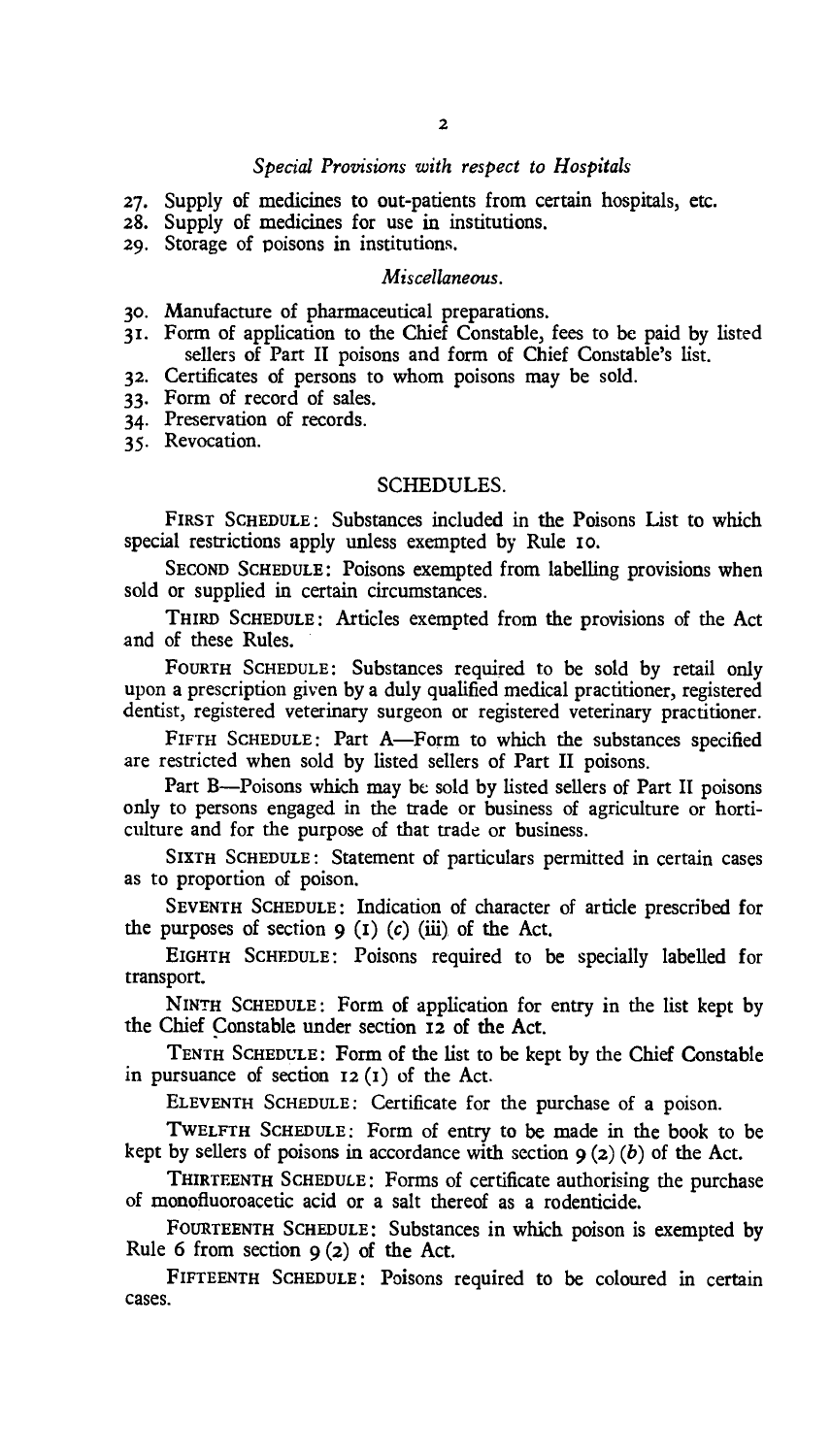Isle of Man to wit. By His Excellency Sir Ronald Herbert Garvey, K.C.M.G., K.C.V.O., M.B.E., Lieutenant Governor of the said Isle, &c., &c., &c.

# THE PHARMACY AND POISONS ACT, 1947.

# **THE POISONS RULES, 1960.**

In pursuance of section twenty-one of the Pharmacy and Poisons Act, 1947, I, the said Lieutenant Governor, do hereby make the following Rules :—

*Citation and commencement.* 

t. These Rules may be cited as the Poisons Rules, 196o, and shall come into operation on the same being approved by resolution of Tynwald.

### *Interpretation.*

 $2.-(1)$  In these Rules unless the context otherwise requires-

" the Act" means the Pharmacy and Poisons Act, 1947;

" animal " includes poultry;

" antimonial poisons " means chorides of antimony, oxides of antimony, sulphides of antimony, antimonates, antimonites and organic compounds of antimony ;

" arsenical poisons " means halides of arsenic, oxides of arsenic, sulphides of arsenic, arsenates, arsenites, copper acetoarsenite, sodium thioarsenates and organic compounds of arsenic ,;

" British National Formulary ", "British Pharmaceutical Codex "British Pharmacopoeia " and "British Veterinary Codex " include supplements thereto ;

" food " includes a beverage;

" listed seller of Part II poisons " means a person entitled, subject to the provisions of the Act and of these Rules, to sell poisons included in Part II of the Poisons List by virtue of the entry of his name in the Chief Constable's list kept in pursuance of section twelve of the Act ;

" medicine for the internal treatment of human ailments " includes any medicine to be administered by hypodermic injection, but does not include any mouth wash, eye drops, eye lotion, ear drops, douche or similar articles ;

" sale exempted by section eleven of the Act " means a sale made in such circumstances as to be entitled, except as provided by these Rules, to exemption under section eleven of the Act from the foregoing provisions of Part II of the Act ;

" transaction exempted by section ten of the Act " means the supply of a medicine in such circumstances as to be entitled to exemption under section ten of the Act from the provisions of section nine of the Act.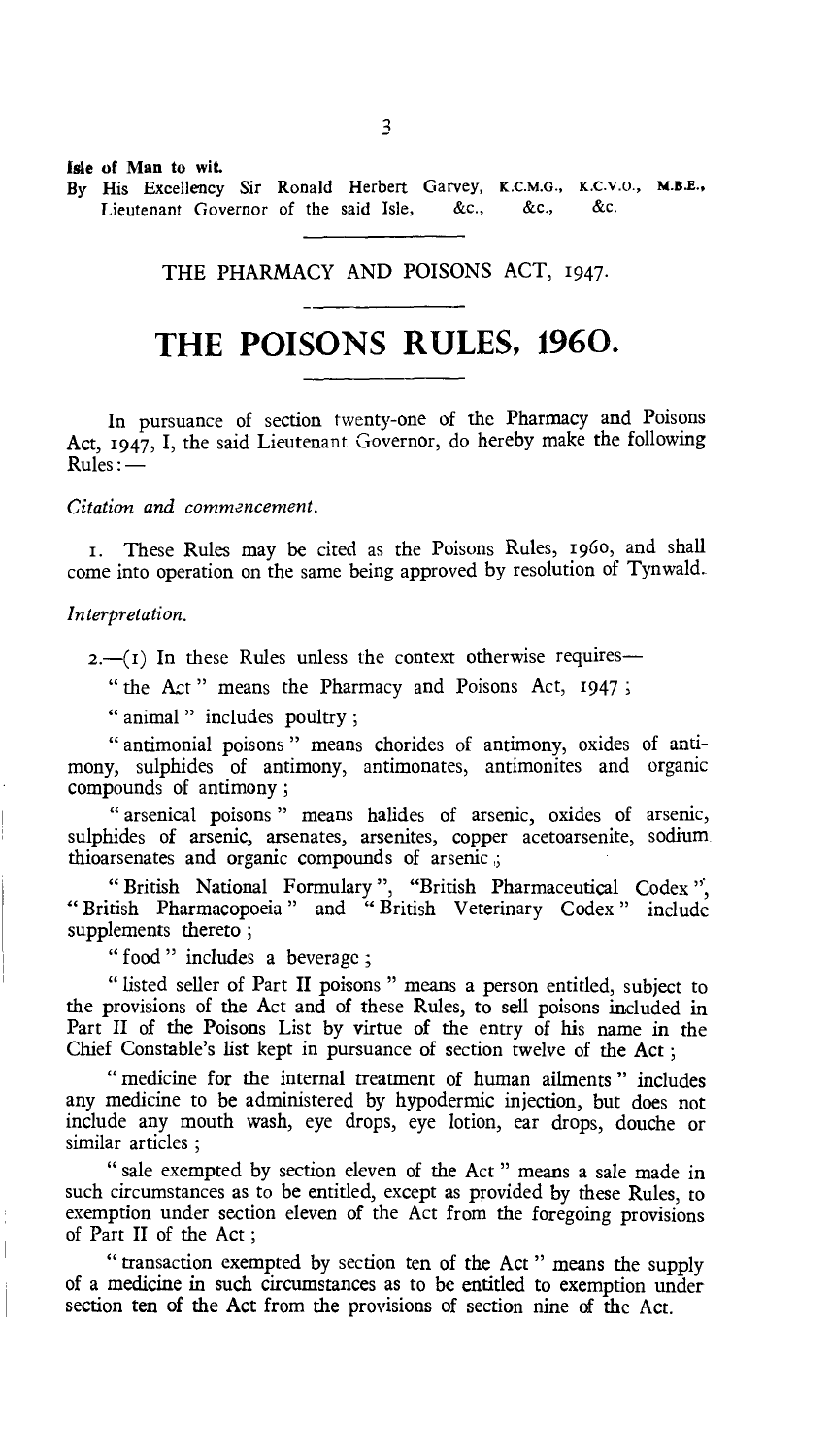(2) Any reference in the Schedules to these Rules to the percentage of a poison contained in any substance or preparation shall, unless otherwise expressly provided, be construed in the following manner, that is to say, a reference to a substance or preparation containing one per cent. of any poison means—

- (a) in the case of a solid, that one gramme of the poison is contained in every hundred grammes of the substance or preparation ;
- (b) in the case of a liquid, that one millilitre of the poison, or, if the poison itself is a solid, one gramme of the poison is contained in every hundred millilitres of the substance or preparation ;

and so in proportion for any greater or lesser percentage.

The Interpretation Act, 1949, shall apply to the interpretation of these Rules as it applies to the interpretation of an Act of Tynwald, and as if these Rules and the Rules revoked by these Rules were Acts of Tynwald.

APPLICATION AND RELAXATION OF PART II OF THE ACT.

#### *Restriction of sales by shopkeepers.*

3. It shall not be lawful for any shopkeeper to sell poisons on any premises used for or in connection with his retail business, notwithstanding that the sale is exempted by section eleven of the Act, unless he complies with the provisions of paragraph (a) or paragraph *(b),* as the case may be, of subsection (t) of section pine of the Act.

#### *Exemption of animal medicines.*

4. The provisions of paragraphs *(a)* and *(b)* of subsection (1) of section nine of the Act shall not apply with respect to any medicine for the treatment of animals sold by a person carrying on a business which comprises the manufacture of medicines for the treatment of animals, if the following requirements are complied with : -  $\sigma$ comprises the manufacture of medicines for the treatment of animals, if the following requirements are complied with: $\frac{1}{1-\epsilon}$ 

- (a) a statement in writing signed by the owner of the business, or, in the case of a corporate body, on behalf of that body, stating the name of the business, the principal place where it is carried on, the name of the person in charge of the sale of the medicines, and the premises on which the medicines are to be sold must be furnished prior to the sale to the registrar of the Chief Constable ; and
- $(b)$  the sale must be effected on the premises specified in the statement; and
- (c) an inspector appointed under section twenty-three of the Act must be permitted at all reasonable times to enter the premises and be given all reasonable facilities to make such examination and enquiry and to do such other things (including the taking, on payment therefor, of samples) as may be necessary for ascertaining whether the provisions of the Act and of these Rules are being complied with.

# *Extension of labelling provisions and relaxation with respect to poisons in the Second Schedule and in Part B of the Fourth Schedule.*

*5.—(i)* Subject as hereinafter provided, the provisions of paragraph *(c)*  of subsection (1) of section nine of the Act and of Rules 17 to 22 of these Rules (which provisions relate to the labelling of poisons) shall apply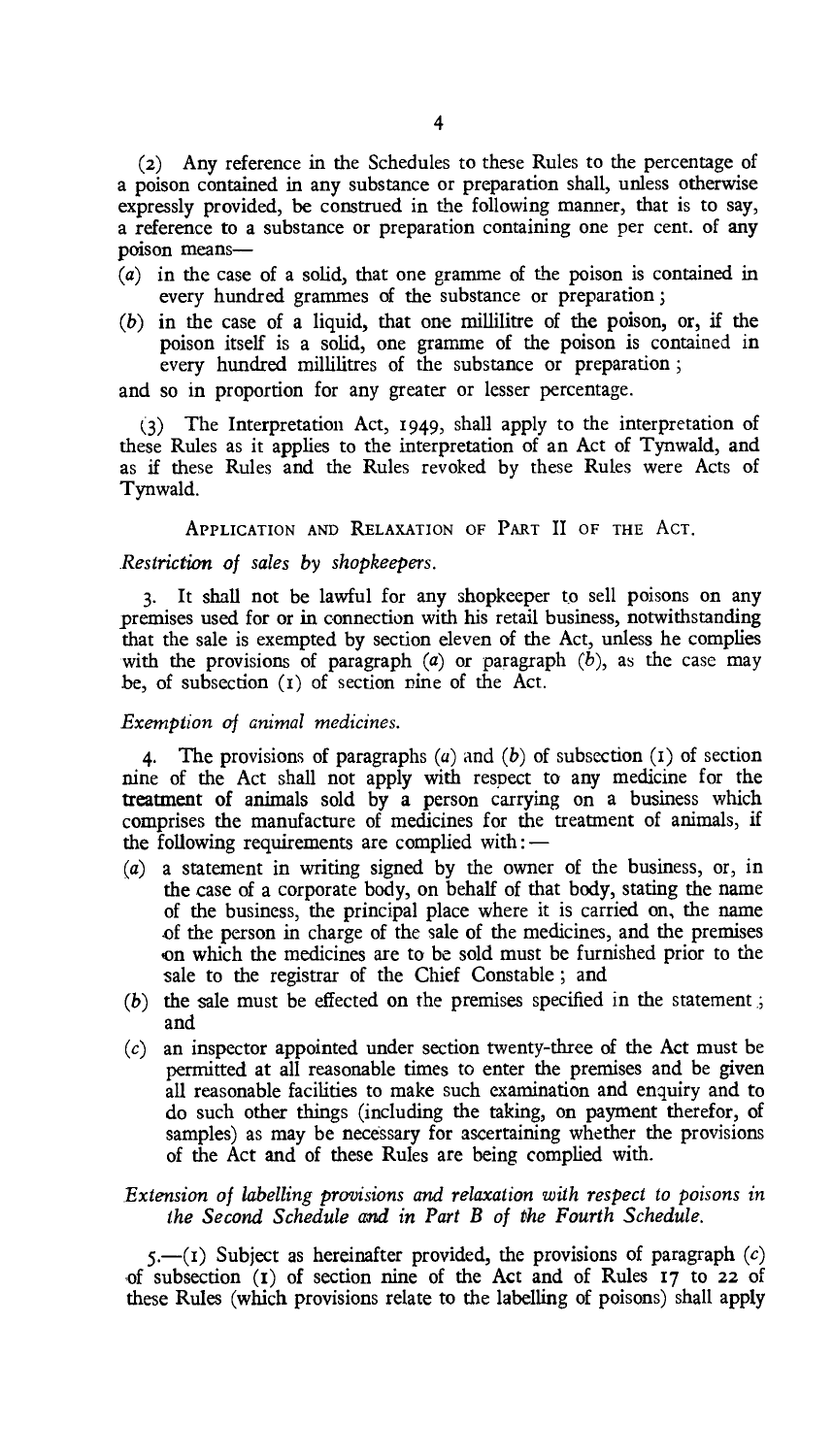to sales exempted by section eleven of the Act, other than sales of poisons to be exported to purchasers outside the United Kingdom or the Isle of Man; and shall also apply to the supply of poisons (otherwise than on sale) in like manner as if references in the said provisions to the sale and the seller of poisons included references to the supply and the supplier of poisons respectively.

(2) The said provisions, except the provisions of Rule 21 of these Rules and of paragraph *(c)* (iv) of subsection (r) of section nine of the Act as modified by Rule 22 of these Rules, shall not apply to the sale or supply of any of the poisons included in the Second Schedule to these Rules to a person who—

- (a) carries on a business in the course of which poisons are regularly sold by way of wholesale dealing or are regularly used in the manufacture of other articles, and
- (b) requires the poison for the purpose of that business,

if the outside of the package in which the poison is sold or supplied is labelled conspicuously with words indicating the dangerous properties of the poison.

(3) The provisions of paragraph *(c)* (iii) of subsection (t) of section nine of the Act and of Rule 20 of these Rules shall not apply to sales exempted by section eleven of the Act of any of the poisons included in Part B of the Fourth Schedule to these Rules.

## *Substances to which section* 9 (2) *of the Act applies.*

6. The provisions of subsection (2) of section 9 of the Act (which makes provision as to persons to whom poisons may be sold and to the keeping of records of sales) shall apply with respect to all substances included in the First Schedule to these Rules, whether or not the poison sold is a poison included in Part I of the Poisons List, and shall not apply with respect to any other substance:

Provided that—

- (i) paragraph *(a)* of the said subsection (2) of section nine of the Act shall, in its application to sales by listed sellers of Part II poisons, be deemed to be satisfied if the person to whom the poison is sold is known by the person in charge of the premises on which the poison is sold or of the department of the business in which the sale is effected to be a person to whom the poison may properly be sold, and
- (ii) the provisions of the said subsection (2) of section nine shall not apply, so far as the poison specified in the first column of the Fourteenth Schedule to these Rules is concerned, to sales of substances specified in the second column of that Schedule.

# *Extension of section* 9 (2) *to sales wholesale, etc., and relaxation of the said subsection.*

*7.—(I)* The provisions of subsection (2) of section nine of the Act as modified by the last foregoing Rule shall apply to sales exempted by section eleven of the Act, except sales of poisons to be exported to purchasers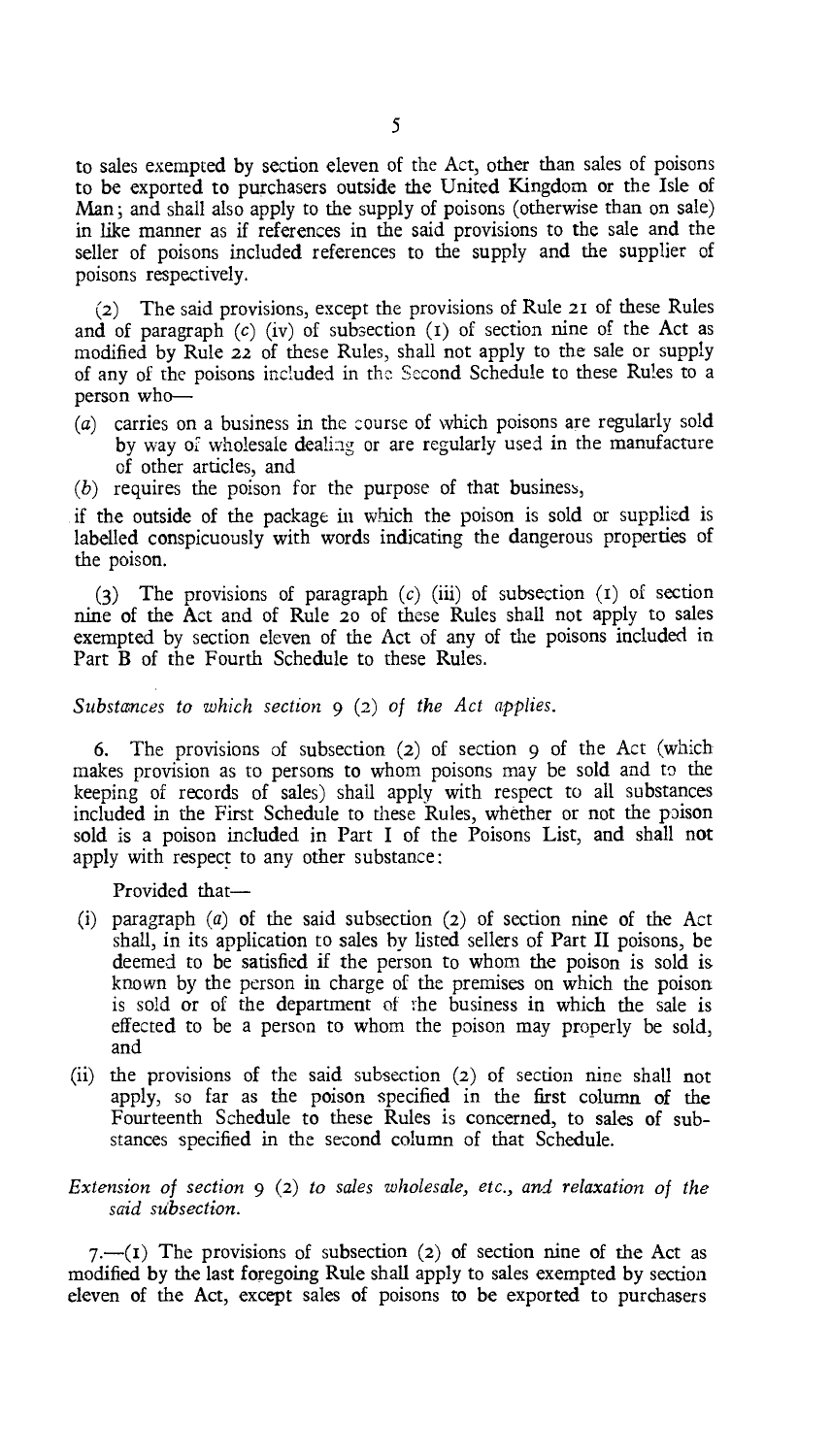outside the United Kingdom or the Isle of Man ; and shall also apply to the supply in the form of commercial sample, otherwise than on sale, of any substance included in the First Schedule to these Rules in like manner as if references in the said provisions to the sale and seller of poisons respectively included references to the supply and the supplier of poisons in the form of commercial samples:

Provided that the said provisions shall not apply to the sale or supply of any article by the manufacturer thereof or by a person carrying on a business in the course of which poisons are regularly sold by way of wholesale dealing, if—

- (a) the article is sold or supplied to a person carrying on a business in the course of which poisons are regularly sold or are regularly used in the manufacture of other articles, and
- (b) the seller or supplier is reasonably satisfied that the purchaser requires the article for the purpose of that business.

(2) Paragraph *(a)* of the said subsection (2) of section nine shall, in its application to sales exempted by section eleven of the Act and to the supply in the form of commercial samples of substances included in the First Schedule to these Rules, be deemed to be satisfied if the person to whom the poison or sample is sold or supplied is known by the person in charge of the department of the business through which the sale or supply is effected to be a person to whom the poison or sample may properly be sold or supplied.

(3) So much of paragraph *(b)* of the said subsection (2) of section nine as requires an entry in a book to be signed by the purchaser of a poison shall not, as respects the sale of a poison to a person for the purposes of his trade, business or profession, apply if the following requirements are satisfied :  $-$ <br>(a) the saller must obtain before the completion of the his trade, business or profession, apply if the following requirements are satisfied:—

- (a) the seller must obtain before the completion of the sale an order in writing signed *by* the purchaser stating his name and address, trade, business or profession, and the following particulars in regard to the article to be purchased, that is to say, the purpose for which it is required and the total quantity to be purchased, or, in the case of an article packed in ampoules, either the said total quantity or the total quantity intended to be administered or injected ;
- (b) the seller must be reasonably satisfied that the signature is that of the person purporting to have signed the order, and that that person carries on the trade, business or profession stated in the order, being one in which the poison to be purchased is used ;
- (c) the seller must insert in the entry prescribed by Rule 33 of these Rules the words " signed order " and a reference number by which the order can be identified:

Provided that where a person represents that he urgently requires a poison for the purpose of his trade, business or profession, the seller may, if he is reasonably satisfied that the person so requires the poison and is, by reason of some emergency, unable before delivery either to furnish to the seller an order in writing duly signed or to attend and sign the entry in the book, deliver the poison, to the purchaser on an undertaking by the purchaser to furnish such an order within the twenty-four hours next following.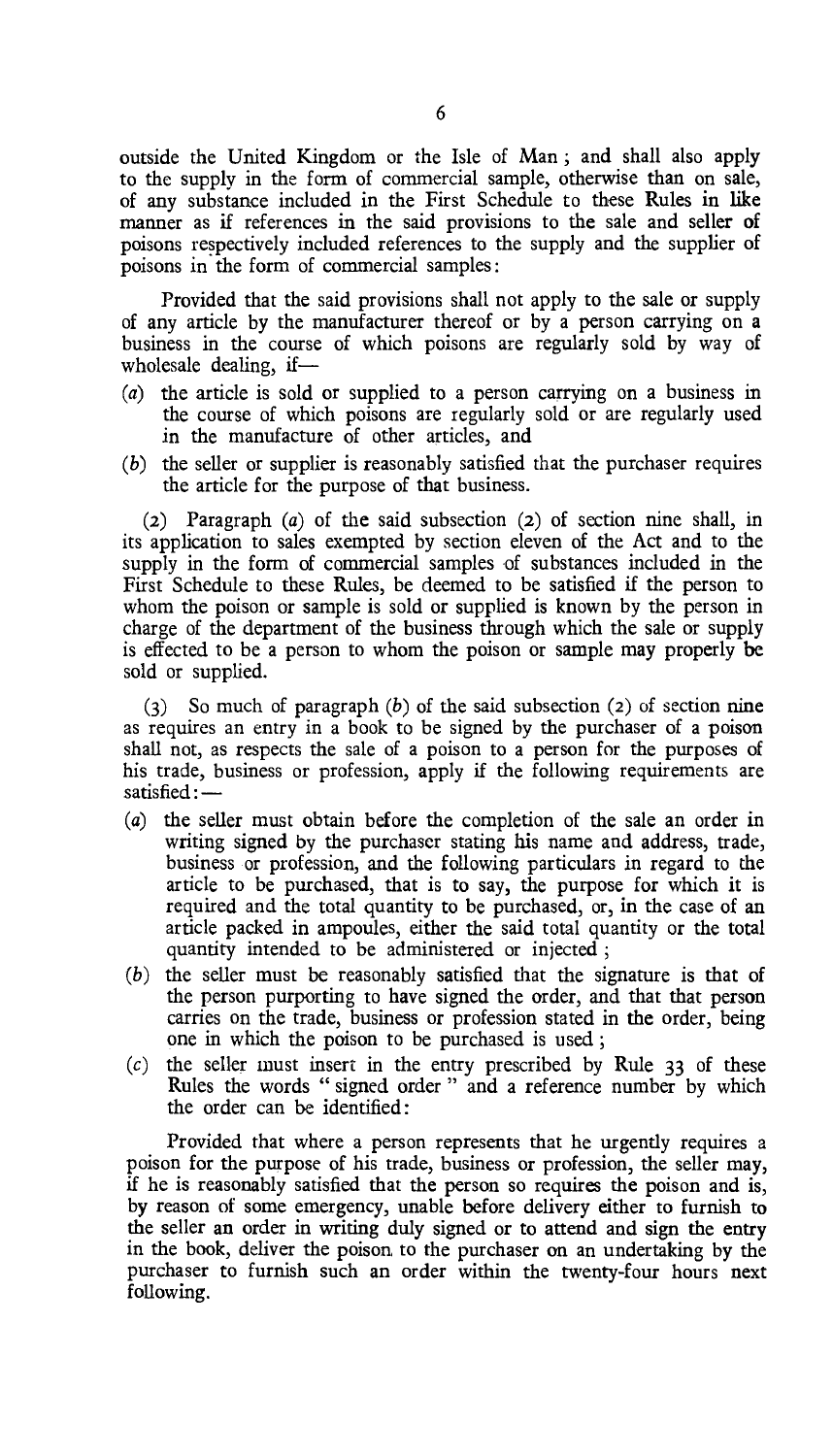If any purchaser by whom any such undertaking has been given fails to deliver to the seller a signed order in accordance with the undertaking, or if any person for the purpose of obtaining delivery of any poison under the foregoing proviso makes a statement which is to his knowledge false, he shall be deemed to have contravened the provisions of this Rule.

(4) Where the seller of a poison is reasonably satisfied that the poison is required for the purpose of medical, dental or veterinary treatment, there shall not apply—

- (a) in the case of a sale to a hospital, infirmary, health centre, dispensary or clinic, such of the provisions of this Rule as require the purchaser to state his trade, business or profession and the seller to be satisfied with respect thereto;
- (b) in the case of a sale of the poison not being a poison to which the Dangerous Drugs Act, 1952, applies to a duly qualified medical practitioner, registered dentist, registered veterinary surgeon or registered veterinary practitioner or to a hospital, infirmary, health centre, dispensary or clinic, such of the provisions of this Rule as require the purchaser to state the purpose for which the poison is required.

*Relaxation of section io* (3) *in the case of certain medicines.* 

8. The requirements mentioned in subsection (3) of section ten of the Act (which requires particulars of medicines supplied or dispensed under that section to be entered in a book) need not be satisfied in the case of—

- (a) any medicine, not being a substance included in the First Schedule to these Rules, which is supplied by—
	- (i) a duly qualified medical practitioner for the purposes of medical treatment, or
	- (ii) an authorised seller of poisons on and in accordance with a prescription given by a duly qualified medical practitioner or a registered dentist ; or
- *(b)* any medicine, notwithstanding that it is a substance included in the First Schedule to these Rules, which is supplied on and in accordance with a prescription given by a duly qualified medical practitioner or a registered dentist upon a form issued by the Isle of Man Health Services Board for use in connection with the health service of that Board, provided that the following requirements are complied with :—
	- (i) the prescription or a true copy thereof must be kept upon the premises upon which the medicine was dispensed for a period of at least two years in such a manner as to be readily available for inspection, and
	- (ii) the prescription or copy must bear on it particulars of the date of dispensing, the ingredients and quantity of the medicine supplied, and the name of the person by whom, the name and address of the person to whom, and the date on which the prescription was given ; or
- *(c)* any medicine, notwithstanding that it is a substance included in the First Schedule to these Rules, which is supplied on and in accordance with a prescription given by a registered dentist under and in accordance with the National Health Service (Isle of Man) Act, 1948.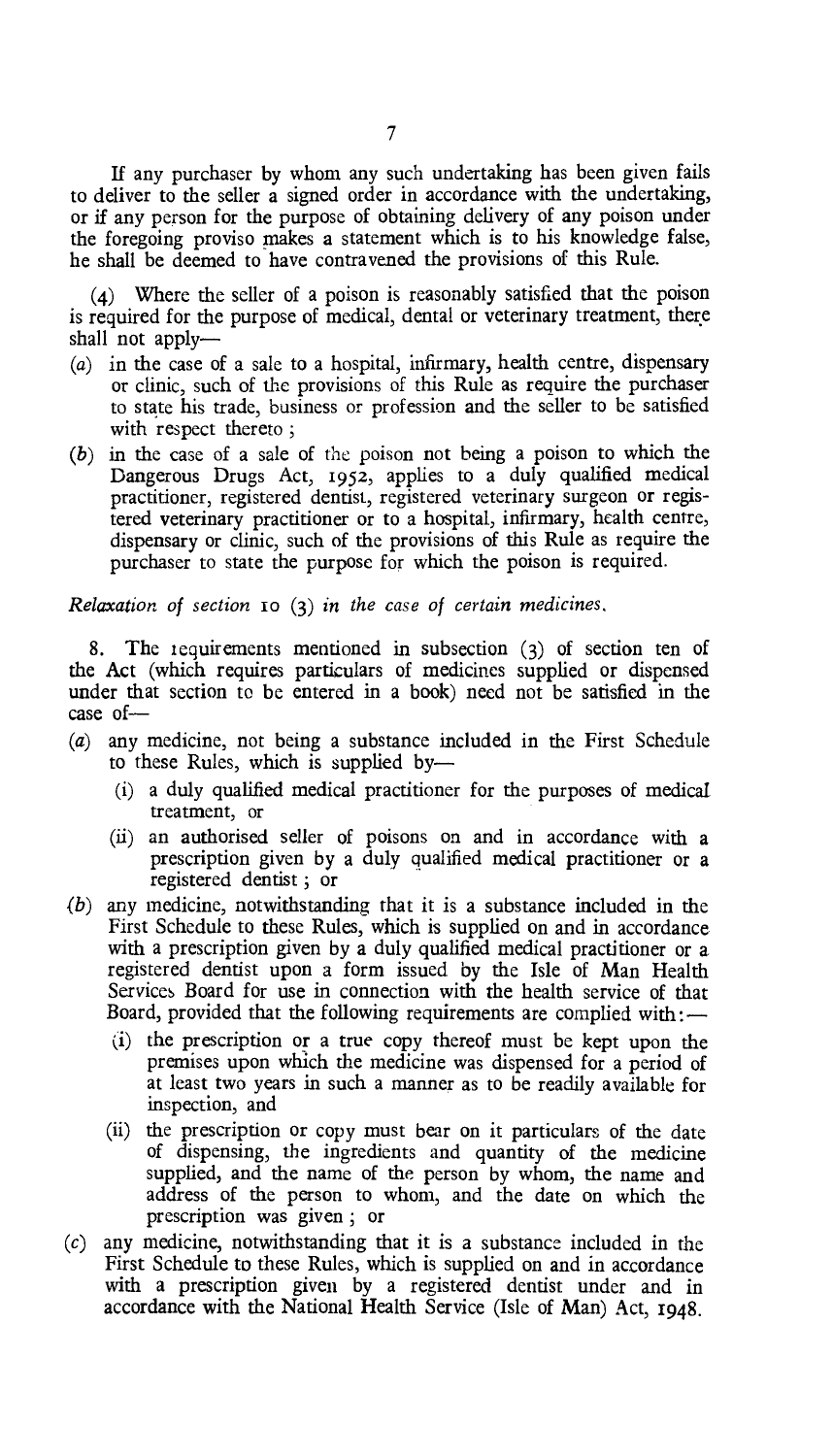General exemption of section 10 transactions.

9. Nothing in these Rules shall apply, except as is expressly provided therein, to transactions exempted by section ten of the Act.

*Exemption from the provisions applying solely to the First Schedule.* 

o. Such of the provisions of these Rules and of Part II of the Act as modified by these Rules, as apply solely with respect to the substances included in the First Schedule to these Rules, shall not apply with respect to—

- (a) machine-spread plasters ; or
- (b) surgical dressings ; or
- $(c)$  articles containing barium carbonate or zinc phosphide and prepared for the destruction of rats or mice ; or
- (d) corn paints in which the only poison is a poison included in the Poisons List under the heading of "Cannabis".

*Complete exemption for articles and substances in the Third Schedule.* 

I. Nothing in Part II of the Act or in these Rules shall apply—

- (a) with respect to any article included in Group I of the Third Schedule to these Rules ; or
- (b) so far as any poison specified in the first column of Group II of that Schedule is concerned, with respect to any of the articles or substances specified in the second column opposite the description of the poison.

ADDITIONAL RESTRICTIONS ON THE SALE OF POISONS.

*Additional restriction of sale of poisons in the Fourth Schedule.* 

 $I_2$ ,  $\left($  $I_1$ ) It shall not be lawful to sell any poison included in the Fourth Schedule to these Rules, except on and in accordance with a prescription complying with the requirements of paragraph (3) of this Rule given by a duly qualified medical practitioner, registered dentist, registered veterinary surgeon or registered veterinary practitioner :

Provided that where an authorised seller of poisons is reasonably satisfied that a person ordering any such poison is a duly qualified medical practitioner who is by reason of some emergency unable to furnish such a prescription immediately, he may, notwithstanding that no such prescription has been given, if the said person undertakes to furnish him within the twenty-four hours next following with such a prescription, deliver the poison ordered in accordance with the directions of the said person, so, however, that, nothwithstanding anything in any such directions, the supply shall not be repeated unless such a prescription has been given.

If any person by whom any such undertaking has been given fails to deliver to the seller a prescription in accordance with the undertaking, or if any person for the purpose of obtaining delivery of any poison under the foregoing proviso makes a statement which is to his knowledge false, he shall be deemed to have contravened the provisions of this Rule.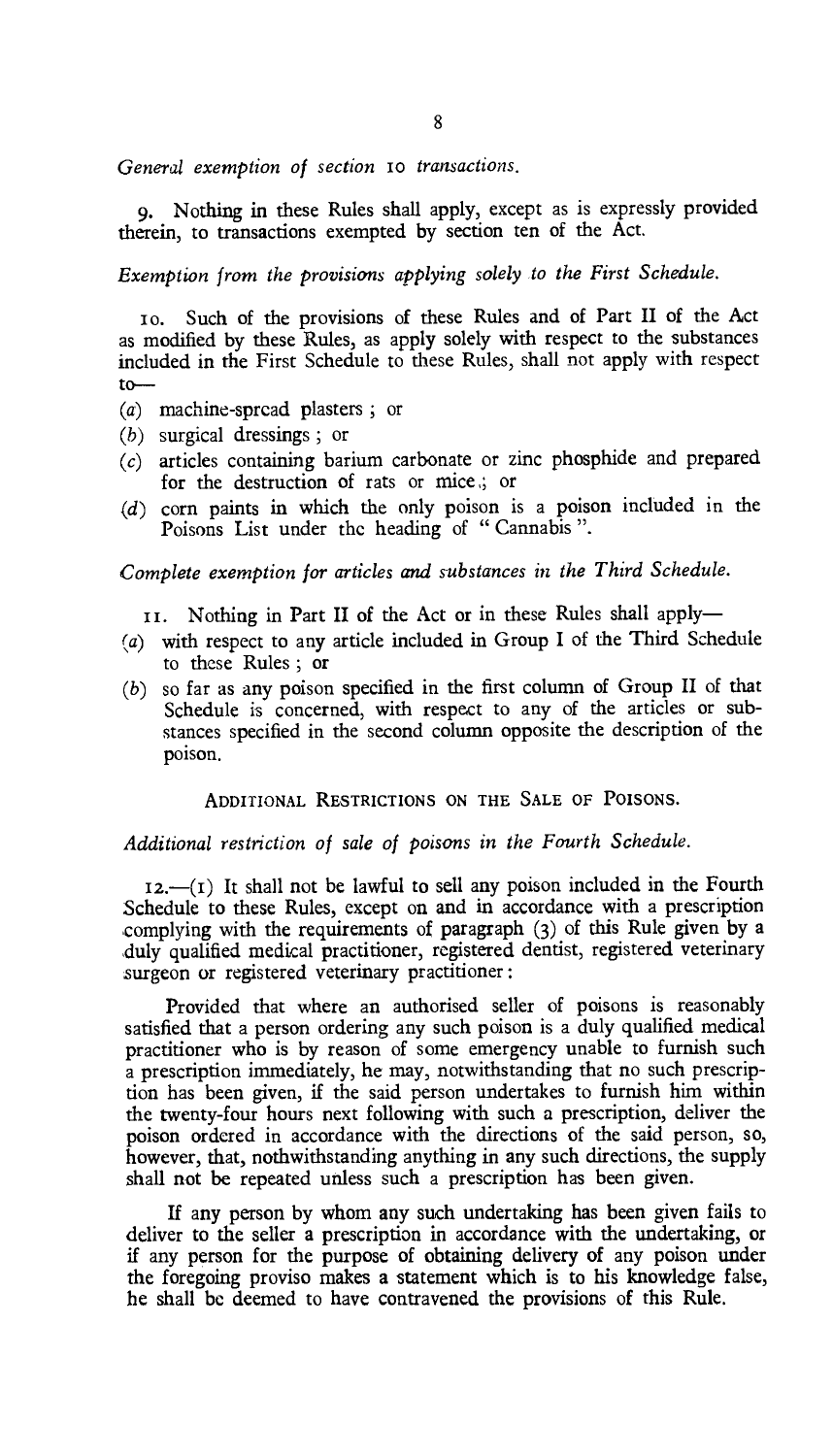(2) This Rule shall apply to the sale of any such poison, notwithstanding that it is a transaction exempted by section ten of the Act, but shall not apply to any sale exempted by section eleven of the Act.

(3) For the purposes of this Rule a prescription shall, in the case of any poison included in the Fourth Schedule to these Rules, be in writing and be signed by the person giving it with his usual signature and be dated by him and, in the case of any poison included in Part A of the Fourth Schedule to these Rules-

- *(a)* except in the case of a health prescription, specify the address of the person giving it ;
- *(b)* specify the name and address of the person for whose treatment it is given or, if the prescription is given by a veterinary surgeon or practitioner, of the person to whom the medicine is to be delivered ;
- *(c)* have written thereon, if given by a dentist, the words " For dental treatment only " or, if given by a veterinary surgeon or practitioner, the words " For animal treatment only ";
- *(d)* when the medicine is packed otherwise than in ampoules, indicate—
	- (i) except in the case of a preparation contained in the British National Formulary, the total amount to be supplied, and
	- (ii) except in the case of a preparation which is to be used for external treatment only, the dose to be taken ;
- (e) when the medicine is packed in ampoules, indicate—
	- (i) except in the case of a preparation contained in the British National Formulary, either the total amount to be supplied or the total amount intended to be administered or injected, and
	- (ii) in any case, the amount intended to be administered or injected in each dose.

(4) The person dispensing the prescription shall comply with the following requirements:—

- (a) the prescription must not be dispensed more than once unless the number of times or that it may be dispensed at stated intervals ; prescriber has directed thereon either that it may be dispensed a stated
- (b) if the prescription contains a direction that it may be dispensed a stated number of times or at stated intervals it must not be dispensed otherwise than in accordance with the direction ;
- (c) a prescription which contains a direction that it may be dispensed a stated number of times but no direction as to the intervals at which it may be dispensed shall not be dispensed more often than once in three days, and a prescription which contains a direction that it is to be dispensed at stated intervals but no direction as to the number of times that it may be dispensed shall not be dispensed more often than three times ;
- (d) at the time of dispensing or, where a poison has been delivered under the proviso to paragraph  $(r)$  of this Rule, on the subsequent receipt of the prescription there must be noted on the prescription above the signature of the prescriber the name and address of the seller and the date on which the prescription is dispensed or, as the case may be, the poison was delivered ;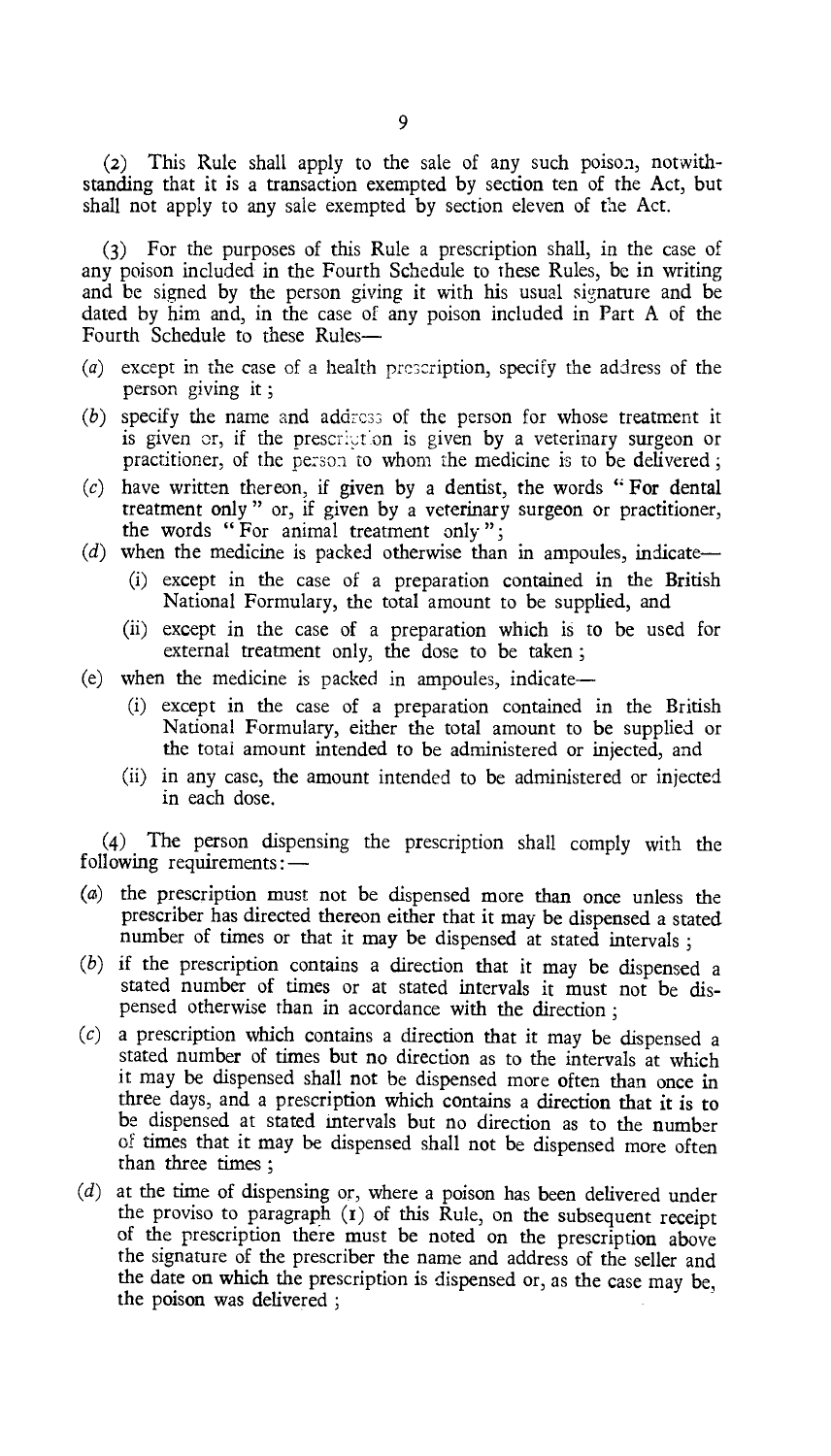*(e)* except in the case of a health prescription or a prescription which may be dispensed again, the prescription must, for a period of two years, be retained and kept on the premises on which it was dispensed in such manner as to be readily available for inspection.

(5) In this Rule " health prescription " means a prescription given by a duly qualified medical practitioner or registered dentist under and in accordance with the National Health Service (Isle of Man) Act, 1948, or given by a duly qualified medical practitioner or registered dentist upon a form issued by the Isle of Man Health Services Board for use in connection with a health service of that Board.

# *Additional restriction of sales by authorised sellers of poisons.*

13. It shall not be lawful for any authorised seller of poisons to sell any substance included in the First Schedule to these Rules, notwithstanding that the substance is a poison included in Part II of the Poisons List, unless the sale is effected by, or under the supervision of, a registered pharmacist.

## *Restriction of sales by listed sellers of Part II poisons.*

 $14.$ —(I) No shopkeeper shall be entitled by virtue of being a listed seller of Part II poisons to sell—

- (a) any poison other than ammonia, hydrochloric acid, nitric acid, potassium quadroxalate and sulphuric acid, except in a closed container as closed by the manufacturer or other person from whom the poison was obtained ;
- (b) any substance included in the First Schedule to these Rules unless the sale is effected by himself or by a responsible deputy.

**In** this paragraph the expression " responsible deputy " means a person nominated as a deputy on the sellers form of application, as hereinafter prescribed, for entry as a listed seller of Part II poisons, **or** any person substituted, by notice in writing to the Chief Constable, for a person so nominated, and not more than two deputies shall be nominated at the same time in respect of one set of premises.

(2) No person shall be entitled by virtue of being a listed seller of Part II poisons to sell—

- (a) any poison included in the first column of Part A of the Fifth Schedule to these Rules unless the article or substance sold is one of the articles or substances specified against the description of the poison in the second column of that Part, and the container of the substance is, in addition to any other direction of the Act or of these Rules with respect to labelling, labelled clearly with a notice of the special purpose for which the article or substance is intended, and a warning that it is only to be used for that purpose ;
- (b) any poison included in Part B of the Fifth Schedule to these Rules, unless the purchaser thereof is engaged in the trade or business of agriculture or horticulture and requires the poison for the purpose of that trade or business.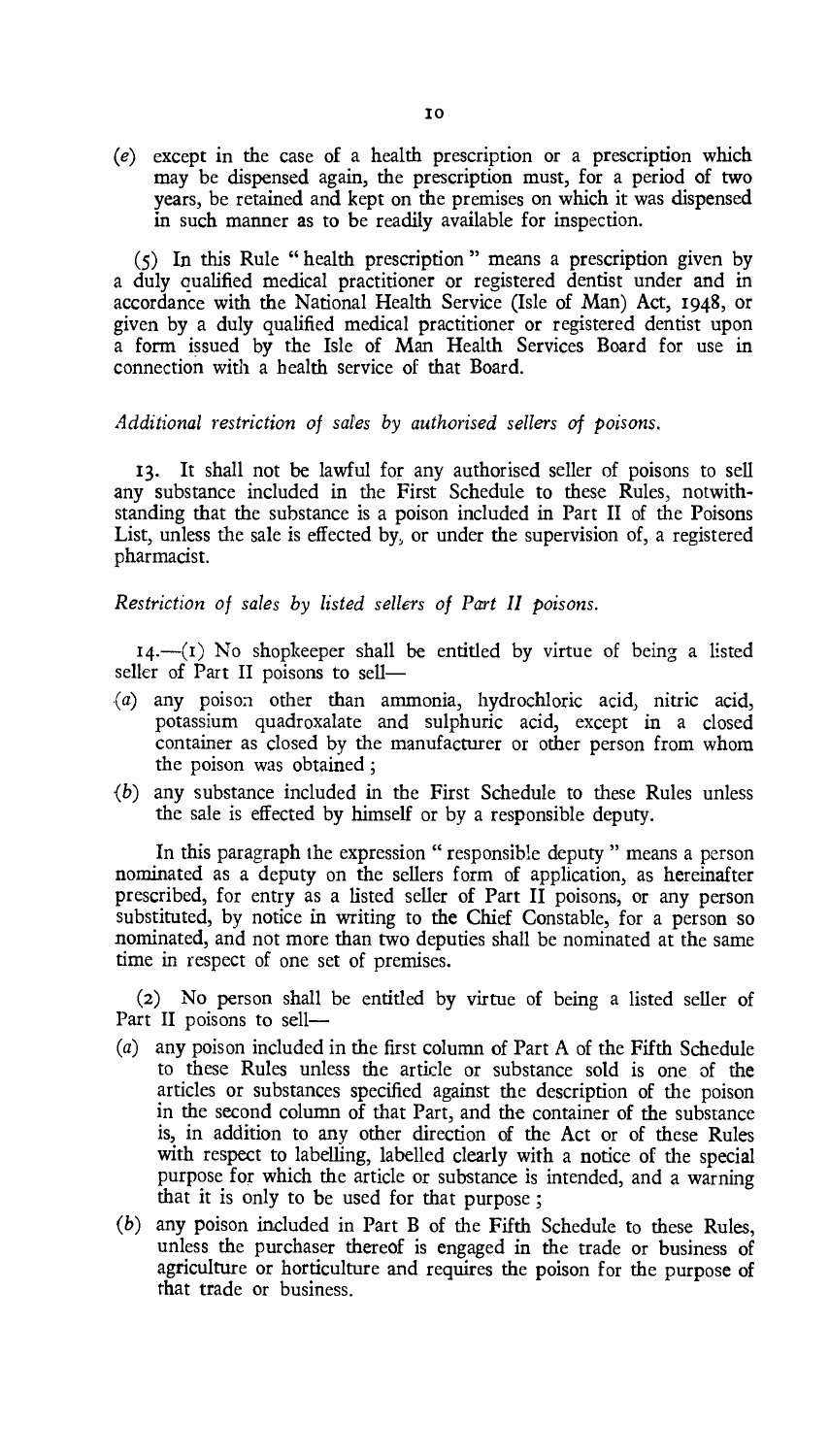## *Requirement as to colouring in certain cases.*

15. It shall not be lawful to sell any poison included in the Fifteenth Schedule to these Rules which is intended for use as a weed killer or in the prevention or treatment of infestation by animals, plants or other living organisms unless there has been added to the poison a dye or other substance which renders it of a distinctive colour whether dry or wet or in solution:

Provided that this Rule shall not apply in the case of—

- (a) poisons which are themselves of a distinctive colour,
- (b) sheep dips which are already of a distinctive colour, or
- (c) articles to be exported to purchasers outside the United Kingdom or the Isle of Man.

*Restriction of sale of strychnine and monofluoroacetic acid.* 

 $16.$ —( $i$ ) It shall not be lawful to sell or supply strychnine except as an ingredient in a medicine :

Provided that this Rule shall not apply to the sale of strychnine—

- (a) by way of wholesale dealing ; or
- (b) to be exported to purchasers outside the United Kingdom or the Isle of Man ; or
- (c) for the purpose of being compounded in medicines prescribed or administered by a duly qualified medical practitioner, registered veterinary surgeon or registered veterinary practitioner ; or
- (d) to a person or institution concerned with scientific education or research or chemical analysis, for the purposes of that education or research or analysis.

(2) It shall not be lawful to sell or supply monofluoroacetic acid or any salt thereof:

Provided that this Rule shall not apply to the sale of monofluoroacetic acid or a salt thereof—

- by way of wholesale dealing ; or *(a)*
- to be exported to purchasers outside the United Kingdom or the *(b)* Isle of Man ; or
- (c) to a person or institution concerned with scientific education or research or chemical analysis, for the purposes of that education or research or analysis ; or
- (d) to a person producing a certificate in the form set out in the Thirteenth Schedule to these Rules issued within the preceding three months by the Medical Officer of Health certifying that monofluoroacetic acid or a salt thereof named in the certificate is required for use by employees of a local authority or Board of Tynwald as a rodenticide in ships, aircraft, hangars or sewers in such places, or in such industrial premises or warehouses, as are identified in the certificate ; so, however, that the quantity sold shall not exceed the quantity specified in the certificate.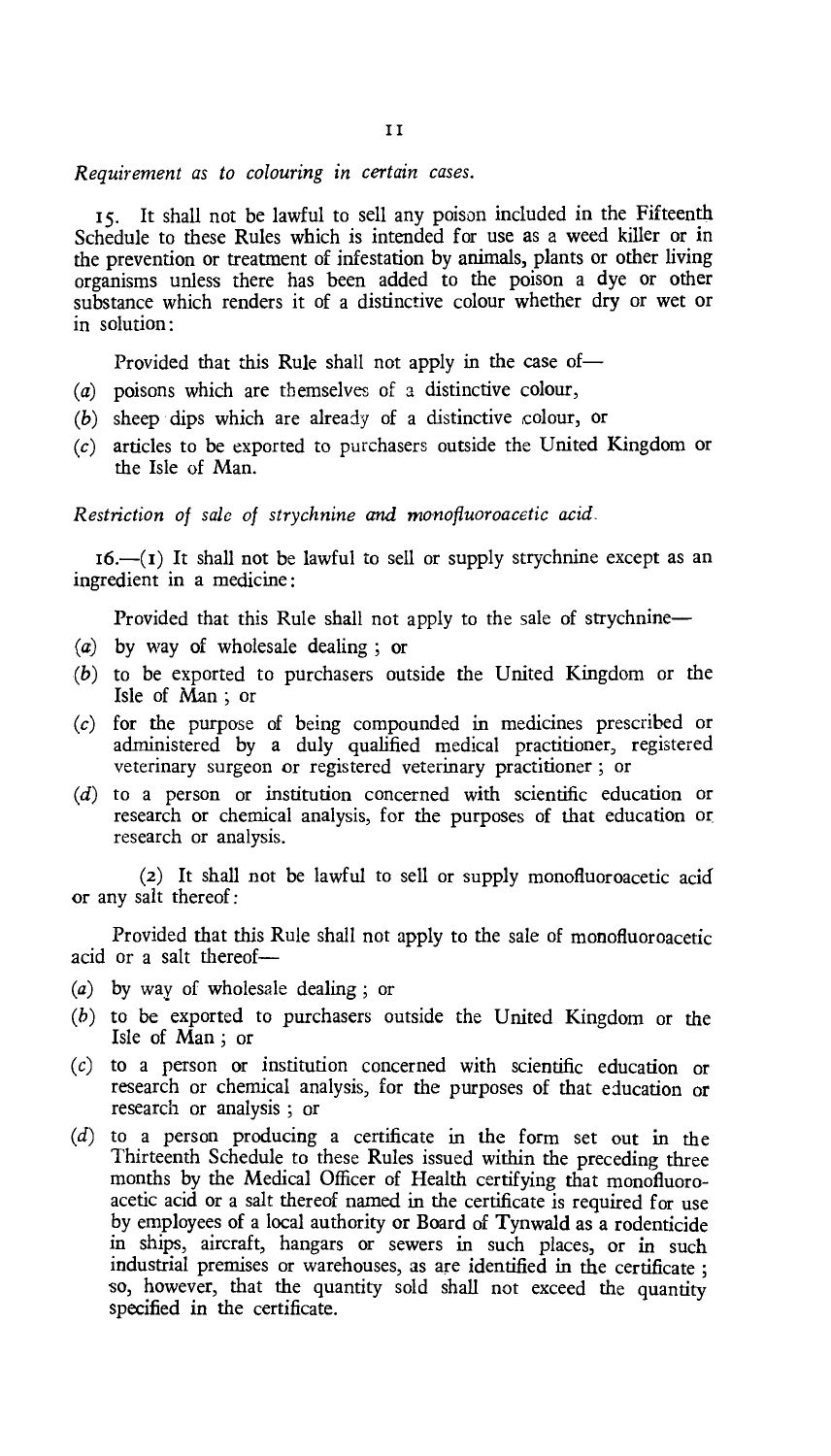(3) Any certificate issued under the provisions of this Rule shall be retained by the seller of the poison to which the certificate relates.

# SUPPLEMENTARY PROVISIONS WITH RESPECT TO LABELLING AND CONTAINERS.

### *Manner of labelling containers.*

 $17.$ -- $(1)$  Subject to the provisions of these Rules, the particulars with which the container of a poison is required to be labelled under paragraph *(c)* of subsection (t) of section nine of the Act and under these Rules, must appear in a conspicuous position on the container in which the poison is sold and on every box or other covering of whatever nature enclosing the container, and the particulars must be clearly and distinctly set out and not in any way obscured or obliterated.

(2) Where the poison is contained in an ampoule, cachet or similar article, it shall not be necessary to label the article itself, if every box or other covering in which the article is enclosed is duly labelled.

(3) Nothing in the said paragraph *(c)* or in Rules 17 to 22 of these Rules shall require the labelling of any transparent cover or any wrapper, hamper, packing case, crate or other covering used solely for the purposes of transport or delivery.

# *Labelling of name of poison.*

18.-(1) Subject as hereinafter provided, for the purposes of subparagraph (i) of paragraph *(c)* of subsection (t) of section nine of the Act and of sub-paragraph (a) of paragraph (3) of Rule 27 of these Rules the name of a poison shall be—

- *(a)* where the term under which a poison is included in the Poisons List describes the poison specifically—
	- (i) the said term ; or
	- (ii) the name published by the General Medical Council as the approved name of the poison ; or
	- $(iii)$  if the poison is the subject of a monograph in the British Pharmacopoeia, the British Pharmaceutical Codex or the British Veterinary Codex, one of the names or synonyms or abbreviated names set out at the head of the monograph ;
- *(b)* where the said term describes a group of poisons and not the poison specifically—
	- (i) if the poison is the subject of a monograph in the British Pharmacopoeia, the British Pharmaceutical Codex or the British Veterinary Codex, one of the names or synonyms or abbreviated names set out at the head of the monograph ; and
	- (ii) in any other case, the accepted scientific name, the name descriptive of the true nature and origin of the poison or the name published by the General Medical Council as the approved name of the poison.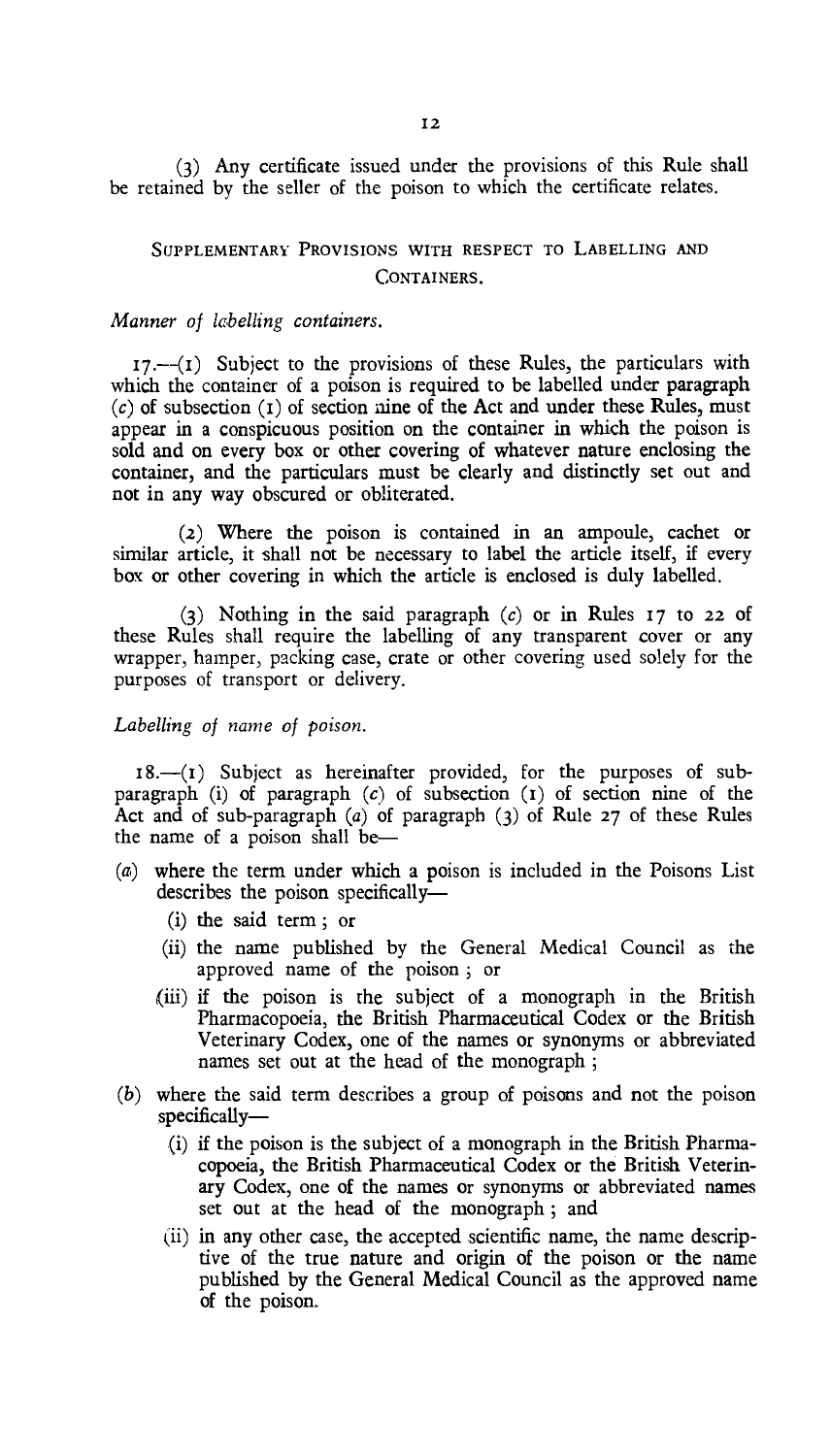- (2) For the purposes aforesaid it shall, in the case of—
- $(a)$  a substance which is the subject of a monograph in the British Pharmacopoeia, the British Pharmaceutical Codex or the British Veterinary Codex, or any dilution, concentration or admixture of such a substance ; or
- (b) a preparation contained in the British Pharmacopoeia, the British Pharmaceutical Codex, the British National Formulary or the British Veterinary Codex, or any dilution, concentration or admixture of such a preparation ; or
- $(c)$  a surgical dressing for which a standard is prescribed in the British Pharmaceutical Codex,

be sufficient, notwithstanding anything in the foregoing paragraph of this Rule, to state the name, synonym or abbreviated name used to describe the substance, preparation or surgical dressing in the British Pharmacopoeia, the British Pharmaceutical Codex, the British National Formulary or the British Veterinary Codex with the addition of the letters " B.P.", " B.P.C.", "B.N.F." or "B.Vet.C.", as the case may be.

(3) For the purposes aforesaid it shall, in the case of a preparation containing a poison specified in the first column of the Sixth Schedule to these Rules, be sufficient, notwithstanding anything in paragraph (i) of this Rule, to state the name of the poison or substance mentioned in the second column of the said Schedule in respect of which the proportion of the poison to the total ingredients of the preparation is in accordance with the provisions of paragraph (2) of Rule 19 of these Rules expressed.

(4) For the purposes aforesaid it shall, in the case of a preparation derived from nux vomica or from opium and containing one or more alkaloids of nux vomica or of opium named in the Poisons List, be sufficient, notwithstanding anything in paragraph (1) of this Rule, to state the name of strychnine or morphine, as the case may be, or one of the names or abbreviated names of strychnine or morphine, as the case may be, set out at the head of the monographs in the British Pharmacopoeia, the British Pharmaceutical Codex or the British Veterinary Codex.

# *Labelling of particulars as to proportion of the poison.*

19.—(I) For the purposes of sub-paragraph (ii) of paragraph *(c)* of subsection (1) of section nine of the Act (which requires preparations containing poisons to be labelled with the prescribed particulars as to the proportion of poison therein) the label of the container of any preparation containing a poison as one of its ingredients shall, subject as hereinafter provided, include a statement of the proportion which the poison bears to the total ingredients of the preparation.

(2) In the case of a preparation containing a poison specified in the first column of the Sixth Schedule to these Rules, it shall be sufficient to state on the label the particulars specified in the second column of that Schedule against the description of the poison.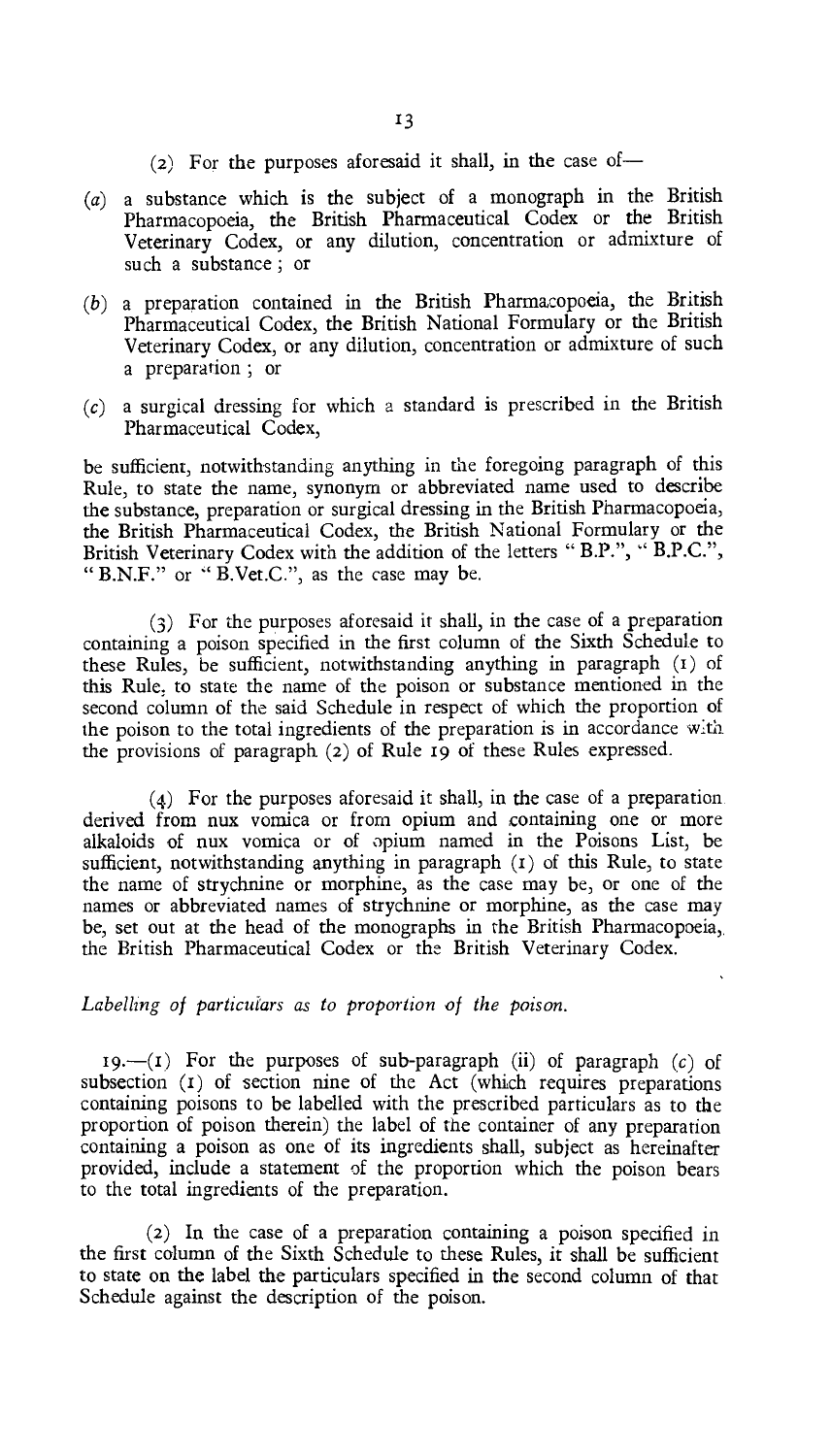(3) In the case of a preparation derived from nux vomica or from opium and containing one or more alkaloids of nux vomica or of opium named in the Poisons List, it shall be sufficient, so far as those alkaloids are concerned, to state on the label the proportion of strychnine or of morphine, as the case may be, contained in the preparation.

(4) In the case of a substance, preparation or surgical dressing which is named in accordance with paragraph (2) of the last foregoing Rule, it shall not be necessary to state on the label the proportion of the poison contained in the substance, preparation or surgical dressing and, in the case of any dilution, concentration or admixture of such a substance or preparation it shall be sufficient to state the proportion which the substance or preparation bears to the total ingredients of the dilution, concentration or admixture.

(5) Where the poison is in tablets, pills, cachets, capsules, lozenges or similar articles, or in ampoules, it shall be sufficient to state on the label of the box or other covering in which the articles are enclosed the number of the articles and the amount of the poison, or in the case of such a preparation as is mentioned in the last foregoing paragraph the amount of the preparation, contained in each article.

(6) Where any proportion is stated as a percentage, the statement shall indicate whether the percentage is calculated on the basis of weight in weight, weight in volume, or volume in volume.

#### *Indication of character of the poison.*

 $20.$ - $(I)$  In pursuance of sub-paragraph *(iii)* of paragraph *(c)* of subsection (1) of section nine of the Act (which requires the containers of poisons to be labelled with the word " Poison " or other prescribed indication of character), the container of any article specified in the Seventh Schedule to these Rules shall, instead of being labelled with the word " Poison ", be labelled with the words specified in the said Schedule as applicable to that article.

(2) The said words specified as aforesaid or the word " Poison ", as the case may be, must not be modified in meaning by the addition of any other words or marks, and—

- (a) in the case of a substance included in the First Schedule to these Rules, must either be in red lettering or be set against a red background ; and
- (b) in all cases must either be on a separate label or be surrounded by a line within which there must be no other words except words with which the container of the poison is required to be labelled under the Act or these Rules.

*Special cautions in the case of certain articles.* 

21. (I) It shall not be lawful to sell or supply any poison—

*(a)* in the case of a liquid other than a medicine, contained in a bottle of a capacity of not more than one hundred and twenty fluid ounces, unless the bottle is labelled with the words " Not to be taken ";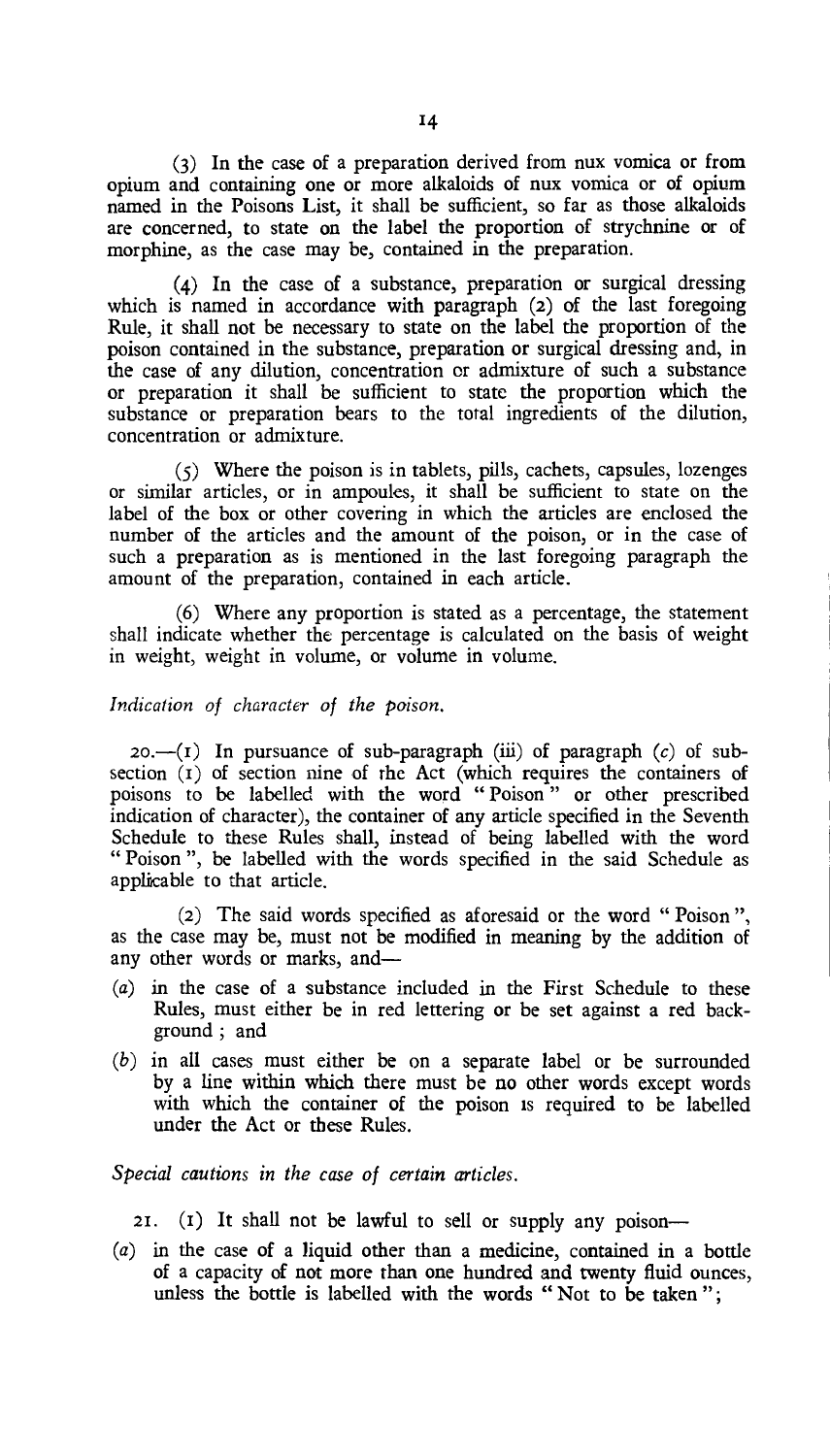*(b)* in the case of an embrocation, liniment, lotion, liquid antiseptic or other liquid medicine for external application, unless the container is labelled with the name of the article and the words " For external use only ".

(2) It shall not be lawful to sell or supply any compressed hydrocyanic acid unless the container is labelled with the words " Warning. This container holds poisonous gas and should only be opened and used by persons having expert knowledge of the precautions to be taken in its use "

(3) This Rule shall be in addition to the other requirements of the Act and of these Rules with respect to labelling and shall apply to transactions exempted by section ten of the Act, but shall not apply to the sale or supply of poisons to be exported to purchasers outside the United Kingdom or the Isle of Man.

# *Name of seller and address of premises.*

**22.-(I)** The provisions of sub-paragraph (iv) of paragraph *(c)* of subsection  $(1)$  of section nine of the Act (which requires the container of a poison to be labelled with the name of the seller and the address of the premises on which it was sold) shall not apply in the case of an article sold for the purpose of being sold again in the same container.

(2) The requirements of the said paragraph shall be deemed to be satisfied, in the case of a poison supplied from a warehouse or depot, if the container of the poison is labelled with the address of the suppliers principal place of business or, in the case of a limited company, of the registered office of the company.

(3) Where any poison is sold in a container and outer covering, being the container and covering in which it was obtained by the seller, it shall be sufficient if the name of the seller and the address of the premises on which it was sold appear only on the outer covering.

(4) Where the names of more than one person or more than one address appear on any label, there must also be words on the label indicating clearly which person is the seller and at which of the addresses the poison was sold.

# *Form of containers.*

 $23.$   $-(1)$  It shall not be lawful to sell, whether wholesale or retail, or supply any poison unless—

- (a) it is contained in a container impervious to the poison and sufficiently stout to prevent leakage arising from the ordinary risks of handling and transport ; and
- (b) in the case of a liquid contained in a bottle of a capacity of not more than one hundred and twenty fluid ounces, not being a medicine made up ready for the internal treatment of human or animal ailments, or a local anaesthetic for injection in the treatment of human or animal ailments, the outer surface of the bottle is fluted vertically with ribs or grooves recognisable by touch.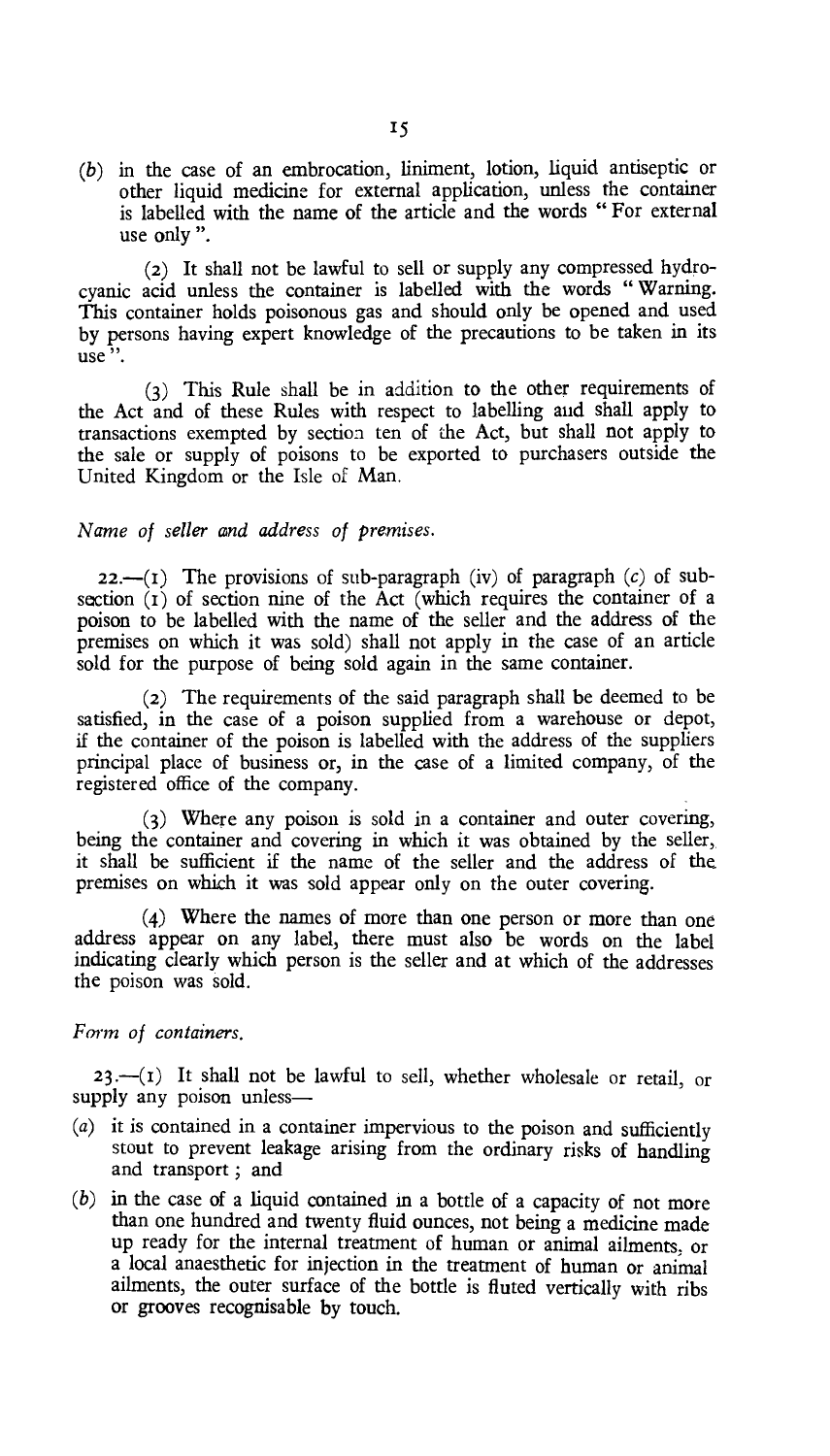(2) Sub-paragraph (a) of the foregoing paragraph shall apply to transactions exempted by section ten of the Act, and sub-paragraph *(b)*  shall not apply to the sale or supply of poisons to be exported to purchasers outside the United Kingdom or the Isle of Man, or the sale or supply of poisons to a person or institution concerned with scientific education or research or chemical analysis, for the purposes of that education or research or analysis.

#### STORAGE AND TRANSPORT.

*Storage of poisons.* 

 $24$ .-(I) It shall not be lawful to store any poison except in a container impervious to the poison and sufficiently stout to prevent leakage from the container arising from the ordinary risks of handling.

(2) It shall not be lawful to store any substance included in the First Schedule to these Rules in any retail shop or premises used in connection therewith unless the substance is stored—

- (a) in a cupboard or drawer reserved solely for the storage of poisons ; or
- (b) in a part of the premises which is partitioned off or otherwise separated from the remainder of the premises and to which customers are not permitted to have access ; or
- (c) on a shelf reserved solely for the storage of poisons and—
	- (i) no food is kept directly under the shelf, and
	- (ii) the container of the substance is distinguishable by touch from the containers of articles and substances other than poisons stored upon the same premises :

Provided that, in the case of any such substance to be used in agriculture or horticulture, it shall not be lawful to store the substance on any shelf, or in any such part of the premises as aforesaid if food is kept in that part, or in any cupboard or drawer unless the cupboard or drawer is reserved solely fpr the storage of poisons to be used as aforesaid.

## *Transport of poisons.*

25. It shall not be lawful to consign any poison for transport unless it is sufficiently stoutly packed to avoid leakage arising from the ordinary risks of handling and transport.

# *Special provisions with respect to the transport of poisons specified in the Eighth Schedule.*

 $26$ —(I) It shall not be lawful to consign for transport by carrier any poison included in the Eighth Schedule to these Rules unless the outside of the package containing the article is labelled conspicuously with the name or description of the poison as set forth in the said Schedule and a notice indicating that it is to be kept separate from food and from empty containers in which food has been contained.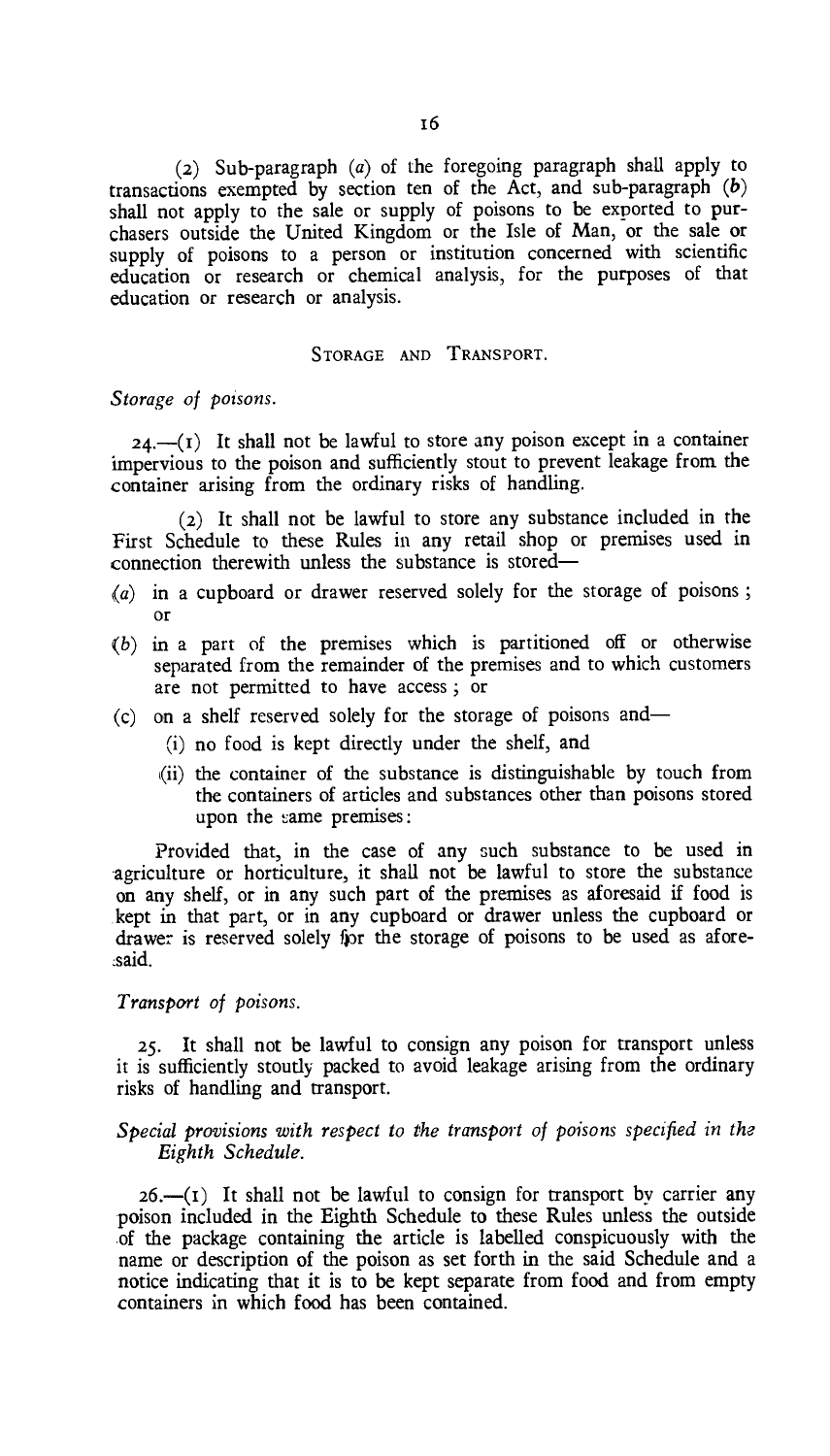(2) It shall not be lawful for any person knowingly to transport any such poison as aforesaid, either on his own behalf or for another person, in any vehicle in which food is being transported, unless the food is carried in a part of the vehicle effectively separated from that containing the poison, or is otherwise adequately protected from the risk of contamination.

(3) This Rule shall not apply with respect to medicines.

### SPECIAL PROVISIONS WITH RESPECT TO HOSPITALS.

# *Supply of medicines to out-patients from certain hospitals, etc.*

 $27.$ — $(I)$  The provisions of Part II of the Act and of these Rules, except the provisions of Rule 21, shall not apply with respect to—

- (a) any medicine for the treatment of human ailments dispensed from a hospital, infirmary, health centre or dispensary maintained by any public authority, or out of public funds, or by a charity ;
- (b) any medicine for the treatment of animals supplied from a veterinary hospital which is under the superintendence of a registered veterinary surgeon or registered veterinary practitioner,

if the requirements contained in the following provisions of this Rule are satisfied in relation thereto.

(2) The medicine must not be supplied except by, or on and in accordance with a prescription of, a duly qualified medical practitioner for the purposes of medical treatment, or a registered dentist for the purposes. of dental treatment, or a registered veterinary surgeon or registered veterinary practitioner for the purposes of animal treatment.

(3) In a case where a substance included in the First Schedule to these Rules is supplied, a record must be kept on the premises in such a way that there can readily be traced at any time during a period of two years after the date on which the substance was supplied the following particulars :

- (a) the name and quantity of the poison supplied ; and
- (b) the date on which the poison was supplied ; and
- $(c)$  the name and address of the person to whom the poison was supplied ; and
- (d) the name of the person who supplied the poison or who gave the prescription upon which it was supplied:

Provided that this paragraph shall not apply to a medicine supplied on and in accordance with a prescription given by a duly qualified *medical*  practitioner or registered dentist under and in accordance with the National Health Service (Isle of Man) Act, 1948.

(4) The container of the medicine must be labelled—

- (a) with a designation and address sufficient to identify the hospital, infirmary, health centre or dispensary from which it was supplied ;
- $(b)$  except in the case of a medicine made up ready for treatment, with the word "Poison";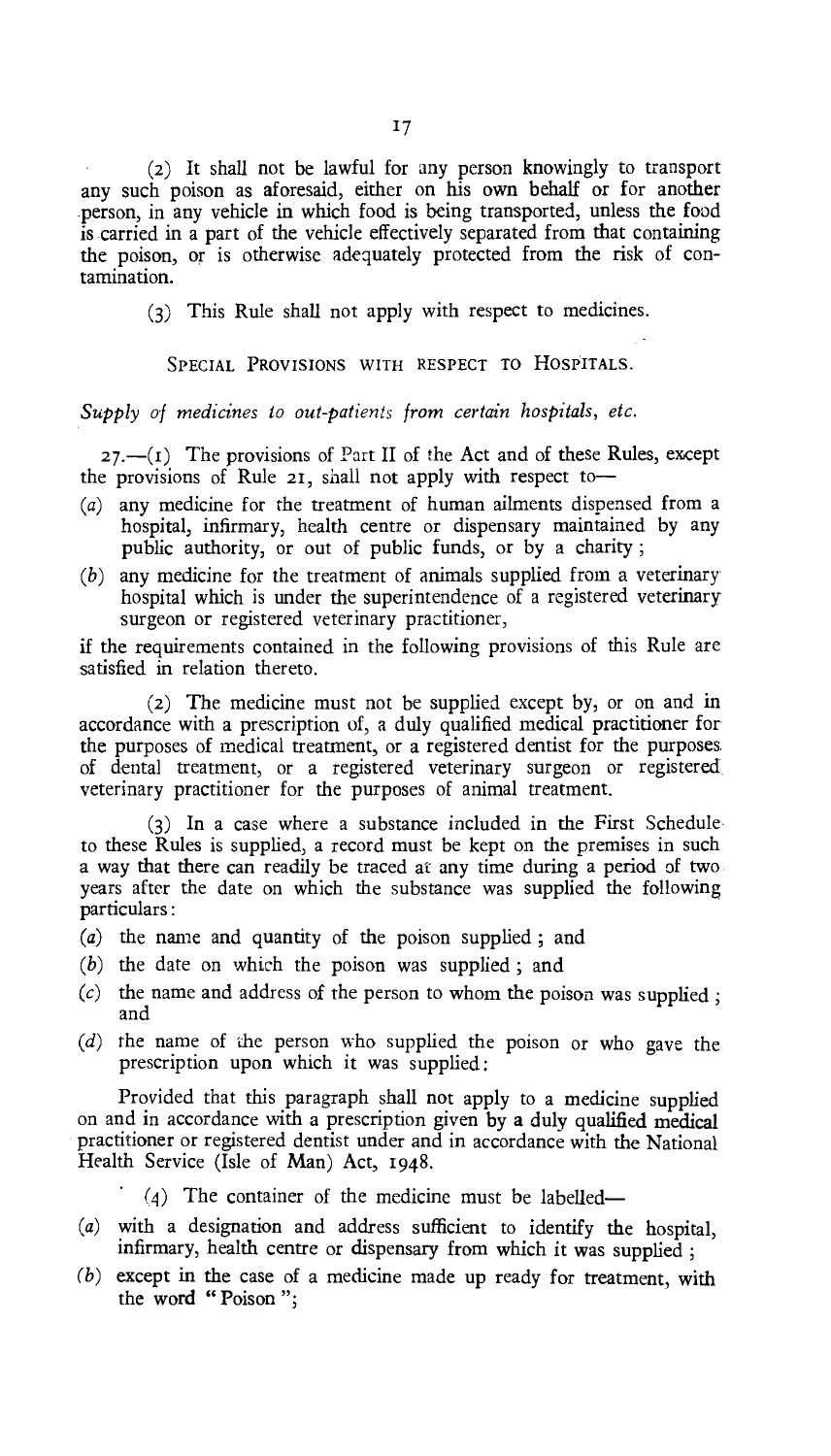*(c)* in the case of a poison supplied from a veterinary hospital, with the words " For animal treatment only ",

and in the case of a medicine to which Rule **21** of these Rules applies the requirements of that Rule shall be satisfied in addition to the requirements aforesaid.

# *Supply of medicines for use in institutions.*

 $28$ — $(I)$  In any institution in which medicines are dispensed in a dispensing or pharmaceutical department in charge of a person appointed for that purpose, no medicine containing a poison shall be issued from that department for use in the wards, operating theatres or other sections of the institution, except in accordance with the requirements contained in the following provisions of this Rule.

(2) The medicines must not be issued except upon a written order signed by a duly qualified medical practitioner, registered dentist, or by a sister or nurse in charge of a ward, theatre or other section of the institution ·

Provided that in a case of emergency a medicine containing a poison may be issued, notwithstanding that no such written order is produced, on an undertaking by the person ordering the medicine to furnish such a written order within the twenty-four hours next following.

- (3) The container of the medicine must be labelled—
- **(a) with** words describing its contents ; and
- $(b)$  in the case of substances included in the First Schedule to these Rules, with a distinguishing mark or other indication indicating that the poison is to be stored in a cupboard reserved solely for the storage of poisons and other dangerous substances.

(4) In this Rule " institution " means any hospital, infirmary, health centre, dispensary, clinic, nursing home or other institution at which human ailments are treated.

*Storage of poisons in institutions.* 

*29.—(I)* In any institution in which medicines are dispensed in a dispensing or pharmaceutical department in the charge of a person appointed for that purpose, all poisons other than those issued for use shall be stored in that department.

**(2)** In any institution to which the foregoing paragraph of this Rule does not apply, all poisons other than those issued for use shall be stored—

- (a) in the charge of a person appointed for the purpose by the governing body or person in control of the institution ;
- (b) otherwise than on an open shelf, unless the container of the poison is distinguishable by touch from containers of substances other than poisons kept on the same premises ; and
- (c) in the case of substances included in the First Schedule to these Rules, either in a cupboard or drawer or on a shelf reserved solely for the storage of poisons.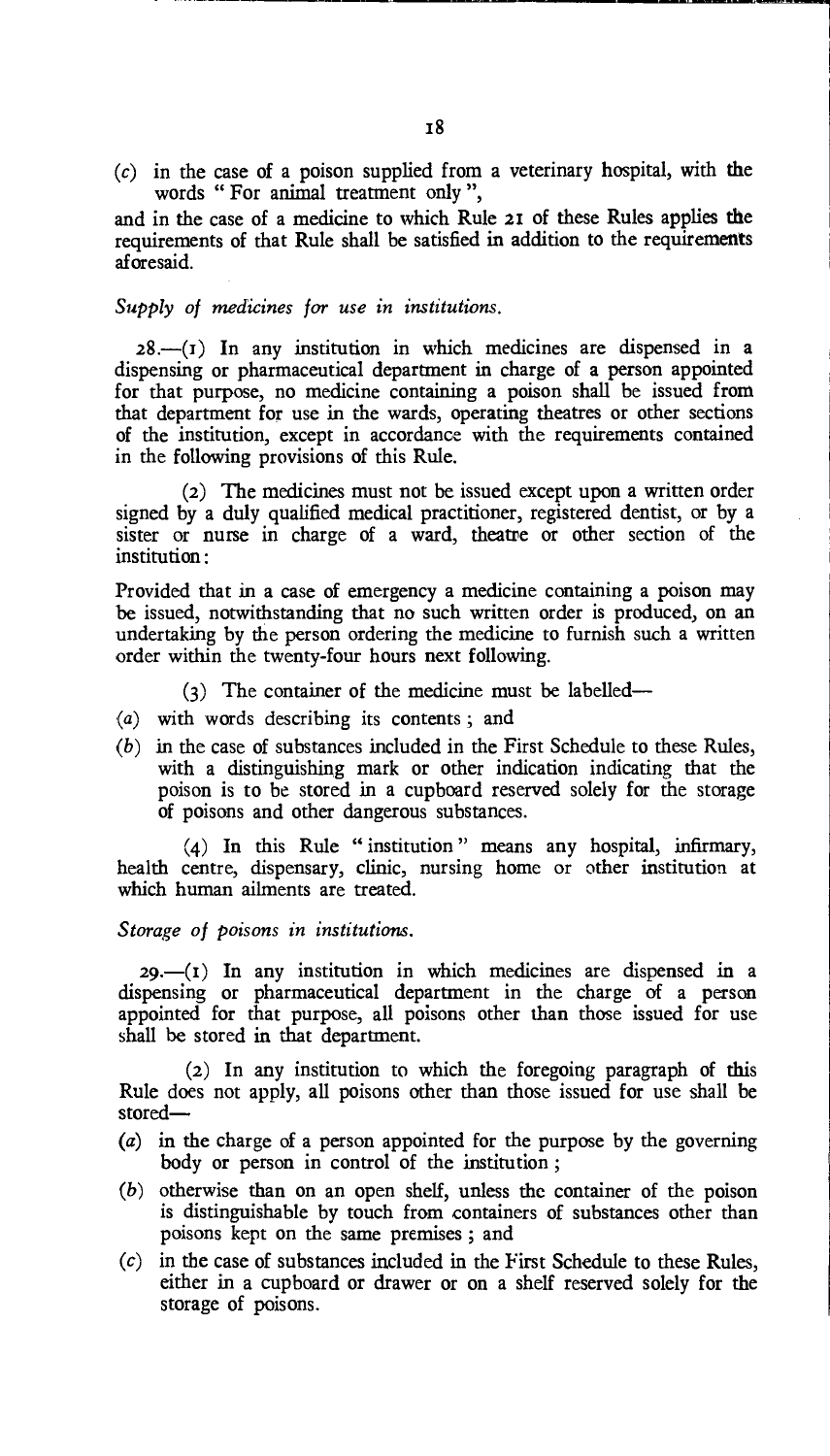(3) In every institution every substance included in the First Schedule to these Rules kept in a ward shall be stored in a cupboard reserved solely for the storage of poisons and other dangerous substances.

(4) All places in which poisons are kept in an institution shall be inspected at intervals of not more than three months by a pharmacist or other person appointed for the purpose by the governing body or person in control of the institution.

(5) In this Rule " institution " has the same meaning as in the last foregoing Rule.

### MISCELLANEOUS.

*Manufacture of pharmaceutical preparations.* 

3o. In all establishments in which pharmaceutical preparations containing any poison are manufactured for the purpose of the internal treatment of human ailments, the preparation must be manufactured by, or under the supervision of, a registered pharmacist or a person having one of the following qualifications in chemistry: $-$ 

- (a) the Fellowship of the Royal Institute of Chemistry,
- (b) the Associateship of the Royal Institute of Chemistry:

Provided that this Rule shall not apply to—

- (i) the manufacture by, or under the supervision of, a duly qualified medical practitioner of preparations containing insulin, the active principles of pituitary, suprarenal or thyroid glands or the salts of the active principles of thyroid gland ;
- (ii) the manufacture of any preparation by, or under the supervision of, a person who, for a period of at least three years before the first day of July, 1948, was continuously engaged in the manufacture of pharmaceutical preparations containing poisons and prepared for the internal treatment of human ailments, and has furnished to the registrar of the Pharmaceutical Society a statement in writing, verified by a statutory declaration, to that effect.

# *Form of application to the Chief Constable, fees to be paid by listed sellers of Part II poisons and form of Chief Constable's list.*

 $31.$ —(I) Every application made to the Chief Constable for the entry of a name on the list kept by him in pursuance of subsection (r) of section twelve of the Act, being a list of persons entitled, subject to the provisions of the Act and of these Rules, to sell poisons included in Part II of the Poisons List, shall be made in the form set out in the Ninth Schedule to these Rules and there shall be attached to the form of application a statement of the poisons included in Part II of the Poisons List, a summary of the requirements of section nine of the Act and of these Rules so far as they relate to the storage, sale and consignment for transport of poisons by or on behalf of persons entitled as aforesaid and a statement of the fees payable under this Rule.

(2) The following fees shall be paid to the Chief Constable by every person whose name is entered in the list kept by him-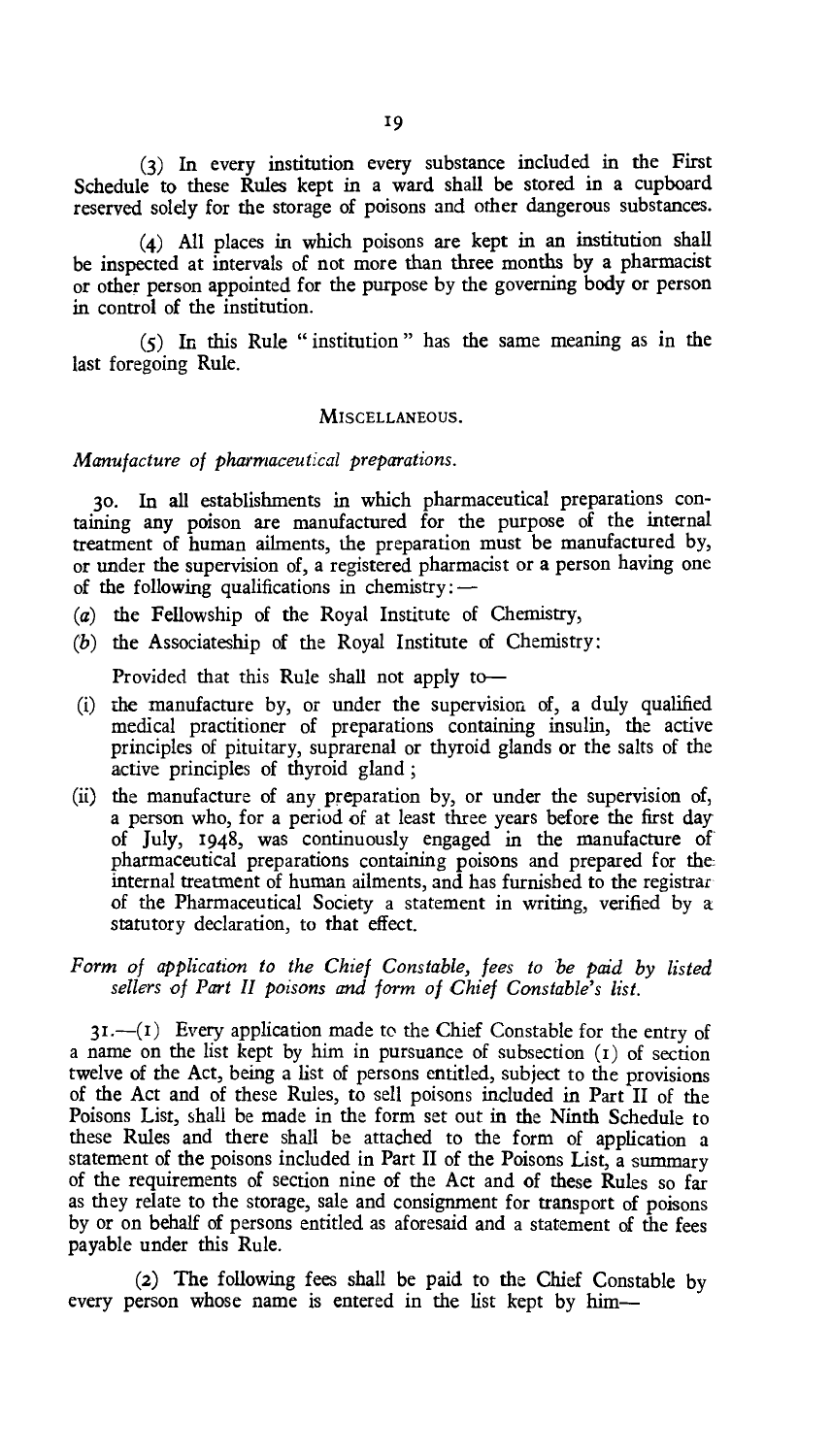- (a) in respect of the entry of his name in the list, a fee of seven shillings and sixpence ;
- (b) in respect of the making of any alteration in the list in relation to the premises on which he is entitled to sell, a fee of one shilling ;
- $(c)$  in respect of the retention of his name on the list in any year subsequent to the year in which his name is first entered therein, a fee of five shillings :

Provided that, in the case of a person whose name is entered in or retained on the list as a person entitled to sell on more than one szt of premises, the fees payable shall be increased—

- (i) in the case of the entry of his name, by the sum of seven shillings and sixpence for each additional set of premises on which he is entitled to sell ;
- (ii) in the case of the retention of his name, by the sum of five shillings for each such additional set of premises.

(3) The said list shall be kept in the form set out in the Tenth Schedule to these Rules.

*Certificates of persons to whom poisons may be sold.* 

32.—(I) A certificate given for the purposes of paragraph *(a)* of subsection (2) of section nine of the Act, being a certificate certifying a person to be a person to whom a poison may properly be sold, shall be in the form, and shall contain the particulars set out in the Eleventh Schedule to these Rules.

(2) All householders are hereby authorised to give such certificates as aforesaid:

Provided that a certificate given by a householder who is not known to the seller of the poison to be a responsible person of good character shall not be a sufficient certificate for the purposes of the said paragraph *(a)*  unless it is endorsed in the manner specified in the said Eleventh Schedule by a police officer in charge of a police station.

(3) On any sale of a poison upon such a certificate as aforesaid, the certificate shall be retained by the seller.

*Form of record of sales.* 

33. The particulars of sales of poisons which are required by paragraph *(b)* of subsection (2) of section nine of the Act to be entered in a book shall be entered in the form set out in the Twelfth Schedule to these Rules.

## *Preservation of Records.*

34. All books kept for the purposes of Part II of the Act shall be preserved on the premises on which the sales recorded therein were made for a period of two years from the date on which the last entry was made therein.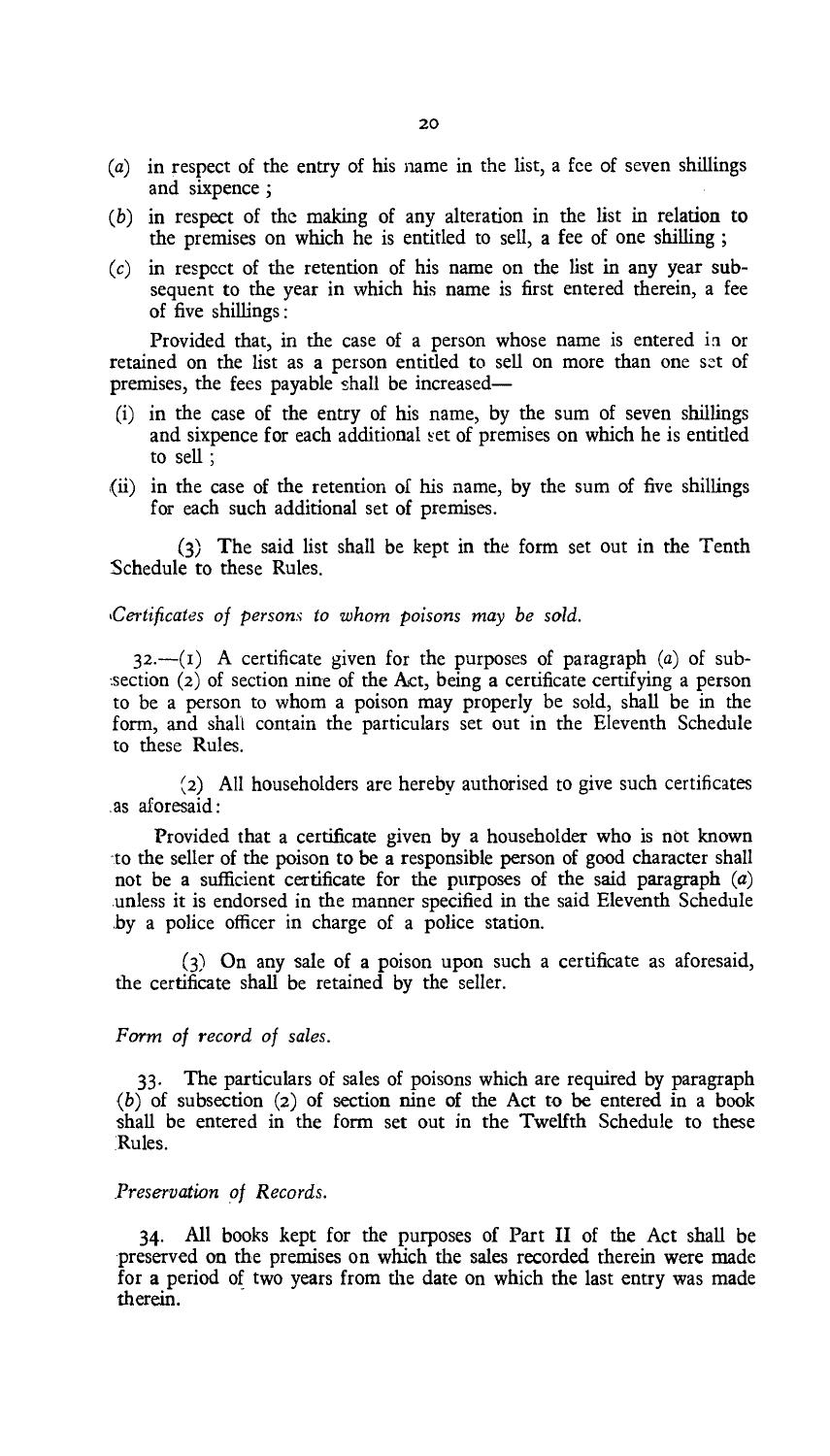#### *Revocation.*

*35.—(I)* The Poisons Rules, 1953 the Poisons Rules, 1954, the Poisons (No. 2) Rules, 1954, the Poisons Rules, 1955, the Poisons Rules, 1956, the Poisons Rules, 1958, and the Poisons Rules, 1959, are hereby revoked.

(2) Notwithstanding anything in paragraph (1) of this Rule—

- (a) any certificate issued before the coming into operation of these Rules under Rule 16 of the Poisons Rules, 1953, as amended, and still in force shall continue in force for the same time as if these Rules had not been made and shall be deemed to have been issued under Rule 16 of these Rules ;
- (b) any record required to be kept under paragraph (3) of Rule 27 of the Poisons Rules, 1953, shall be kept in the same manner and for the same period as if these Rules had not been made.

GIVEN under my hand this 25th day of July, 1960.

# R. H. GARVEY,

Lieutenant Governor.

These Rules were approved by Tynwald on 18th October, 1960.

### SCHEDULES.

# FIRST SCHEDULE. Rules 6 and 13.

*Substances included in the Poisons List to which special restrictions apply unless exempted by Rule ro.* 

#### Acetyidihydrocodeine; its salts

Alkaloids, the following ; their salts, simple or complex ; their quaternary compounds :—

Aconite, alkaloids of, except substances containing less than 0.02 per cent. of the alkaloids of aconite

Atropine except substances containing less than o.15 per cent. of atropine or not more than one per cent. of atropine methonitrate

Belladonna, alkaloids of, except substances containing less than 0.15 per cent. of the alkaloids of belladonna calculated as hyoscyamine

Brucine except substances containing less than 0.2 per cent. of brucine Calabar bean, alkaloids of

Coca, alkaloids of, except substances containing less than o.i per cent. of the alkaloids of coca

Cocaine except substances containing less than 0.1 per cent. of cocaine Codeine except substances containing less than 1.5 per cent. of codeine Colchicum, alkaloids of, except substances containing less than 0.5 per

cent. of the alkaloids of colchicum calculated as colchicine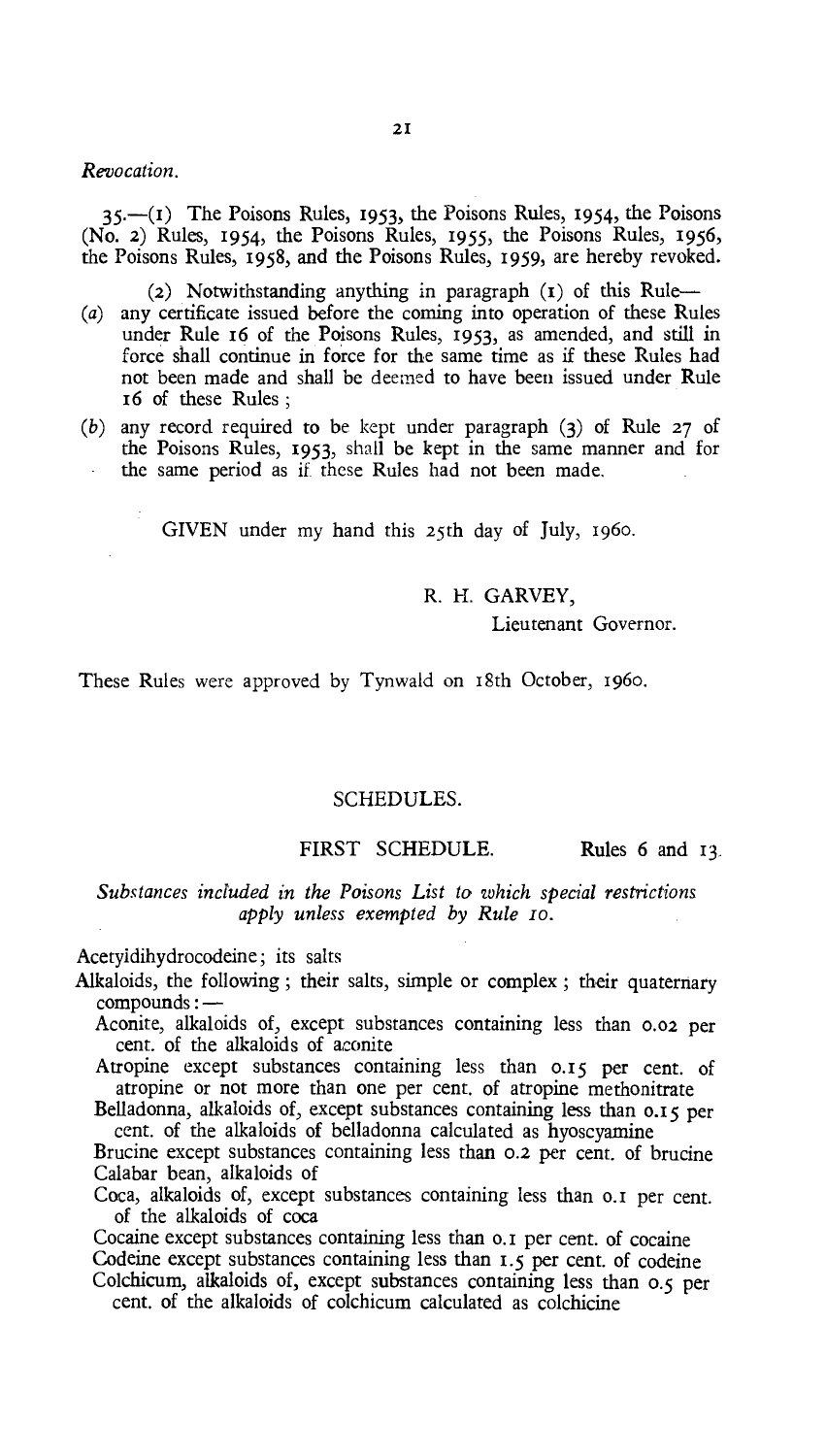Confine except substances containing less than 0.1 per cent. of confine Cotarnine except substances containing less than 0.2 per cent. of cotarnine

Curare, alkaloids of ; curare bases

Ecgonine ; its esters ; except substances containing less than the equivalent of 0.1 per cent. of ecgonine

Emetine except substances containing less than one per cent. of emetine Ergot, alkaloids of

- Gelsemium, alkaloids of, except substances containing less than 0.1 per cent. of the alkaloids of gelsemium
- Homatropine except substances containing less than 0.15 per cent. of homatropine
- Hyoscine except substances containing less than 0.15 per cent. of hyoscine

Hyoscyamine except substances containing less than 0.15 per cent. of hyoscyamine

Jaborandi, alkaloids of, except substances containing less than 0.5 per cent. of the alkaloids of jaborandi

Lobelia, alkaloids of, except substances containing less than 0.5 per cent. of the alkaloids of lobelia

Morphine except substances containing less than **0.2** per cent. of morphine calculated as anhydrous morphine

Nicotine

Papaverine except substances containing less than one per cent. of papaverine

Pomegranate, alkaloids of, except substances containing less than 0.5 per cent. of the alkaloids of pomegranate

Quebracho, alkaloids of

Sabadilla, alkaloids of, except substances containing less than one per cent. of the alkaloids of sabadilla

Solanaceous alkaloids, not otherwise included in this Schedule, except substances containing less than 0.15 per cent. of solanaceous alkaloids calculated as hyoscyamine

Stavesacre, alkaloids of, except substances containing less than **0.2** per cent. of the alkaloids of stavesacre

Strychnine except substances containing less than **0.2** per cent. of strychnine

Thebaine except substances containing less than one per cent. of thebaine Veratrum, alkaloids of, except substances containing less than one per cent. of the alkaloids of veratrum

Yohimba, alkaloids of

Allylisopropylacetylurea

Alphameprodine ; its salts

Alphaprodine ; its salts

Amino-alcohols esterified with benzoic acid, phenylacetic acid, phenylpropionic acid, cinnamic acid or the derivatives of these acids, except substances containing less than ten per cent. of esterified amino-alcohols and except procaine when in a preparation containing any substance to which Part II of the Therapeutic Substances Act, 1957, for the time being applies ; their salts

Anileridine ; its salts

Antimonial poisons except substances containing less than the equivalent of one per cent. of antimony trioxide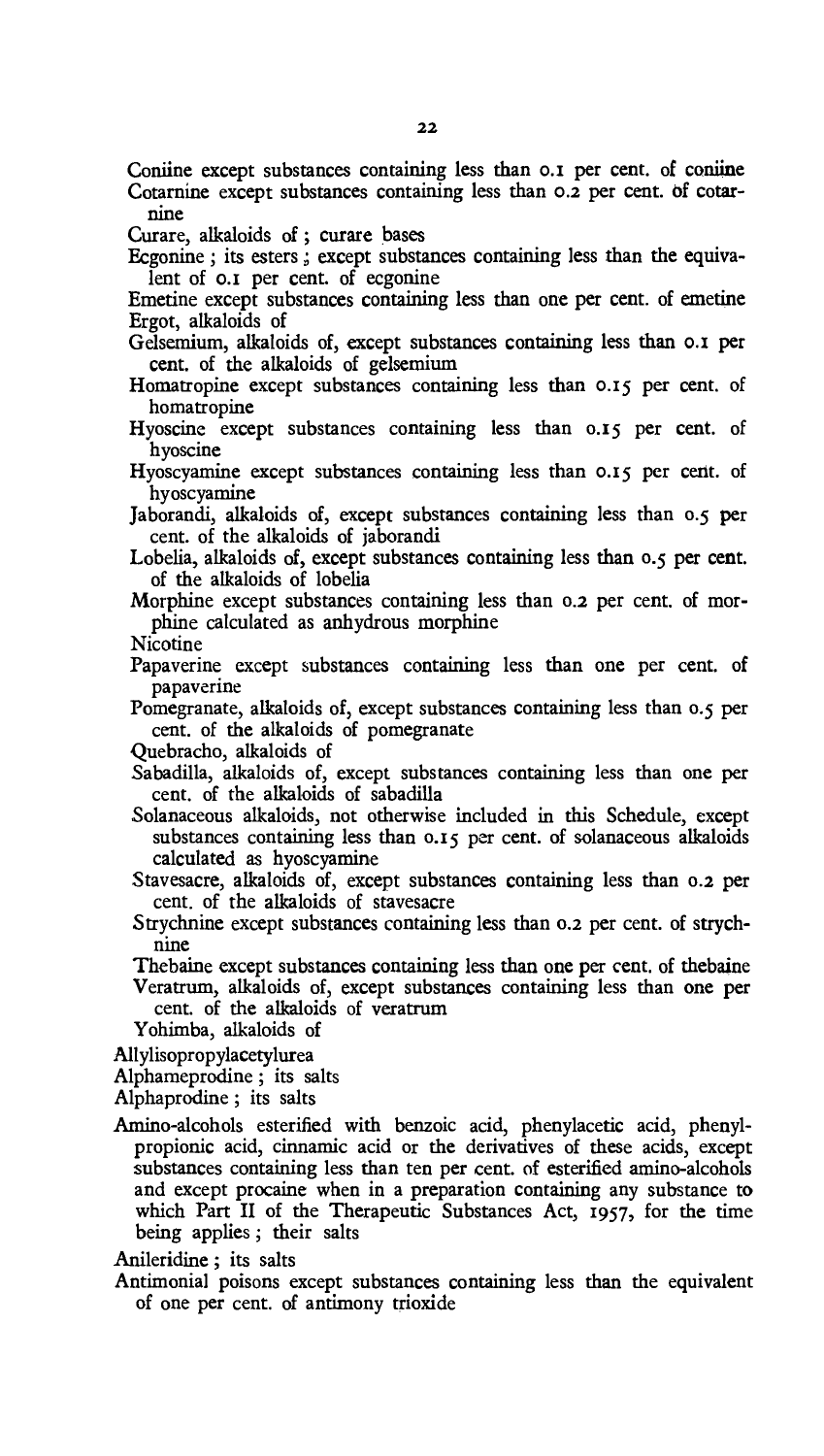- Apomorphine ; its salts ; except substances containing less than 0.2 per cent of apomorphine
- Arsenical poisons except substances containing less than the equivalent of o.ox per cent, of arsenic trioxide and except dentifrices containing less than 0.5 per cent. of acetarsol
- Barbituric acid ; its salts ; derivatives of barbituric acid ; their salts ; compounds of barbituric acid, its salts, its derivatives, their salts, with any other substance
- Barium, salts of
- Benzethidine ; its salts
- Benzoylmorphine ; its salts
- Benzylmorphine ; its salts
- Betameprodine ; its salts
- Betaprodine ; its salts
- Busulphan ; its salts
- Cannabis ; the resin of cannabis ; extracts of cannabis ; tinctures of cannabis ; cannabin tannate
- Cantharidin except substances containing less than 0.01 per cent. of cantharidin
- Cantharidates except substances containing less than the equivalent of 0.01 per cent. of cantharidin
- Carbachol
- Chlorambucil ; its salts
- Cyclosphosphamide ; its salts
- Desomorphine ; its salts
- Dextromethorphan; its salts; except substances containing less than 1.5 per cent. of dextromethorphan
- Dextromoramide ; its salts
- Dextrorphan ; its salts
- Diacetylmorphine ; its salts
- Diacetylnalorphinc ; its salts
- Digitalis, glycosides and other active principles of, except substances containing less than one unit of activity (as defined in the British, Pharmacopoeia) in two grammes of the substance
- Dihydrocodeine ; its salts
- Dihydrocodeinone ; its salts ; its esters ; their salts
- Dihydromorphine ; its salts ; its esters ; their salts
- Dimenoxadole ; its salts
- Dimepheptanol ; its salts
- : 3-Dimethyl-4-phenyl-4-propionyloxyhexamethyleneimine ; its salts
- Dinitrocresols (DNC) ; their compounds with a metal or a base ; except winter washes containing not more than the equivalent of five per cent. of dinitrocresols
- Dinitroaphthols ; dinitrophenols ; dinitrothymols
- Dinosam ; its compounds with a metal or a base
- Dinoseb ; its compounds with a metal or a base
- Dioxaphetyl butyrate ; its salts
- Dipipanone ; its salts
- Disulfiram
- Dithienylallylamines ; dithienylalkylallylamines ; their salts
- Dyflos
- Endrin
- Ergot ; extracts of ergot ; tinctures of ergot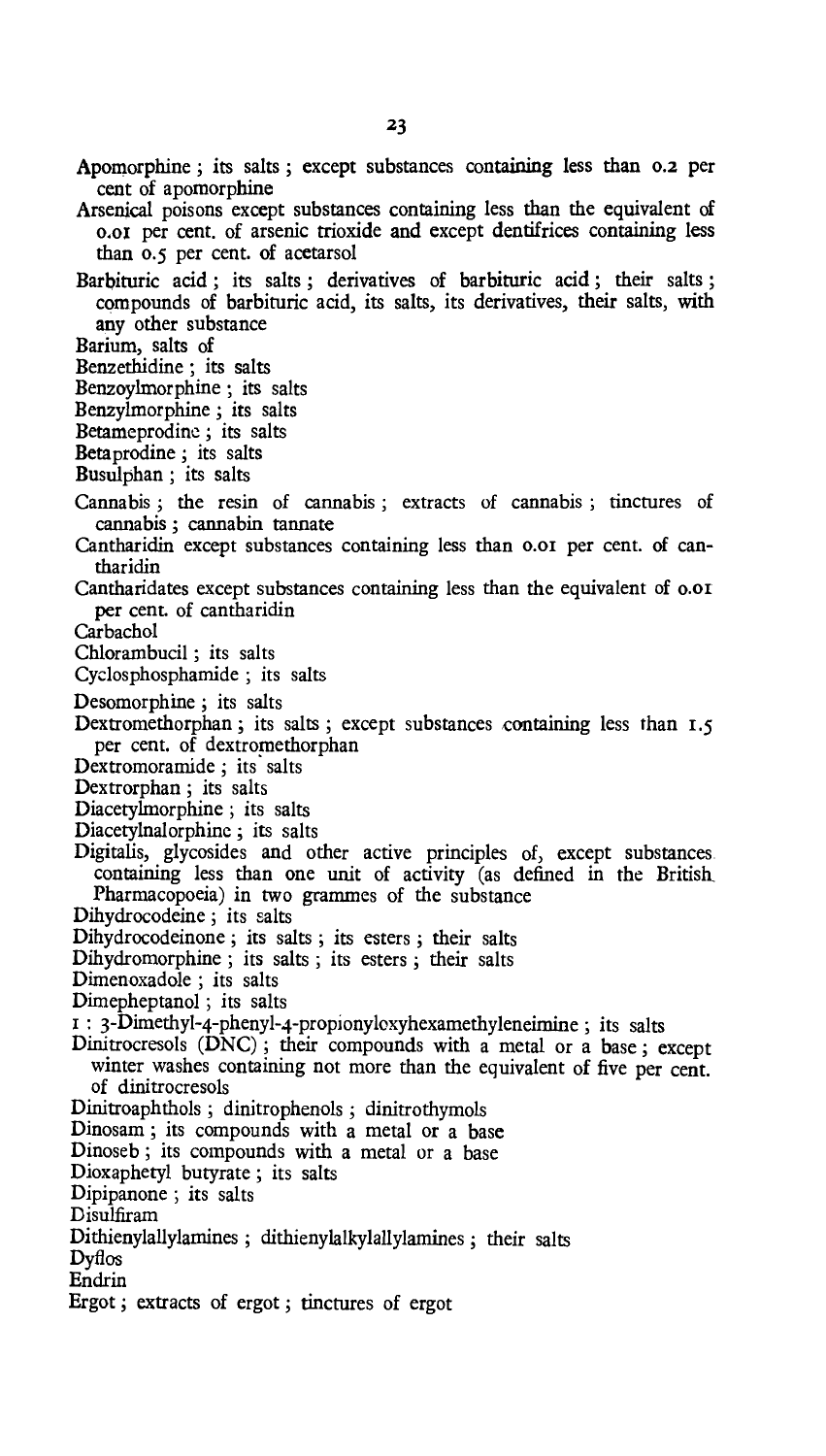Ethylmorphine ; its salts ; except substances containing less than 0.2 per cent. of ethylmorphine

Etoxeridine ; its salts

Fluoroacetamide ; fluoroacetanilide ; except solutions containing not more than one per cent. of fluoroacetamide or fluoroacetanilide and containing also acetamide and a bitter principle

Furethidine ; its salts

Gallamine ; its salts ; its quaternary compounds

Guanidines, the following: —

polymethylene diguanidines ; dipara-anisylphenetyl guanidine

Hydrocyanic acid except substances containing less than 0.15 per cent., weight in weight, of hydrocyanic acid (HCN) ; cyanides except substances containing less than the equivalent of 0.1 per cent., weight in weight, of hydrocyanic acid (HCN) ; double cyanides of mercury and zinc

Hydromorphone ; its salts ; its esters ; their salts

Hydroxypethidine ; its salts

Isomethadone (isoamidone) ; its salts

Ketobemidone ; its salts

Laudexium ; its salts

Lead, compounds of, with acids from fixed oils

Levomethorphan ; its salts

Levomoramide ; its salts

Levorphanol ; its salts

Mannomustine ; its salts

Mercaptopurine ; its salts

Mercuric chloride except substances containing less than one per cent. of mercuric chloride ; mercuric iodide except substances containing less than two per cent. of mercuric iodide ; nitrates of mercury except substances containing less than the equivalent of three per cent., weight in weight, of mercury (Hg); potassio-mercuric iodides except substances containing less than the equivalent of one per cent. of mercuric iodide ; organic compounds of mercury except substances, not being aerosols, containing less than the equivalent of 0.2 per cent., weight in weight, of mercury (Hg)

Methadone (amidone) ; its salts

Methadyl acetate ; its salts

Methyldesorphine ; its salts

Methyldihydromorphine ; its salts

I-Methyl-4-phenylpiperidine-4-carboxylic acid, esters of ; their salts

Metopon ; its salts

Monofluoroacetic acid ; its salts

Morpheridine; its salts

Mustine ; its salts

Myrophine ; its salts

Nalorphine ; its salts

Normethadone ; its salts

 $m$ -nitrophenol;  $o$ -nitrophenol;  $p$ -nitrophenol

Norcodeine ; its salts

Normorphine ; its salts

Nux Vomica except substances containing less than 0.2 per cent. of strychnine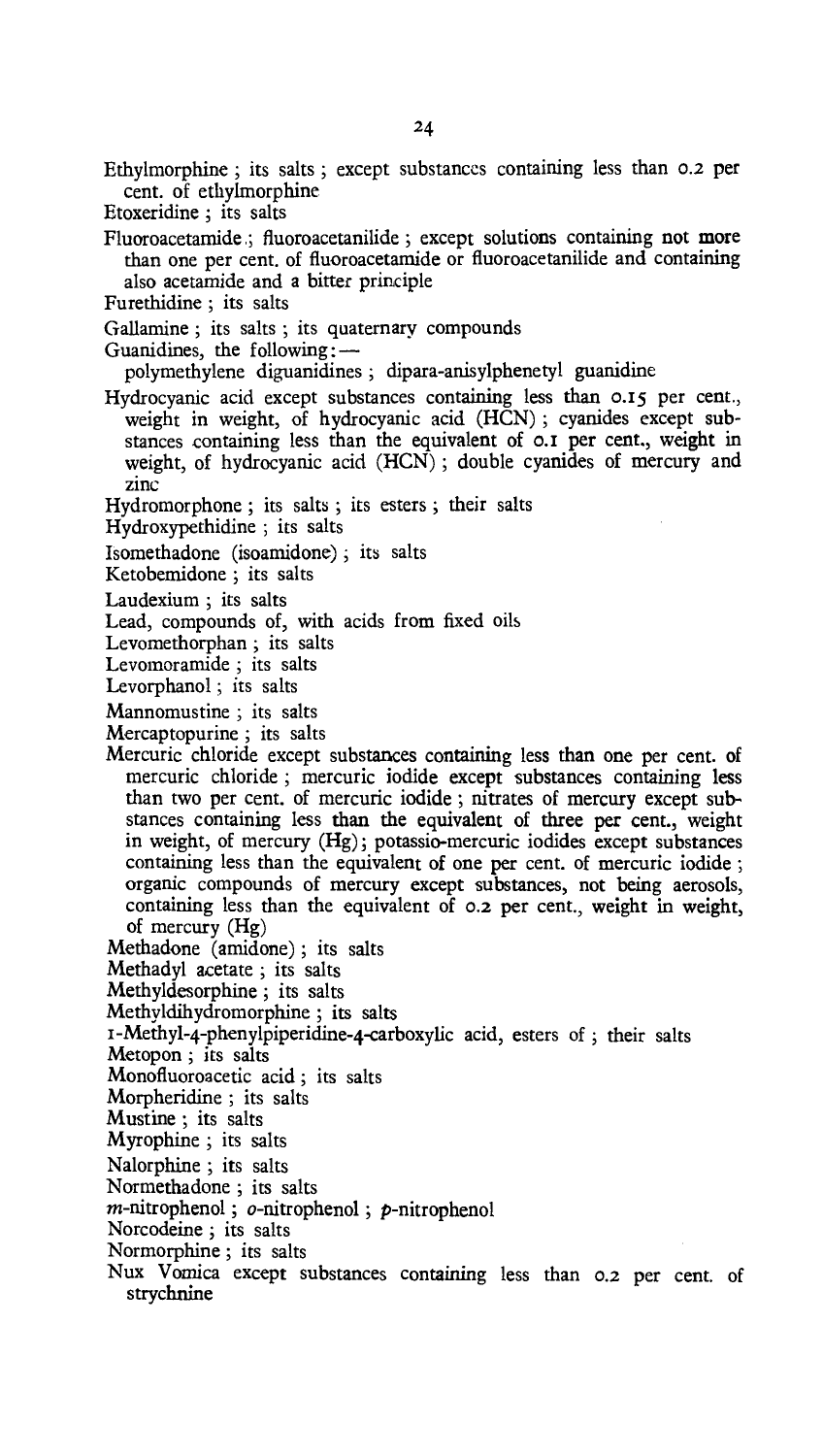Opium except substances containing less than 0.2 per cent. of morphine calculated as anhydrous morphine Ouabain Oxycinchoninic acid, derivatives of ; their salts ; their esters Oxycodone ; its salts .; its esters ; their salts Oxymorphone ; its salts Phenacemide Phenadoxone ; its salts Phenazocine ; its salts Phenomorphan ; its salts Phenylcinchoninic acid ; salicylcinchoninic acid ; their salts ; their esters Pholcodine ; its salts ; except substances containing less than 1.5 per cent. of pholcodine Phosphorus compounds, the following: — Amiton Demeton-O Demeton-S Demeton-O-methyl Demeton-S-methyl Diethyl 4-methyl-7-coumarinyl phosphorothionate Diethyl p-nitrophenyl phosphate Dimefox Ethyl p-nitrophenyl phenylphosphonothionate Mazidox 2-Methoxycarbonyl-r-methylvinyl dimethyl phosphate Mipafox Parathion Schradan Sulfotep TEPP (HETP) Triphosphoric pentadimethylamide Picrotoxin Polymethylenebistrimethylammonium salts Propoxyphene ; its salts Racemethorphan ; its salts Racemoramide ; its salts Racemorphan ; its salts Savin, oil of Strophanthus, glycosides of Thallium, salts of Thebacon ; its salts ; its esters ; their salts Tretamine ; its salts Trimeperidine ; its salts Trimustine ; its salts Zinc phosphide

# SECOND SCHEDULE. Rule 5 (2)

*Poisons exempted from labelling provisions when sold or supplied*  in *certain circumstances.* 

Alkali fluorides Ammonia Antimony, chlorides of ; oxides of antimony ; sulphides of antimony ; antimonates ; antimonites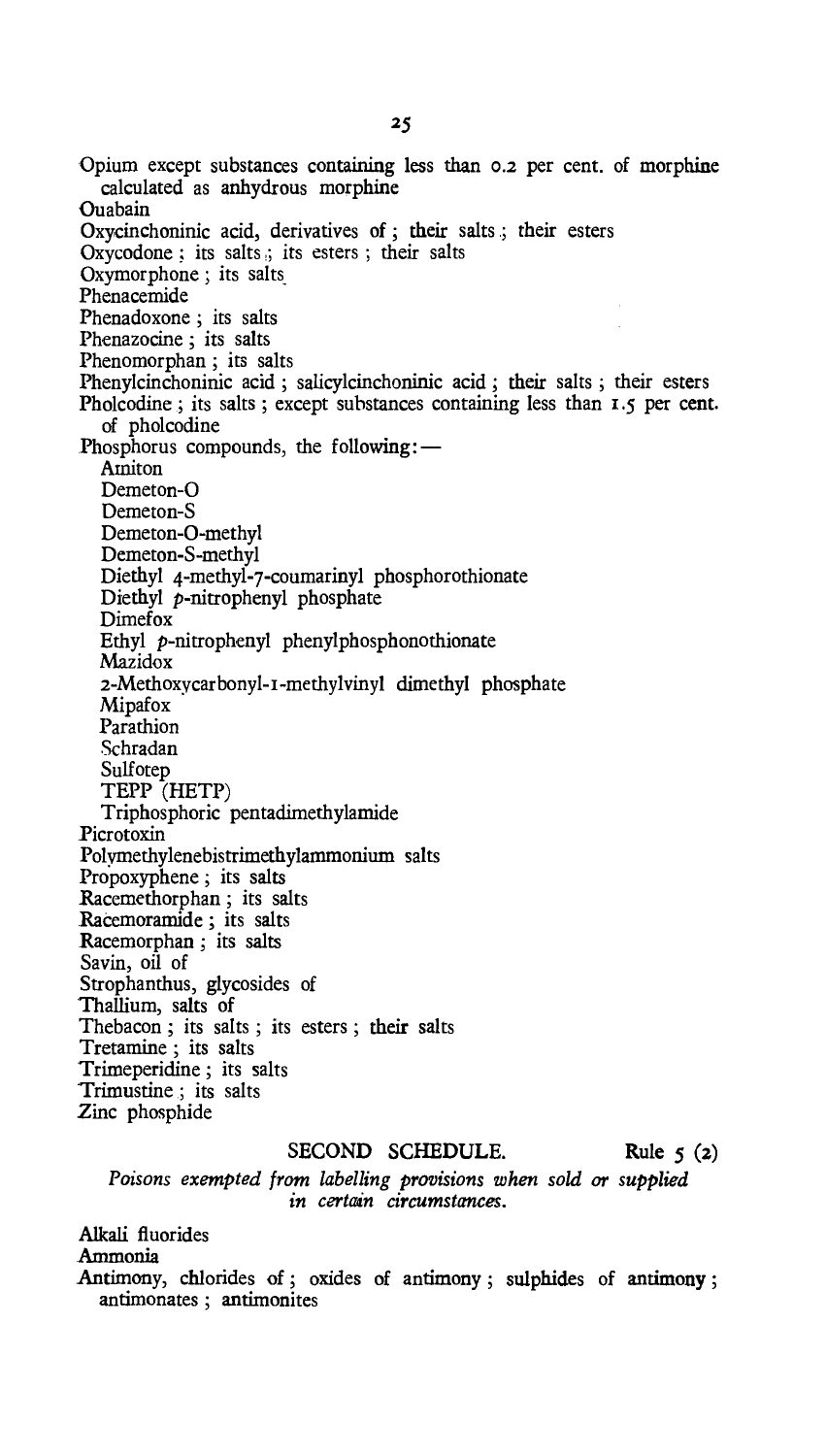Chloroform Dinitrocresols (DNC) Dinitronaphthols ; dinitrophenois Formaldehyde Formic acid Glyceryl trinitrate Hydrochloric acid Hydrofluoric acid ; sodium silicofluoride Lead acetates ; compounds of lead with acids from fixed oils Mercuric chloride ; mercuric iodide ; organic compounds of mercury Mercury, oxides of ,; nitrates of mercury Nitric acid Nitrobenzene m-Nitrophenol; o-nitrophenol; p-nitrophenol Oxalic acid ; metallic oxalates Phenols ; compounds of phenol with a metal Phosphorus, yellow Picric acid Potassium hydroxide Sodium hydroxide Sulphuric acid

# Rule II THIRD SCHEDULE.

*Articles exempted from the provisions of the Act and of these Rules.* 

#### GROUP I.

# GENERAL EXEMPTIONS.

Adhesives ; anti-fouling compositions ; builders' materials ; ceramics ; distempers ; electrical valves ; enamels ; explosives ; fillers ; fireworks ; fluorescent lamps; glazes; glue; inks; lacquer solvents; loading materials ; matches ; motor fuels and lubricants ; paints other than pharmaceutical paints ; photographic paper ; pigments ; plastics ; propellants ; rubber ; varnishes.

# GROUP II.

### SPECIAL EXEMPTIONS.

| Poison                          | Substance or article in which<br>exempted                                                                                |
|---------------------------------|--------------------------------------------------------------------------------------------------------------------------|
| Acetanilide; alkyl acetanilides | Substances not being preparations<br>for the treatment of human ail-<br>ments                                            |
| Alkaloids, the following:-      |                                                                                                                          |
| <b>Brucine</b>                  | Surgical spirit containing not more<br>than 0.015 per cent. of brucine                                                   |
| Emetine                         | Ipecacuanha; extracts and tinctures<br>of ipecacuanha; substances con-<br>taining less that 0.05 per cent. of<br>emetine |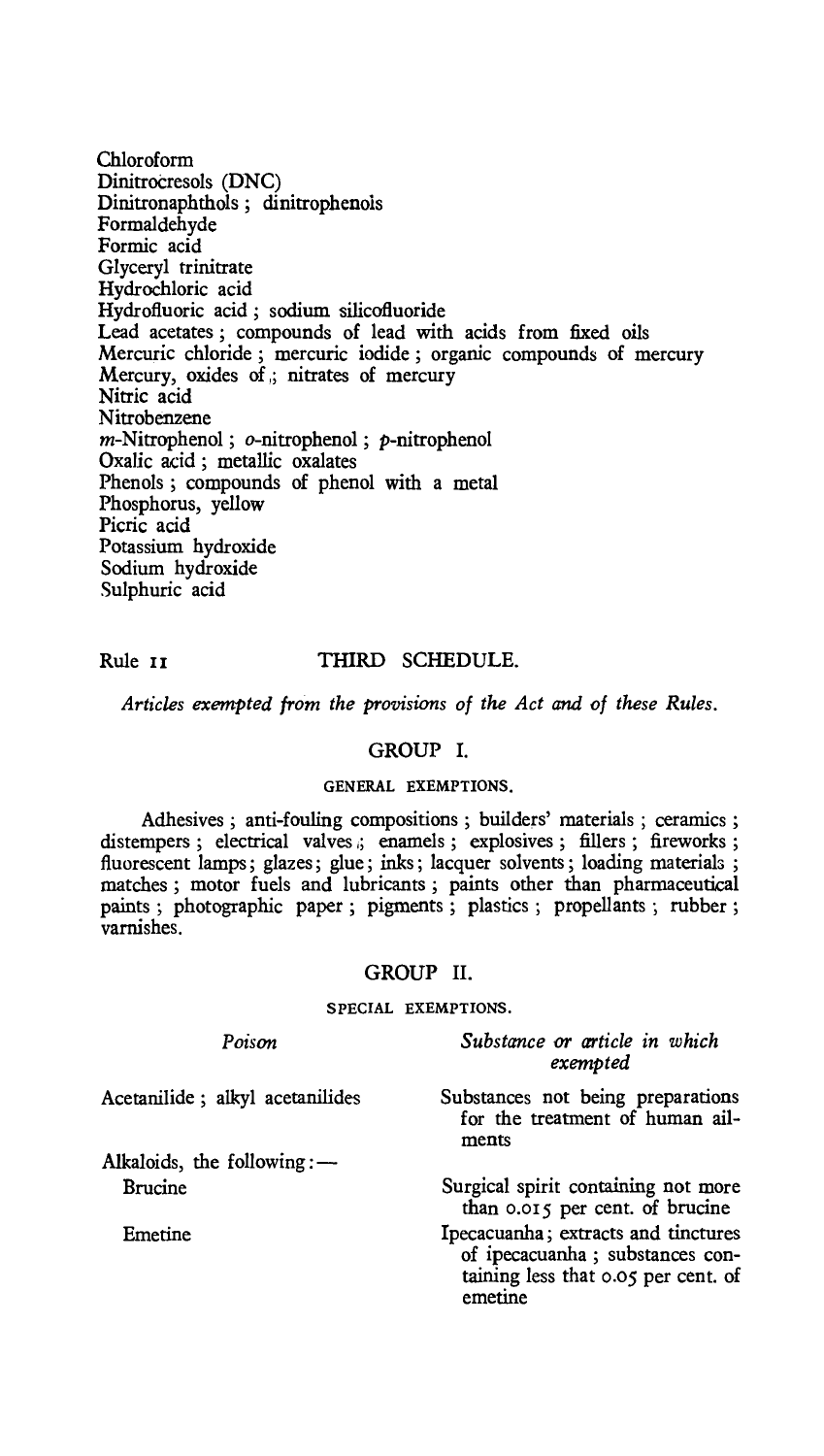Ephedra, alkaloids of

Jaborandi, alkaloids of

Lobelia, alkaloids of

Nicotine Pomegranate, alkaloids of Solanaceous alkaloids

Stavesacre, alkaloids of

- p-Aminobenzenesulphonamide ; its salts; derivatives of  $p$ -aminobenzenesulphonamide having any of the hydrogen atoms of the p-amino group or of the sulphonamide group substituted by another radical ; their salts
- B-Aminopropylbenzene ; its salts ; its N-alkyl derivatives ; their salts; *B*-aminoisopropylbenzene; its salts.; its N-alkyl derivatives; their salts

Ammonia

- Androgenic and oestrogenic substances, the following:— Benzoestrol
	- Derivatives of stilbene, dibenzyl or napthalene with oestrogenic activity ; their esters
	- Steroid compounds with androgenic or oestrogenic activity ; their esters

*Substance or article in which exempted* 

- Substances containing less than one per cent. of the alkaloids of ephedra
- Substances containing less than 0.025 per cent. of the alkaloids of jaborandi
- Preparations for the relief of asthma in the form of cigarettes, smoking mixtures or fumigants ; substances containing less than 0.1 per cent. of the alkaloids of lobelia

Tobacco

- Pomegranate bark
- Stramonium contained in preparations for the relief of asthma in the form of cigarettes, smoking mixtures or fumigants
- Soaps ; ointments ; lotions for external use
- Feeding stuffs containing not more than 0.5 per cent. of total sulphonamides
- Appliances for inhalation in which the poison is absorbed in inert solid material
- Substances not being solutions of ammonia or preparations containing solutions of ammonia ; substances containing less than five per cent., weight in weight, of ammonia (NH<sub>3</sub>); refrigerators; smelling bottles
- Preparations intended for external application only ; feeding stuffs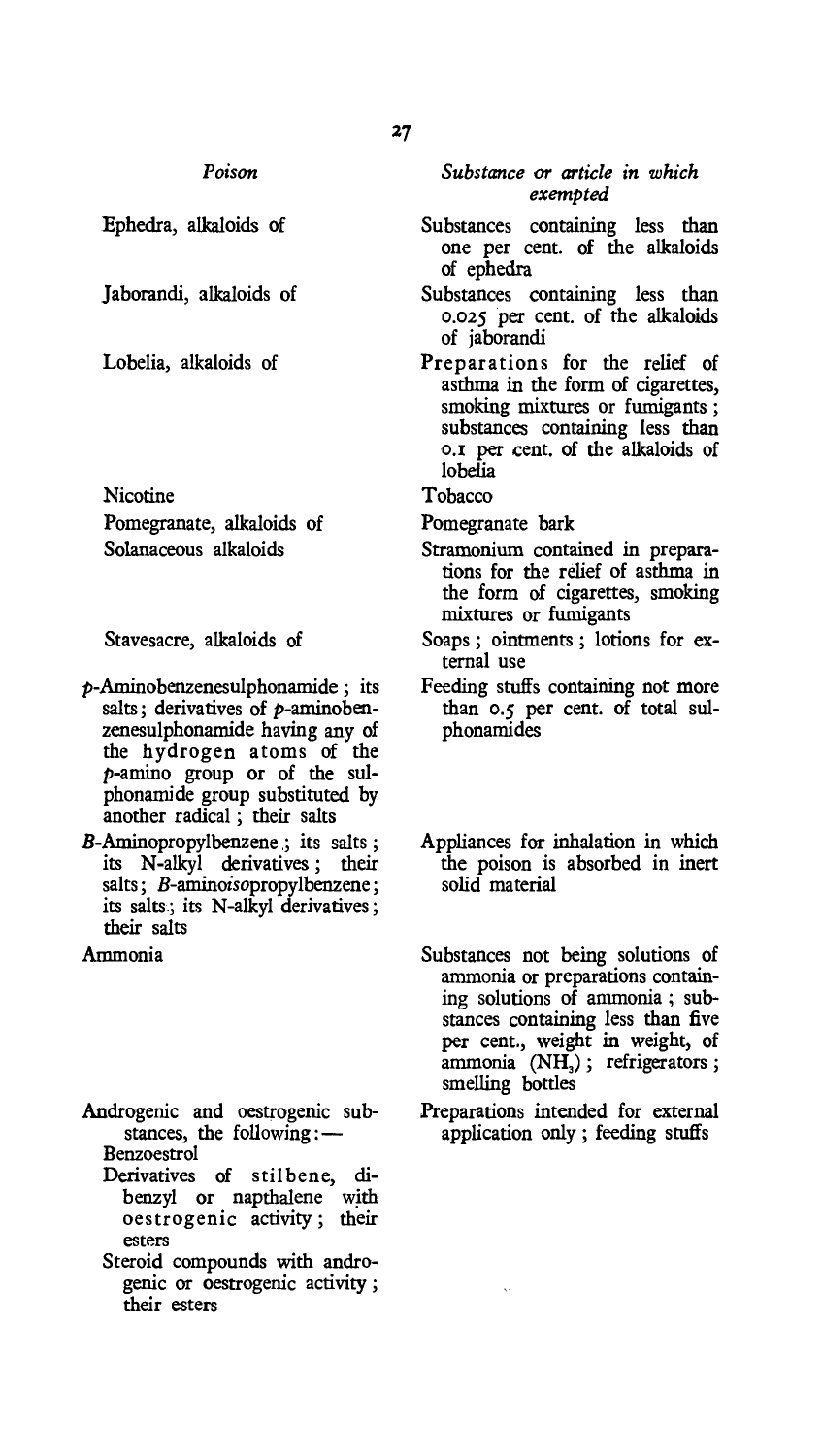| Poison                                                                                                                                                                                                                                                                                                                                                                                            | Substance or article in which<br>exempted                                                                                                              |
|---------------------------------------------------------------------------------------------------------------------------------------------------------------------------------------------------------------------------------------------------------------------------------------------------------------------------------------------------------------------------------------------------|--------------------------------------------------------------------------------------------------------------------------------------------------------|
| Anti-histamine substances, the fol-<br>lowing; their salts; their<br>molecular compounds: —<br>Antazoline<br>Bromodiphenhydramine<br>Buclizine<br>Chlorcyclizine<br>$(p - Chlorophenylpyrid - 2)$<br>ylmethyl) 2 - dimethylamino-<br>ethyl ether<br>$I - (4-p-Chlorophenyl-3-phenyl-$<br>but-2-enyl)-pyrrolidine<br>Chlorpheniramine<br>Clemizole<br>Cyclizine<br>$3-Di-n$ -butylaminomethyl-4:5: | Preparations intended for external                                                                                                                     |
| 6-trihydroxyphthalide<br>1 - Dimethylamino - 3 - phenyl -<br>3-(2-pyridyl)-propane<br>Diphenhydramine<br>Diphenylpyraline<br>Doxylamine<br>Isothipendyl<br>Mebhydrolin<br>Meclozine<br>Phenindamine<br>Promethazine<br>Thenalidine<br>Triprolidine<br>Substances being tetra-substitu-<br>ted N derivatives of etheylene-<br>diamine or propylenediamine                                          | application only and preparations<br>containing not more than one<br>per cent. of anti-histamine sub-<br>stances for application in the<br>nose or eye |
| Antimony, chlorides of                                                                                                                                                                                                                                                                                                                                                                            | Polishes                                                                                                                                               |
| Arsenical poisons                                                                                                                                                                                                                                                                                                                                                                                 | Pyrites ores or sulphuric acid con-<br>taining arsenical poisons<br>as<br>natural impurities                                                           |
| Barium, salts of                                                                                                                                                                                                                                                                                                                                                                                  | Witherite other than finely ground<br>witherite; barium<br>carbonate<br>bonded to charcoal for<br>case<br>hardening                                    |
| Chloroform                                                                                                                                                                                                                                                                                                                                                                                        | Substances containing less than ten<br>per cent. of chloroform                                                                                         |
| Creosote obtained from wood                                                                                                                                                                                                                                                                                                                                                                       | Substances containing less than fifty<br>per cent. of creosote obtained<br>from wood                                                                   |
| Diamines, the following-; their<br>salts: - phenylene diamines;<br>tolylene diamines; other alky-<br>lated-benzene diamines                                                                                                                                                                                                                                                                       | Substances other than preparations<br>for the dyeing of hair                                                                                           |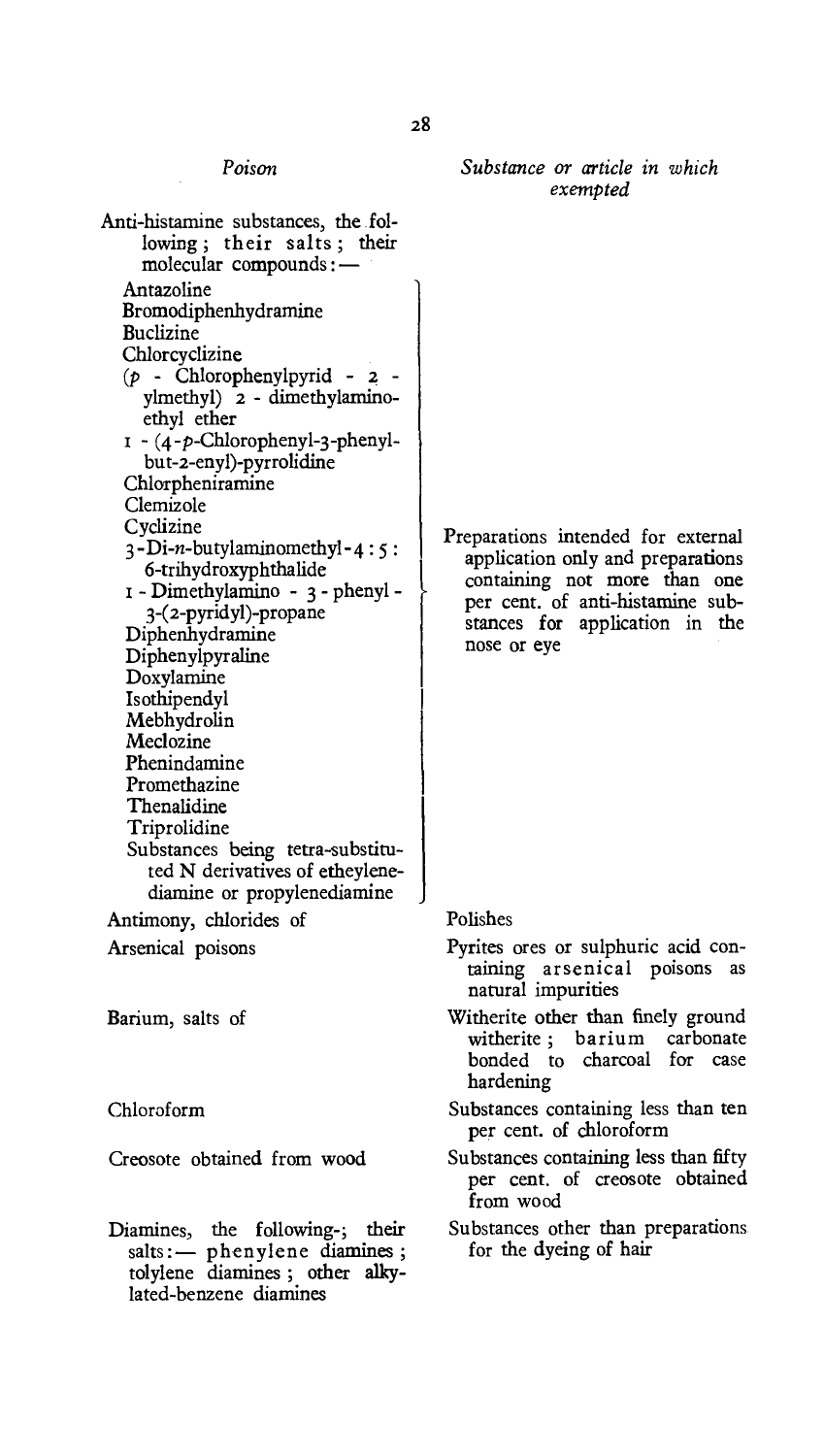Dinotrocresols (DNC) ; their compounds with a metal or a base

Dinitrophenols

- Dinosam ; its compounds with a metal or a base
- Dinoseb ; its compounds with a metal or a base

Disulfiram

Formaldehyde

Formic acid

Fluoroacetamide ; fluoroacetanilide

Hydrochloric acid

Lead acetate

Lead, compounds of

Mercuric chloride

Mercuric chloride; mercuric iodide ; organic compounds of mercury Mercury, nitrates of

Nitric acid

Nitrobenzene

*Substance or article in which exempted* 

- Substances being neither preparations for the treatment of human ailments nor preparations for use in agriculture or horticulture
- Substances not being preparations for the treatment of human ailments
- Substances not being preparations for use in agriculture or horticulture
- Substances not being preparations for use in agriculture or horticulture
- Substances not being preparations for the treatment of human ailments
- Substances containing less than five per cent., weight in weight, of formaldehyde (H.CHO); photographic glazing or hardening solutions
- Substances containing less than five per cent., weight in weight, of formic acid (H.COOH)
- Substances being neither preparations for use in agriculture or horticulture nor preparations for the destruction of rats or mice
- Substances containing less than nine per cent., weight in weight, of hydrochloric acid (HC1)
- Substances containing less than four per cent. of lead acetate

Machine-spread plasters

**Batteries** 

Dressings on seeds or bulbs

Ointments containing less than the equivalent of three per cent., weight in weight, of mercury (Hg)

Substances containing less than nine per cent., weight in weight, of nitric acid (HNO,)

Substances containing less than  $o.\tau$ per cent. of nitrobenzene ; soaps containing less than one per cent. of nitrobenzene ; polishes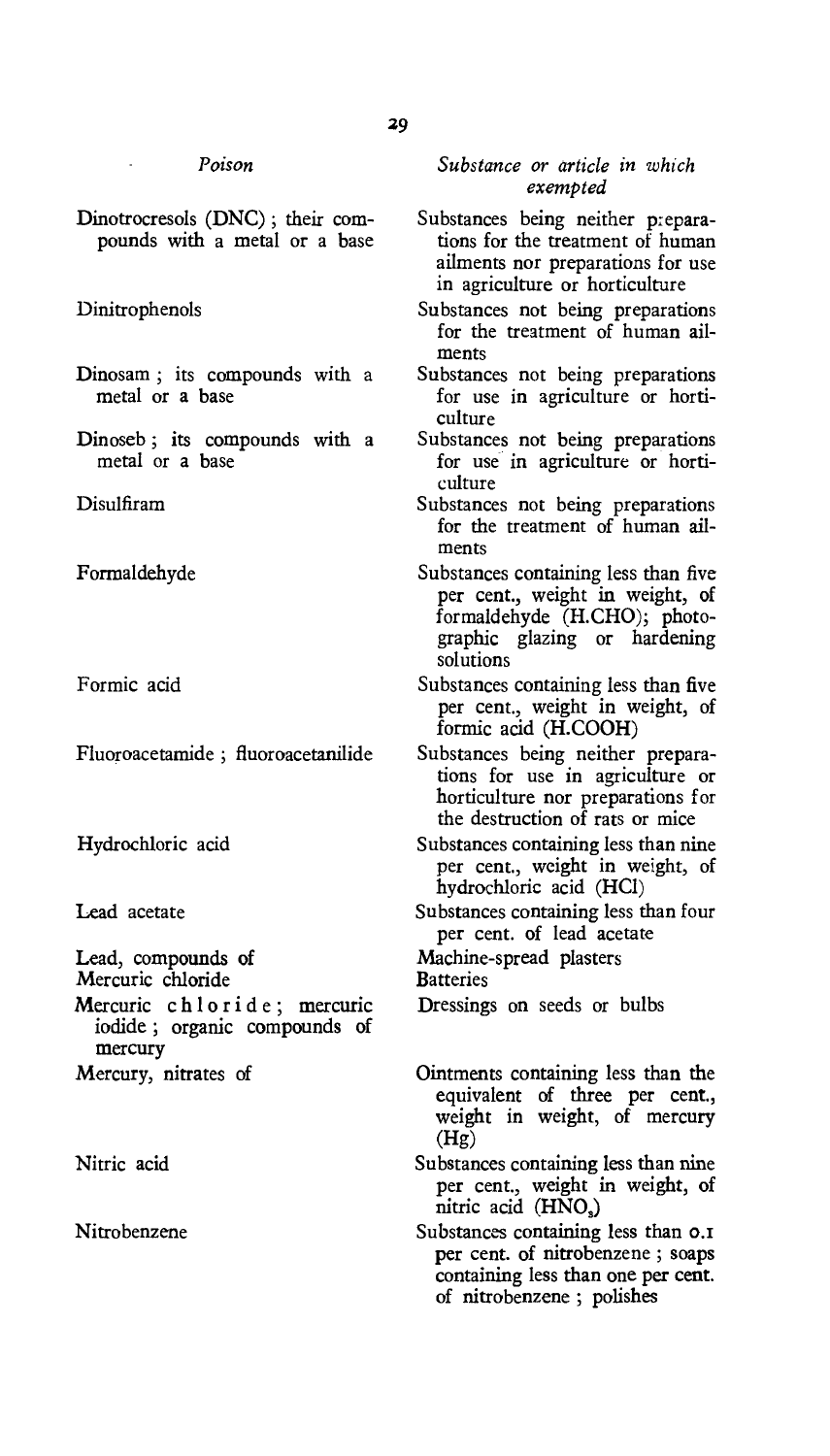p-Nitrobenzyl cyanide

p-Nitrophenol

Axalic acid ; metallic oxalates Oxycinchoninic acid, derivatives of ; their salts ; their esters

Phenols

Phenyl mercuric salts

Phosphorus compounds, the fol $lowing:$   $-$ Amiton Demeton-O Demeton-S

*Substance or article in which exempted* 

- Photographic solutions containing less than the equivalent of o.r per cent. weight in weight of hydrocyanic acid (HCN)
- Preparations for use in agriculture or horticulture containing not more than 0.5 per cent, of pnitrophenol as preservative

Laundry blue ; polishes

Preparations for external application only, containing not more than the equivalent of three per cent. of oxycinchoninic acid

Carvacrol ;

creosote obtained from coal tar .;

- essential oils in which phenols occur naturally ;
- medicines containing less than one per cent. of phenols ;
- nasal sprays, mouth washes, pastilles, lozenges, capsules, pessaries, ointments or suppositories containing less than 2.5 per cent. of phenols ;
- smelling bottles ;
- soaps for washing ;
- solid substances, other than pastilles, lozenges, capsules, pessaries, ointments, and suppositories, containing less than sixty per cent. of phenols ;
- tar (coal or wood), crude or refined ;
- p-tertiary amyl phenol
- tertiary butyl-cresol;
- p-tertiary butyl phenol
- $p (I, I, 3, 3-tetramethyl butyl)$ phenol thymol
- Toilet, cosmetic and therapeutic preparations containing not more that 0.0I per cent. of phenyl mercuric salts as a preservative ; antiseptic dressings on toothbrushes
- Substances other than preparations for use in agriculture or horticulture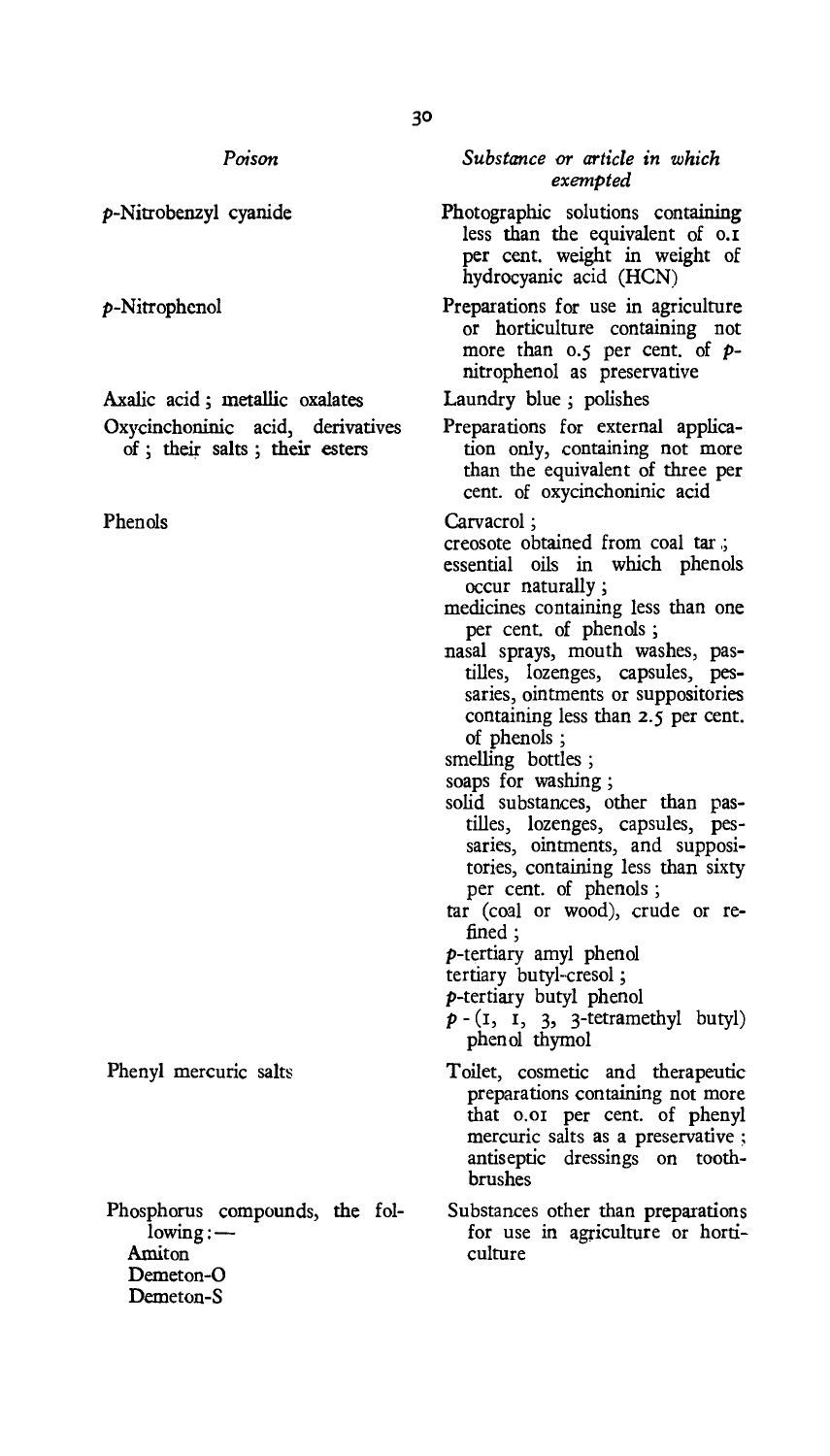| Poison                                                                                                                                                                                                                                                                                                                           | Substance or article in which<br>exempted                                                                                                                                          |
|----------------------------------------------------------------------------------------------------------------------------------------------------------------------------------------------------------------------------------------------------------------------------------------------------------------------------------|------------------------------------------------------------------------------------------------------------------------------------------------------------------------------------|
| Diethyl 4-methyl-7-coumarinyl<br>phosphorothionate<br>Diethyl p-nitrophenyl phosphate<br>Dimefox<br>Ethyl p-nitrophenyl phenylphos-<br>phonothionate<br>Mazidox<br>2-Methoxycarbonyl-l-methylvinyl<br>dimethyl phosphate<br>Mipafox<br>Parathion<br>Schradan<br>Sulfotep<br>TEPP (HETP)<br>Triphosphoric pentadimethyla-<br>mide |                                                                                                                                                                                    |
| Picric acid                                                                                                                                                                                                                                                                                                                      | Substances containing less than five<br>per cent. of picric acid                                                                                                                   |
| Potassium hydroxide                                                                                                                                                                                                                                                                                                              | Substances containing less than<br>twelve per cent. of potassium<br>hydroxide; accumulators; bat-<br>teries                                                                        |
| Procaine                                                                                                                                                                                                                                                                                                                         | Feeding stuffs containing any sub-<br>stance to which Part II of the<br>Therapeutic Substances Act,<br>1956, for the time being applies                                            |
| Sodium ethyl mecurithiosalicylate                                                                                                                                                                                                                                                                                                | Therapeutic substances containing<br>less than 0.1 per cent. of sodium<br>ethyl mercurithiosalicylate as a<br>preservative                                                         |
| Sodium fluoride                                                                                                                                                                                                                                                                                                                  | Substances containing less than<br>three per cent. of sodium fluoride<br>as a preservative                                                                                         |
| Sodium hydroxide                                                                                                                                                                                                                                                                                                                 | Substances containing less than<br>twelve per cent. of sodium hyd-<br>roxide                                                                                                       |
| Sodium nitrite                                                                                                                                                                                                                                                                                                                   | Preparations containing not more<br>than o.1 per cent. of sodium<br>nitrite for the destruction of rats<br>or mice                                                                 |
| Sodium silicofluoride                                                                                                                                                                                                                                                                                                            | Substances containing less than<br>three per cent. of sodium silico-<br>fluoride as a preservative                                                                                 |
| Sulphuric acid                                                                                                                                                                                                                                                                                                                   | Substances containing less than nine<br>per cent., weight in weight, of<br>sulphuric acid (H <sub>2</sub> SO <sub>4</sub> ); accumu-<br>lators; batteries; fire extin-<br>guishers |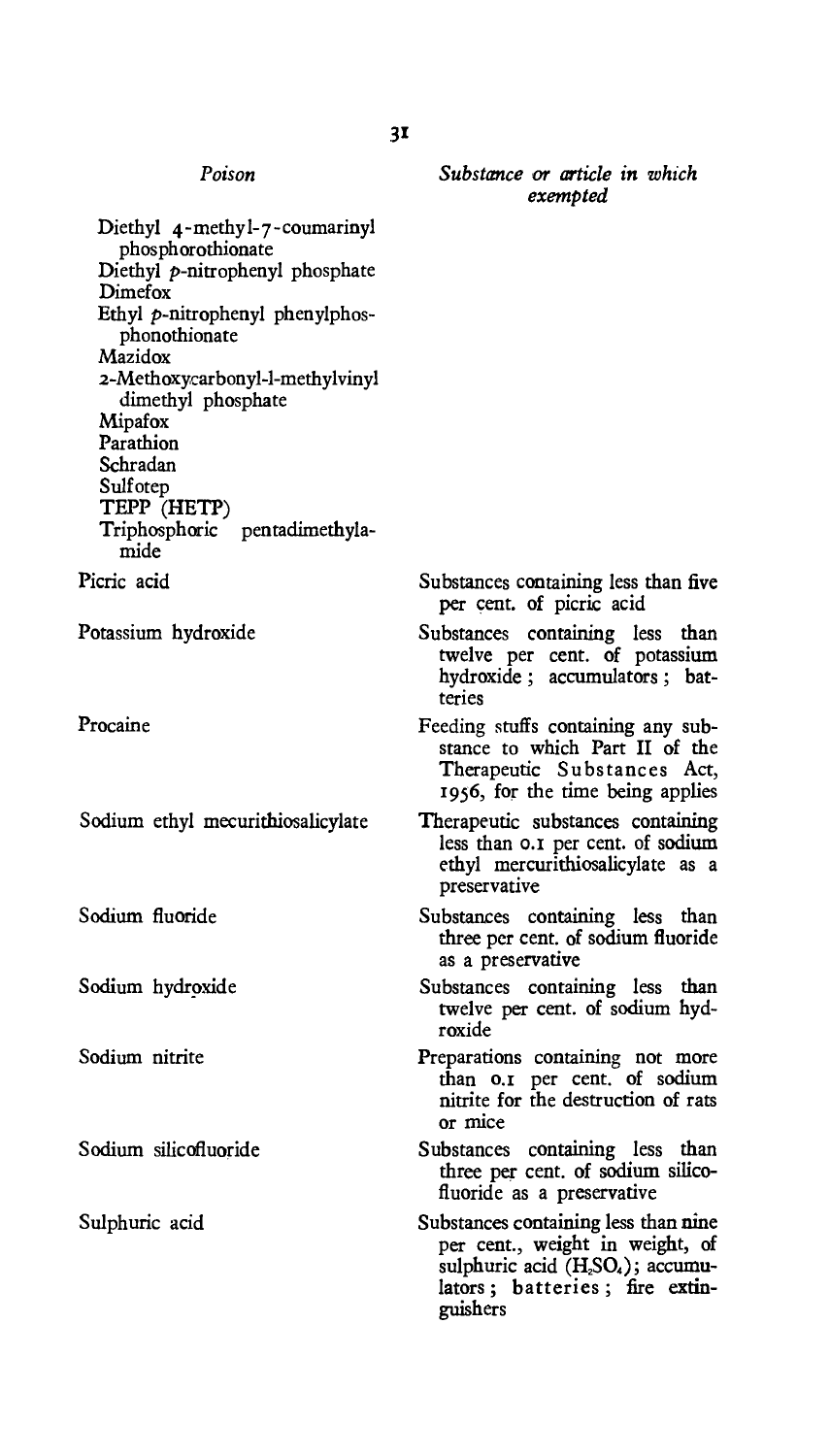Rules  $\varsigma$  (3) and (12) FOURTH SCHEDULE.

*Substances required to be sold by retail only upon a prescription given by a duly qualified medical practitioner, registered dentist, registered veterinary surgeon or registered veterinary practitioner.* 

# PART A.

Allylisopropylacetylurea

Barbituric acid ; its salts ; derivatives of barbituric acid ; their salts ; compounds of barbituric acid, its salts, its derivatives, their salts, with any other substance

Busulphan ; its salts

Chlorambucil ; its salts

Cyclophosphamide ; its salts

Dinitrocresols (DNC) ; their compounds with a metal or a base, except preparations for use in agriculture or horticulture

Dinitronaphthols ; dinitrophenols ; dinitrothymols

Disulfiram

Dithienylallylamines ; dithienylalkylallylamines ; their salts ; except di-. ethylthiambutene, dimethylthiambutene and ethylmethylthiambutene

Gallamine ; its salts ; its quaternary compounds

Mannomustine ; its salts

Mercaptopurine ; its salts

Mustine ; its salts

Phenacemide

Phenylbutazone ; its salts

Phenylcinchoninic acid ; salicylcinchoninic acid ; their salts ; their esters Polymethylenebistrimethylammonium salts

Tretamine ; its salts

Trimustine : its salts

# PART B.

Acetanilide ; alkyl acetanilides

Acetylcarbromal

Amidopyrine ; its salts ; amidopyrine sulphonates ; their salts

p-Aminobenzenesulphonamide; its salts; derivatives of p-aminobenzenesulphonamide having any of the hydrogen atoms of the  $p$ -amino group or of the sulphonamide group substituted by another radical ; their salts ; except when contained in ointments or surgical dressings or in preparations for the prevention and treatment of diseases in poultry

B-Aminopropylbenzene ; its salts ; its N-alkyl derivatives ; their salts ; B-aminoisopropylbenzene ; its salts ; its N-alkyl derivatives ; their salts

Androgenic and oestrogenic substances, the following : —

Benzoestrol

Derivatives of stilbene, dibenzyl or naphthalene with oestrogenic activity; their esters

Steroid compounds with androgenic or oestrogenic activity ; their esters Azacyclonol ; its salts

Benactyzine ; its salts

Benztropine ; its salts

3-Benzylhydrazinocarbony1-5-methylisooxazole ; its salts

Bromvaletone

Captodiame ; its salts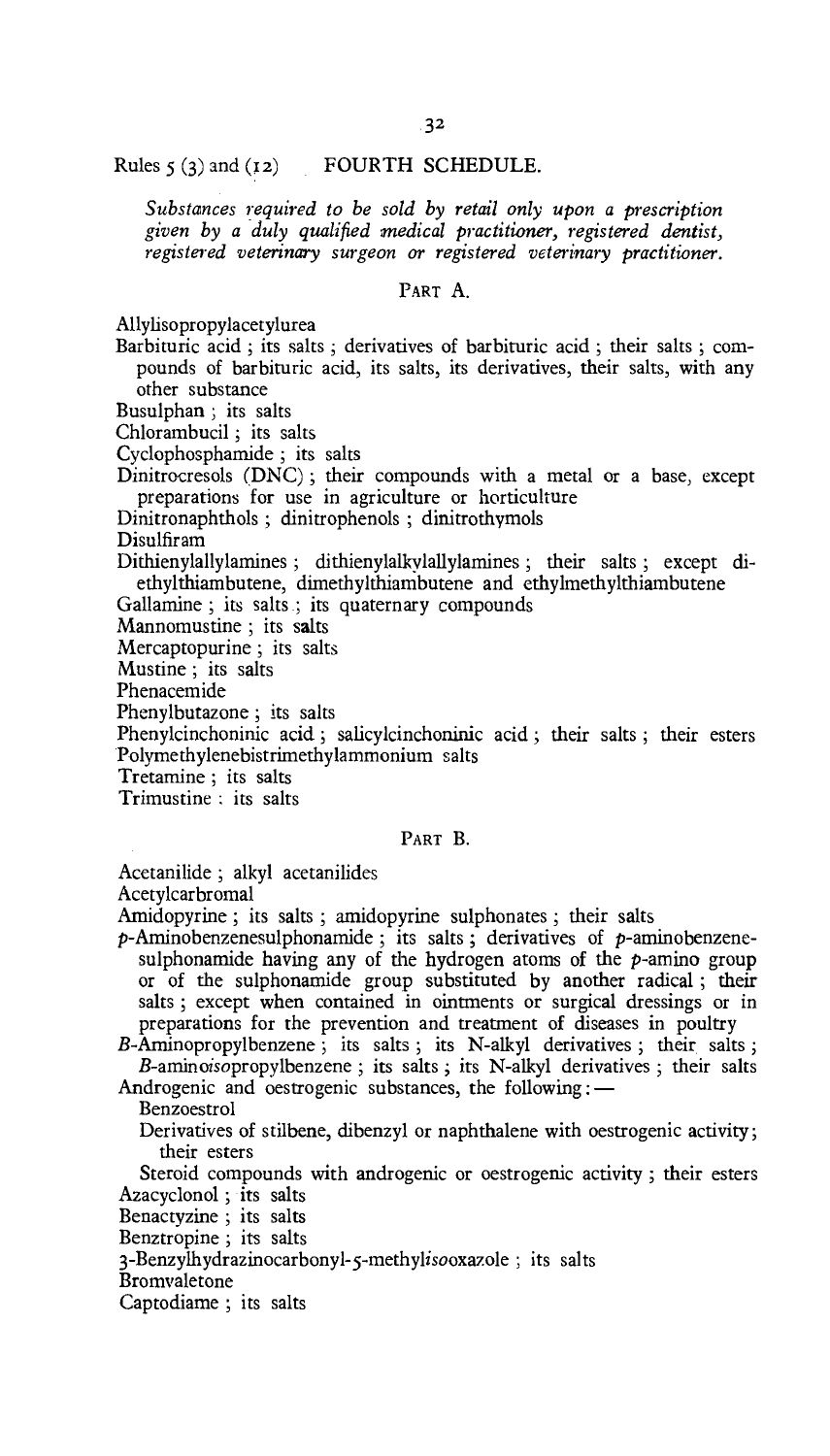'Carbromal 2-p-Chloropheny1-3-methylbutane-2 : 3 diol Chlorpropamide ; its salts 4-Hydroxyrnethy1-2: 2-diisopropyl-I : 3-dioxolan Hydroxyzine ; its salts Imipramine ; its salts Mephenesin ; its esters Meprobamate Metformin ; its salts Methocarbamol Methylpentynol ; its esters and other derivatives  $\alpha$ -Methyl-phenethylhydrazine; its salts Methyl phenidate ; its salts Paramethadione Phenelzine ; its salts Phenetidylphenacetin Phenformin ; its salts Phenmetrazine ; its salts Phenothiazine, derivatives of ; their salts ; except promethazine, its salts and molecular compounds Phenylbutazone; its salts Phenylethylhydantoin ; its salts ; its acyl derivatives ; their salts Pipradrol ; its salts Rauwolfia, alkaloids of ; their salts Sulphonal ; alkyl sulphonals Thalidomide ; its salts Thyroid gland, the active principles of ; their salts Tolbutamide Tribromethyl alcohol Troxidone Zoxazolamine ; its salts

# FIFTH SCHEDULE. Rule 14 (2)

# PART A.

*Form to which the substances specified are restricted when sold by listed sellers of Part II poisons.* 

| Poison                               | Form to which sale is restricted                               |
|--------------------------------------|----------------------------------------------------------------|
| Arsenical substances-                |                                                                |
| Arsenious oxide<br>Arsenic sulphides | Sheep dips, sheep washes<br>Sheep dips, sheep washes           |
| Calcium arsenates                    | Prepartions for use in agriculture<br>or horticulture          |
| Calcium arsenites                    | Agricultural and horticultural in-<br>secticides or fungicides |
| Copper acetoarsenite                 | Agricultural and horticultural in-<br>secticides or fungicides |
| Copper arsenates                     | Agricultural and horticultural in-<br>secticides or fungicides |
| Copper arsenites                     | Agricultural and horticultural in-<br>secticides or fungicides |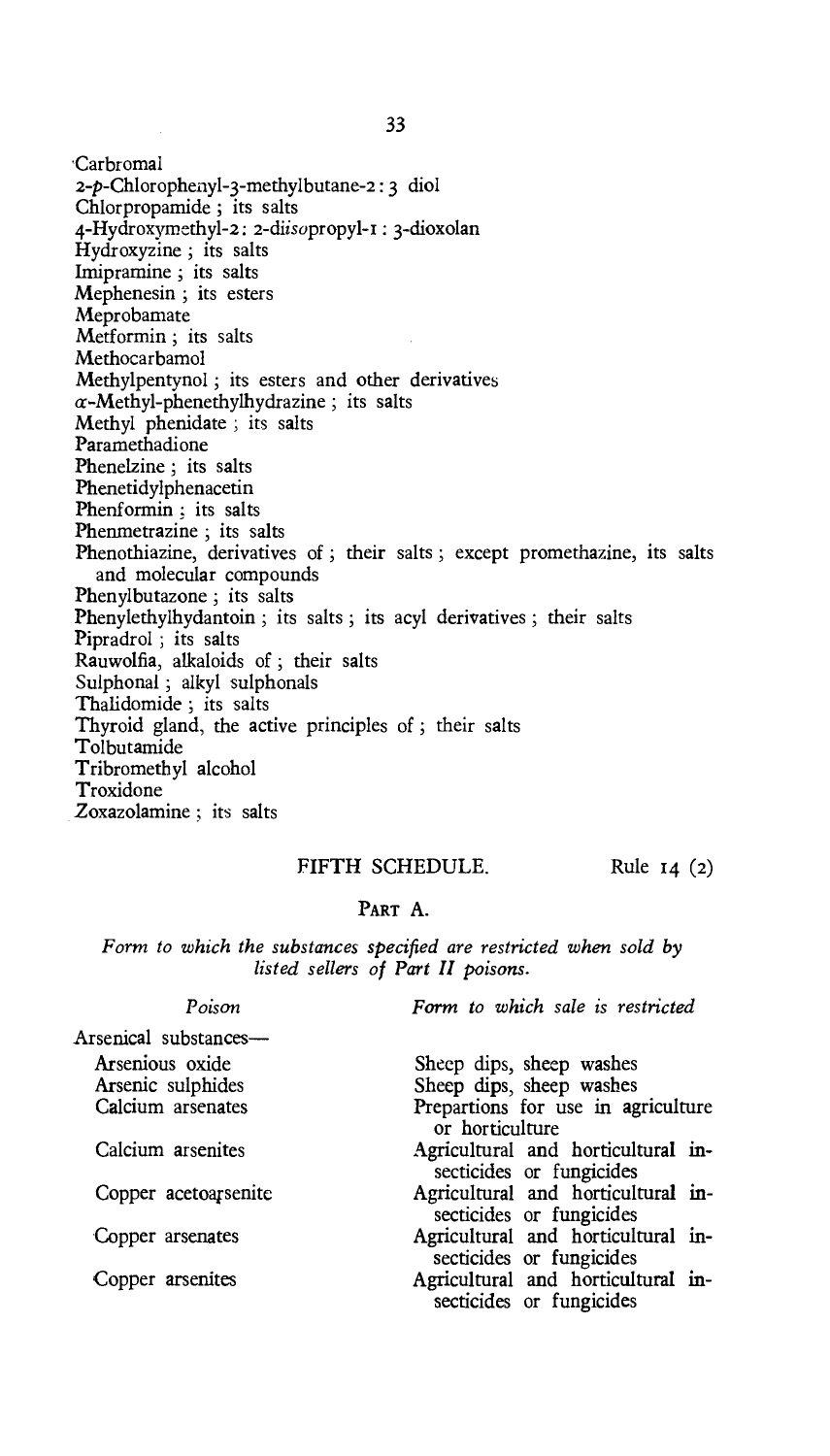Lead arsenates

Potassium arsenites

Sodium arsenates Sodium arsenites

Sodium thioarsenates Barium carbonate

Dinitrocresols (DNC) ; their compounds with a metal or a base

- Dinosam ; its compounds with a metal or a base
- Dinoseb ; its compounds with a metal or a base Endrin

Fluoroacetamide ; fluoroacetanilide

Mercurial substances— Mercuric chloride

Mercuric iodide

Organic compounds of mercury

Metallic oxalates other than potassium quadroxalate Nitrobenzene

Phosphorus compounds, the following : — Amiton Demeton-O Demeton-S Diethyl 4-methyl-7-coumarinyl phosphorothionate Diethyl p-nitrophenyl phosphate Dimefox Ethyl p-nitrophenyl phenylphosphonothionate Mazidox 2 - Methoxycarbonyl - r - methylvinyl dimethyl phosphate Mipafox Parathion

*Form to which sale is restricted* 

- Agricultural and horticultural insecticides or fungicides
- Sheep dips, sheep washes and potato haulm destroyers
- Sheep dips, sheep washes
- Sheep dips, sheep washes and potato haulm destroyers
- Sheep dips, sheep washes
- Preparations for the destruction of rats or mice
- Preparations for use in agriculture or horticulture
- Preparations for use in agriculture or horticulture
- Preparations for use in agriculture or horticulture
- Preparations for use in agriculture or horticulture
- Preparations for use in agriculture or horticulture; preparations for the destruction of rats or mice
- Agricultural and horticultural fungicides, seed and bulb dressings, insecticides
- Agricultural and horticultural fungicides, seed and bulb dressings
- Agricultural and horticultural fungicides, seed and bulb dressings
- Photographic solutions or materials
- Agricultural and horticultural insecticides ; substances for the treatment of bee disease ; ointments for the treatment of animals
- Preparations for use in agriculture or horticulture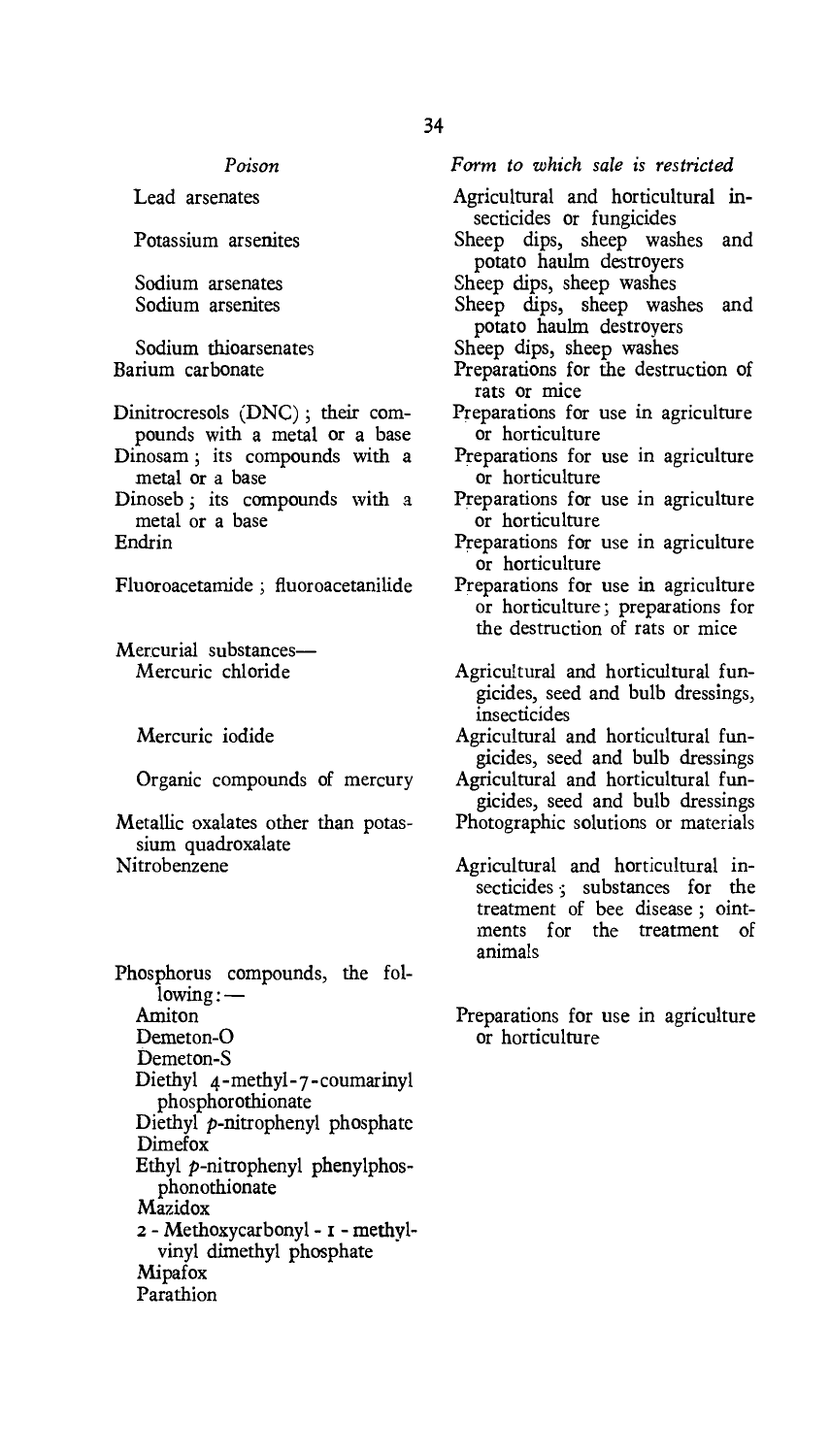*Poison Form to which sale is restricted* 

Schradan Sulfotep TEPP (HETP) Triphosphoric pentadimethylamide<br>Zinc phosphide

Preparations for the destruction of rats or mice

# PART **B.**

*Poisons which may be sold by listed sellers of Part II poisons only to persons engaged in the trade or business of agriculture or horticulture and for the purpose of that trade or business.* 

Arsenical poisons other than lead arsenates, calcium arsenates and copper acetoarsenite

Dinitrocresols  $(DNC)$ ; their compounds with a metal or a base; except winter washes containing not more than the equivalent of five per cent. of dinitrocresols

Dinosam ; its compounds with a metal or a base

Dinoseb ; its compounds with a metal or a base

Mercuric chlorides ; mercuric iodides ; organic compounds of mercury Phosphorus compounds, the following: —

Amiton Demeton-O

Demeton-S

Diethyl 4-methyl-7-coumarinyl phosphorothionate

Diethyl p-nitrophenyl phosphate

Dimefox

Ethyl p-nitrophenyl phenylphosphonothionate

Mazidox

2-Methoxycarbonyl-I-methylvinyl dimethyl phosphate

Mipafox, except in the form of a cap on a stick or wire

Parathion Schradan

**Sulfoten** 

Triphosphoric pentadimethylamide

# SIXTH SCHEDULE Rules 18 (3)

**and 19 (2)** 

*Statement of particulars permitted in certain cases as to proportion of poison.* 

*Name of Poison Particulars* 

Alkaloids<br> **Alkaloids** Aconite, alkaloids of **The proportion of any one alkaloid**<br> **Aconite** calkaloids of **The proportion of aconite** that the preparation **Aconite, alkaloids of of aconite that the preparation would be calculated to contain on the assumption that all the alkaloids of aconite in the preparation were that alkaloid**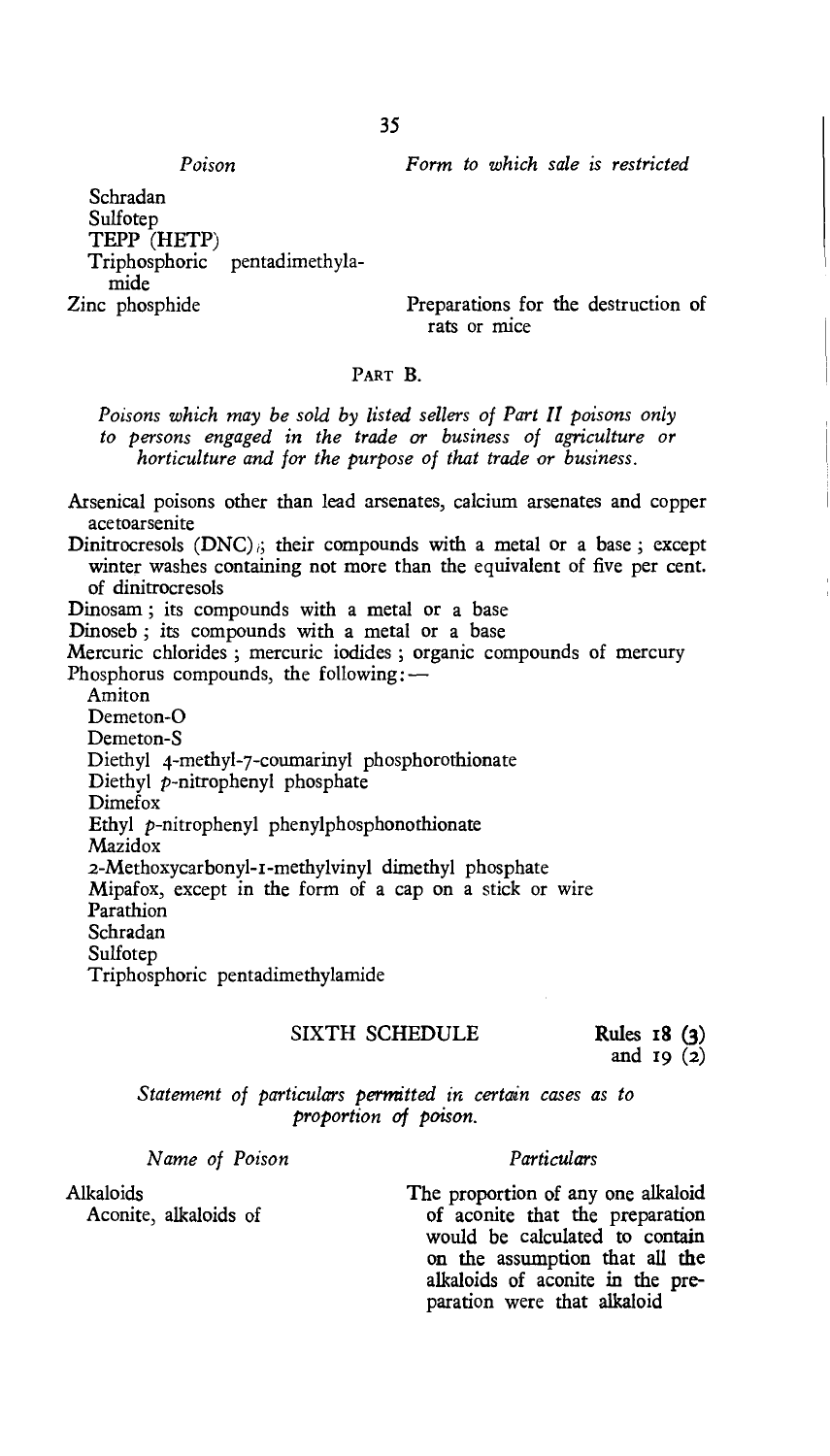Belladonna, alkaloids of Calabar bean, alkaloids of Coca, alkaloids of Colchicum, alkaloids of Ephedra, alkaloids of Ergot, alkaloids of Gelsemium, alkaloids of Jaborandi, alkaloids of Lobelia, alkaloids of Pomegranate, alkaloids of Quebracho, alkaloids of, other than the alkaloids of red quebracho Sabadilla, alkaloids of Solanaceous alkaloids not otherwise included in the Poisons List Stavesacre, alkaloids of Veratrum, alkaloids of

Yohimba, alkaloids of

Antimonial poisons

Arsenical poisons

Barium, salts of

- Digitalis, glycosides of; other active principles of digitalis
- Hydrocyanic acid; cyanides; double cyanides of mercury and zinc

*Name of Poison Particulars* 

The same as above, with the substitution for the reference to aconite of a reference to belladonna, calabar bean or such other of the said poisons as the case may require

- The proportion of antimony trioxide  $(Sb<sub>2</sub>O<sub>3</sub>)$  or antimony pentoxide  $(Sb<sub>2</sub>O<sub>s</sub>)$  that the preparation would be calculated to contain on the assumption that the antimony (Sb) in the poison had been wholly converted into antimony trioxide or antimony pentoxide as the case may be
- The proportion of arsenic trioxide  $(As<sub>2</sub>O<sub>3</sub>)$  or arsenic pentoxide  $(As<sub>2</sub>O<sub>5</sub>)$  that the preparation would be calculated to contain on the assumption that the arsenic (As) in the poison had been wholly converted into arsenic trioxide or arsenic pentoxide as the case may be
- The proportion of one particular barium salt which the preparation would be calculated to contain on the assumption that the barium (Ba) in the poison had been wholly converted into that salt
- The number of units of activity as defined in the British Pharmacopoeia contained in a specified quantity of the preparation
- The proportion of hydrocyanic acid (HCN) that the preparation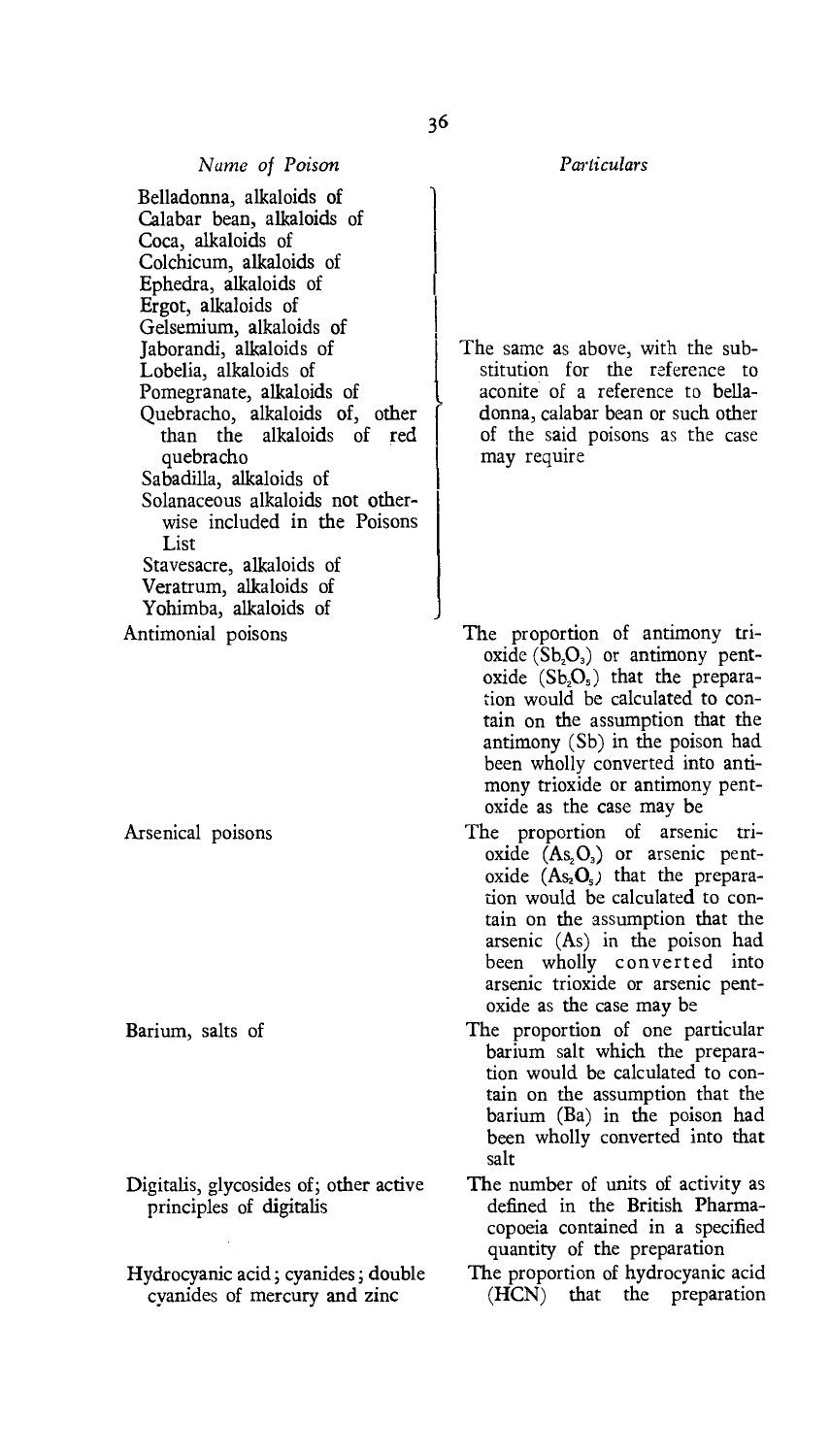*Name of Poison Particulars* 

- Lead, compounds of, with acids from fixed oils
- Mercury, organic compounds of

- 
- Pituitary gland, the active prin-<br>ciples of  $\begin{pmatrix} a \end{pmatrix}$

would be calculated to contain on the assumption that the cyanides in the poison had been wholly converted into hydrocyanic acid

- Insulin The number of units of activity as defined in the British Pharmacopoeia contained in a specified quantity of the preparation<br>The proportion of lead oxide (PbO)
	- that the preparation would be calculated to contain on the assumption that the lead in the poison had been wholly converted into lead oxide<br>The proportion of organically
	- combined mercury (Hg) contained in the preparation
- Nux Vomica The proportion of strychnine contained in the preparation
- Opium The proportion of morphine contained in the preparation
- Phenols The proportion of phenols (added together) contained in the preparation.
	- Compounds of a phenol with a The proportion of phenols (added metal together) that the preparation would be calculated to contain on the assumption that the compounds of phenols with a metal had been wholly converted into the corresponding phenols<br>Either
		- - the number of units of activity as defined in the British Pharmacopoeia contained in a specified quantity of the preparation ; or
			- (b) the proportion of pituitary gland, or of anterior or of posterior lobe of the gland, as the case may be, contained in the preparation; or
			- (c) the amount of pituitary gland, or of anterior or of posterior lobe of the gland, as the case may be, from which a specified quantity of the preparation was obtained, together with an indication whether the amount relates to fresh or to dried gland substance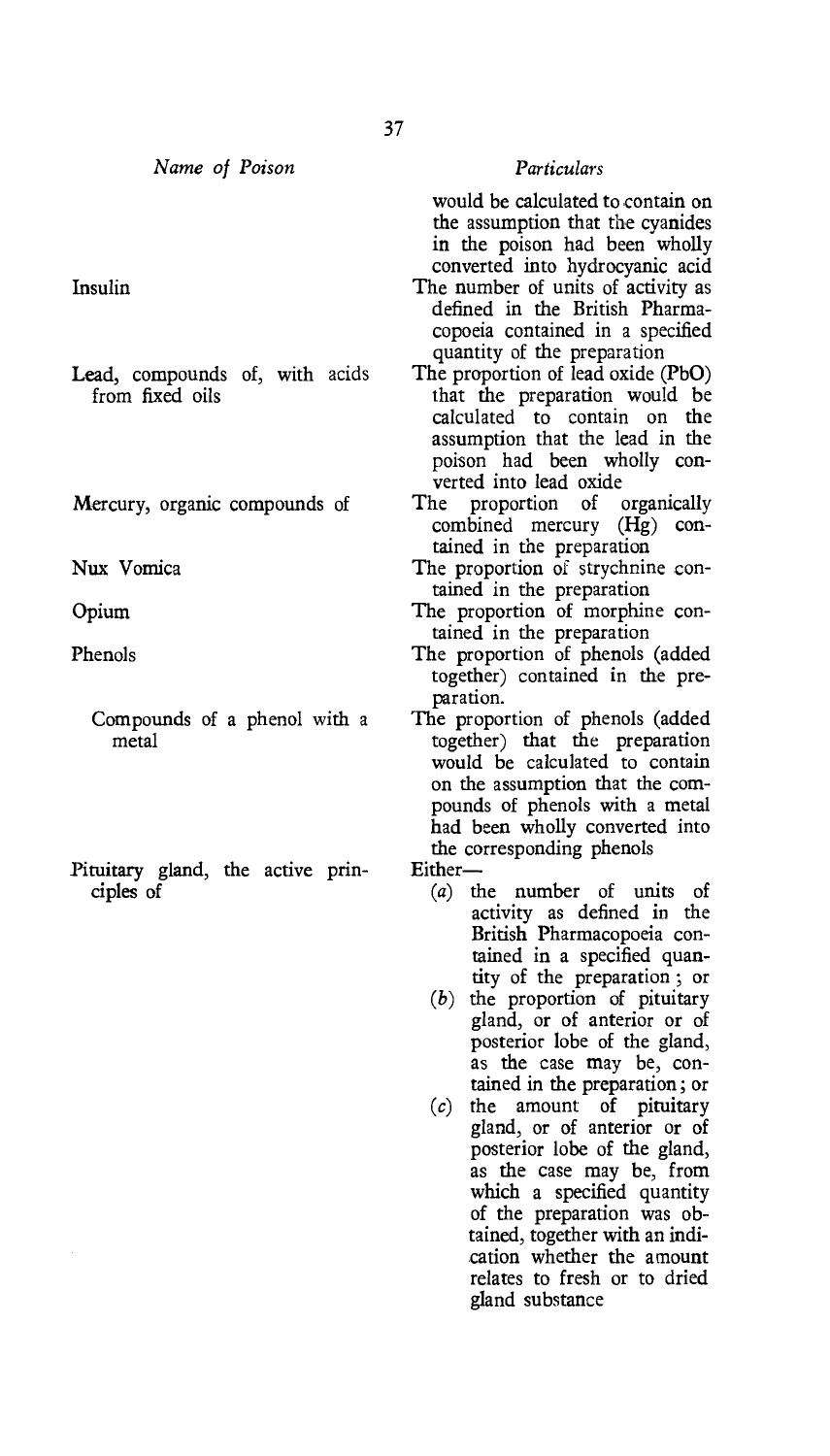*Name of Poison Particulars* 

Suprarenal gland, the active prin-<br>ciples of; their salts  $(a)$ 

Thyroid gland, the active prin-<br>ciples of ; their salts  $(a)$ 

- Potassium hydroxide The proportion of potassium monoxide  $(K_2O)$  which the preparation would be calculated to contain on the assumption that the potassium hydroxide in the preparation had been wholly converted into potassium monoxide
- Sodium hydroxide The proportion of sodium monoxide  $(Na, O)$  which the preparation would be calculated to contain on the assumption that the sodium hydroxide in the preparation had been wholly converted into sodium monoxide
- Strophanthus, glycosides of The amount of Standard Tincture of Strophanthus as defined in the British Pharmacopoeia which possesses the same activity as a specified quantity of the preparation when assayed by the method described in the said Pharmacopoeia

- $\alpha$  the proportion of suprarenal gland or of the cortex or of the medulla of the gland, as the case may be, contained in the preparation ; or
- *(b)* the amount of suprarenal gland or of the cortex or of the medulla of the gland, as the case may be, from which a specified quantity of the preparation was obtained, together with an indication whether the amount relates to fresh or dried gland substance

- (a) the proportion of thyroid gland contained in the preparation ; or
- (b) the amount of thyroid gland<br>from which a specified a specified quantity of the preparation was obtained, together with an indication whether the amount relates to fresh or to dried gland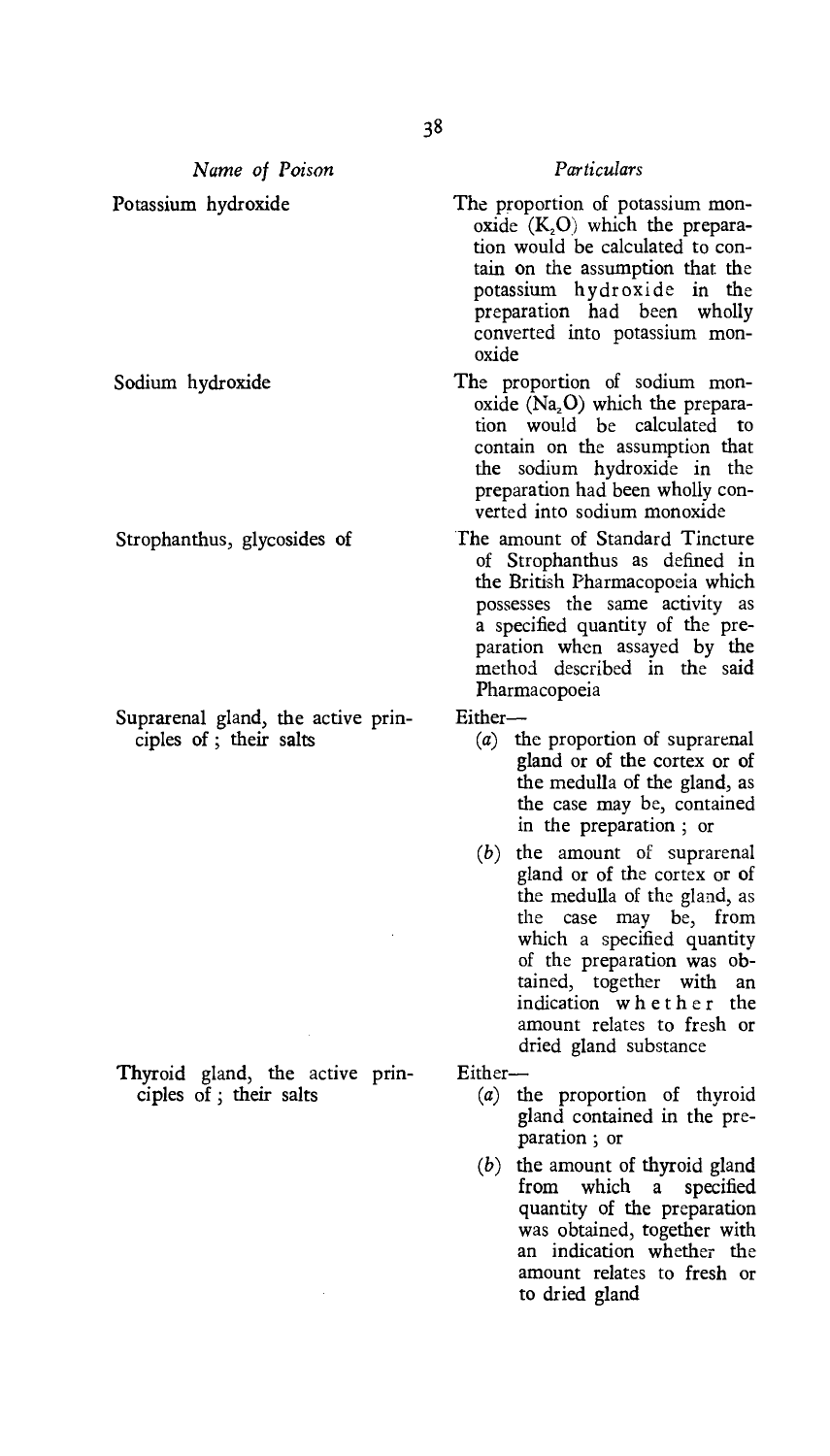# SEVENTH SCHEDULE. Rule 20 (I)

# *Indication of character of article prescribed for the purposes of section 9 (r) (c) (iii) of the Act.*

- i. To be labelled with the words *"Caution. It is dangerous to fake this preparation except under medical supervision.":—* 
	- Medicines (other than medicines mentioned in paragraph 9 of this Schedule) made up ready for the internal treatment of human ailments if the poison is one of the following: $-$ 
		- Anti-histamine substances, the following ; their salts ; their molecular compounds :—

Antazoline Bromodiphenhydramine **Buclizine** Chlorcyclizine (p-Chiorophenylpyrid-2-ylmethyl) 2-dimethylaminoethyl ether I-(4-p-Chloropheny1-3-phenyl-but-2-eny1)-pyrrolidine Chlorpheniramine Clemizole **Cyclizine**  $3-Di-n-butylaminomethyl-4: 5: 6-trihydroxyphthalide$ i -Dimethyiamino-3-phenyl-3-(2-pyridyl)-propane Diphenhydramine Diphenylpyraline Doxylamine Isothipendyl Mebhydrolin Meclozine Phenindamine **Promethazine** Thenalidine Triprolidine Substances being tetra-substituted N derivatives of ethylenediamine or propylenediamine Insulin Pituitary gland, the active principles of

2. To be labelled with the words *"Caution. It is dangerous to exceed the stated dose.":—* 

Medicines (other than medicines mentioned in paragraph i of this Schedule) made up ready for the internal treatment of human ailments except in the case of a substance included in the First Schedule.

3. To be labelled with the words *"Poison. For Animal treatment only.":—* 

Medicines made up ready for the treatment of animals.

4. To be labelled with the words *"Caution. This preparation may cause serious inflamation of the skin in certain persons and should be used only in accordance with expert advice.":—* 

Preparations for the dyeing of hair containing phenylene diamines, tolylene diamines or other alkylated-benzene diamines or their salts.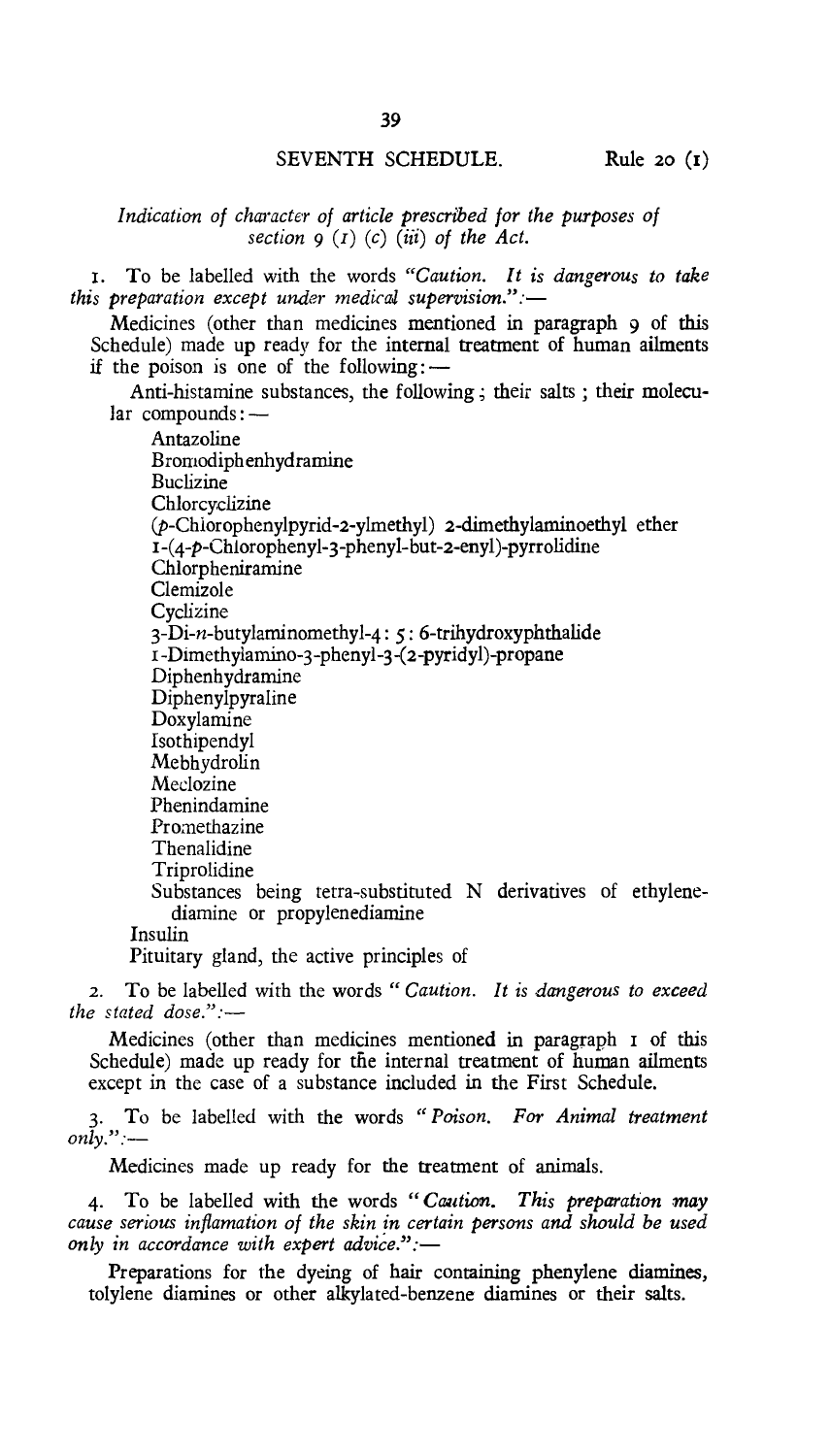5. To be labelled with the words *" Caution. This substance is caustic ":—* 

Potassium hydroxide, sodium hydroxide, and articles containing either of those substances.

6. To be labelled with the words *"Caution. This substance is poisonous. The inhalation of its vapour, mist, spray or dust may have harmful consequences. It may also be dangerous to let it come into contact with the skin or clothing.":—* 

Dinitrocresols (DNC) ; their compounds with a metal or a base ; except preparations for the treatment of human ailments and except winter washes containing not more than the equivalent of five per cent. of dinitrocresols

Dinosam, its compounds with a metal or a base Dinoseb, its compounds with a metal or a base Endrin Fluoroacetamide ; fluoroacetanilide Organic compounds of mercury in aerosols Phosphorous compounds, the following: —

Amiton Demeton-O Demeton-S Diethyl 4-methyl-7-coumarinyl phosphorothionate Diethyl p-nitrophenyl phosphate Dimefox Ethyl p-nitrophenyl phenylphosphonothionate Mazidox 2-Methoxycarbonyl-r-methylvinyl dimethyl phosphate Mipafox Parathion Sulfotep Schradan TEPP (HETP) Triphosphoric pentadimethylamide

7. To be labelled with the words *"Caution. This preparation should be administered only under medical supervision. The vapour is dangerous."* 

Medicines made up ready for the internal or external treatment of human ailments and containing dyflos.

8. To be labelled with the words *"Caution. This substance is poisonous. Inhalation of the powder is dangerous. It is also dangerous to let the substance come into contact with the skin or clothing.":—* 

*Monofluoroacetic* acid ; its salts.

9. To be labelled with the words *"Caution. This may cause drowsiness.":—* 

Medicines intended solely, and made up ready, for the prevention of motion sickness if the poison is one of the following: $-$ 

Anti-histamine substances listed in paragraph i of this Schedule ; their salts ; their molecular compounds.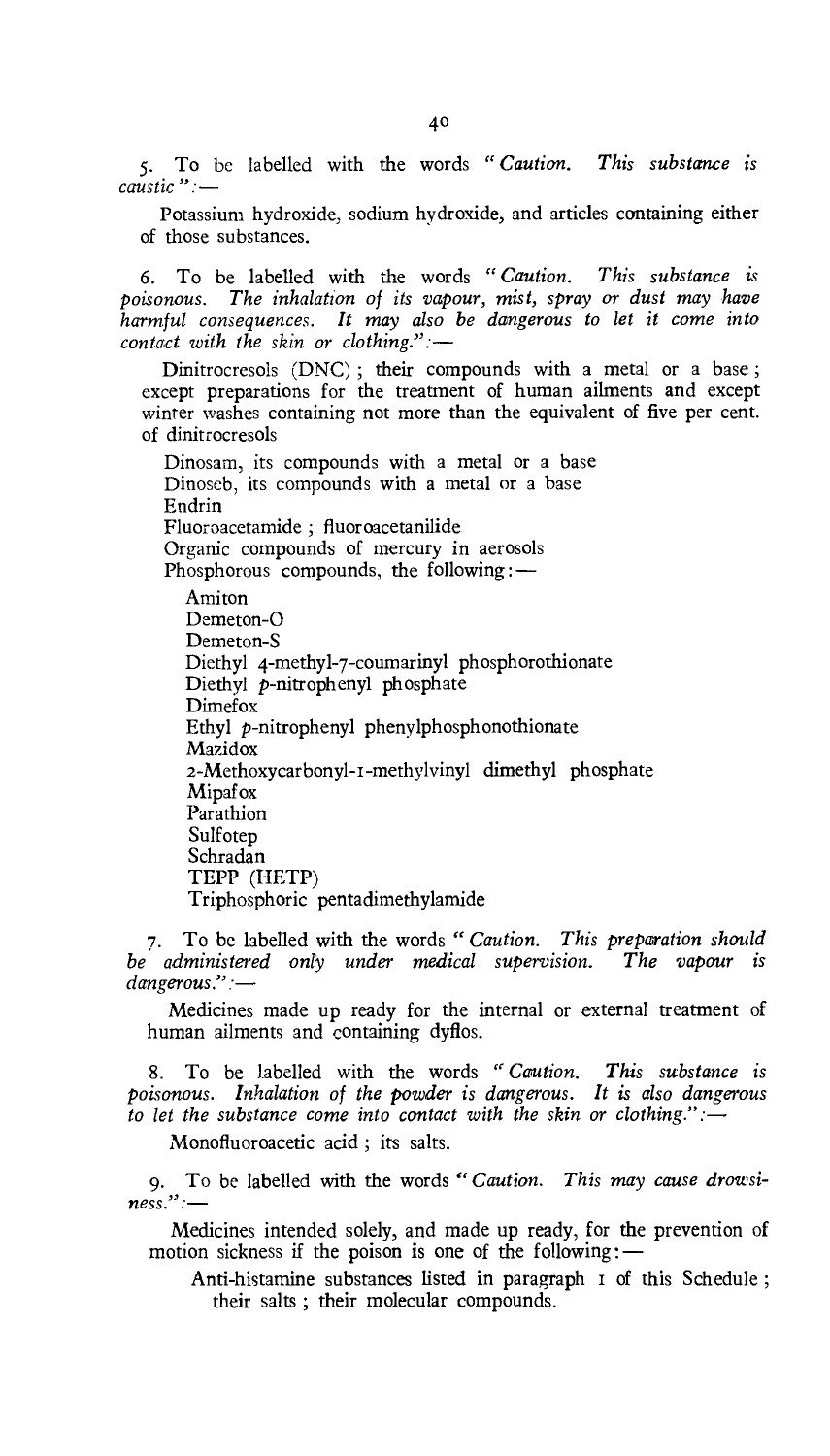# EIGHTH SCHEDULE. Rule 26

*Poisons required to be specially labelled for transport.* 

Arsenical poisons

Barium, salts of

Dinitrocresols (DNC), their compounds with a metal or a base, when contained in preparations for use in agriculture or horticulture, except winter washes containing not more that the equivalant of five per cent. of dinitrocresols

Dinosam, its compounds with a metal or a base, when contained in preparations for use in agriculture or horticulture

Dinoseb, its compounds with a metal or a base, when contained in preparations for use in agriculture or horticulture

Endrin

Fluoroacetamide ; fluoroacetanilide

Hydrocyanic acid ; cyanides

Monofluoroacetic acid ; its salts

Nicotine, except in solid preparations containing less than four per cent. of nicotine

Phosphorous compounds, the following: —

Amiton Demeton-O Demeton-S Demeton-O-methyl Demeton-S-methyl Diethyl 4-methyl-7-coumarinyl phosphorothionate Diethyl p-nitrophenyl phosphate Dimefox Ethyl p-nitrophenyl phenylphosphonothionate **Mazidox** 2-Methoxycarbonal-r-methylvinyl dimethyl phosphate Mipafox Parathion Schradan Sulfotep TEPP (HETP) Triphosphoric pentadimethylamide Strychnine Thallium, salts of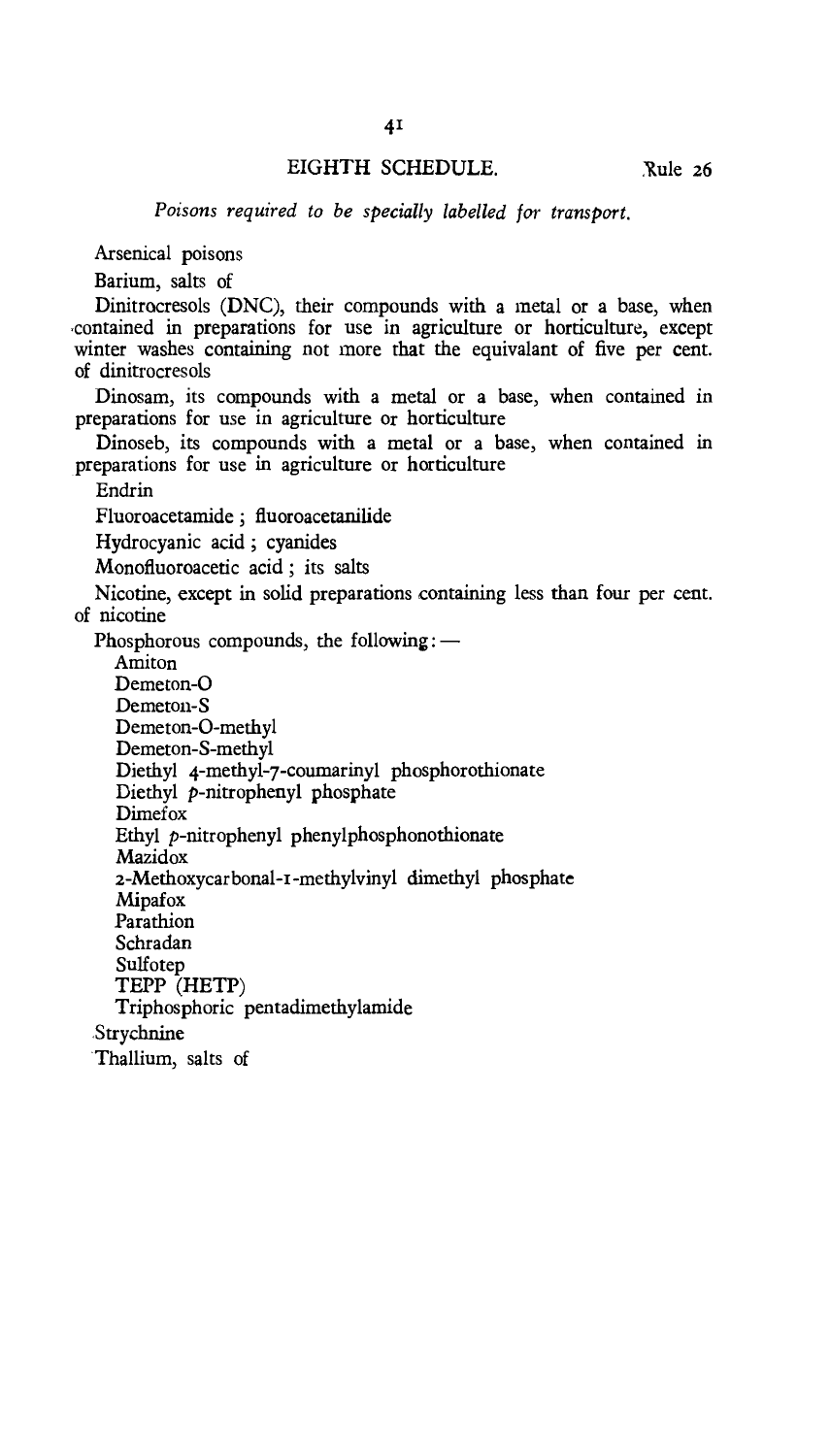# Rule 31 (I) NINTH SCHEDULE.

*Form of application for entry in the list kept by the Chief Constable under section 12 of the Act.* 

# PHARMACY AND POISONS ACT, 1947.

*Form of application by a person to have his name entered in the Chief Constable's list of persons entitled to sell poisons included in Part II of the Poisons List.* 

To the Chief Constable of the Isle of Man.

being engaged in the business of hereby apply to have my name entered in the list kept in pursuance of section 12 of the above Act in respect of the following premises, namely, 

as a person entitled to sell from those premises poisons included in Part II of the Poisons List.

I hereby nominate

to act as my deputy (deputies) for the sale of poisons in accordance with Rule 14 (t) of the Poisons Rules, 196o.

Signature of applicant

Date

*This space is for the use of the Chief Constable.* 

Rule 31 (3) TENTH SCHEDULE.

*Form of the list to be kept by the Chief Constable in pursuance of section 12 (1) of the Act.* 

PHARMACY AND POISONS ACT, 1947.

List of persons entitled to sell poisons in Part II of the Poisons List.

| Full Name | Address of<br>premises | Description<br>of business<br>carried on<br>at the<br>premises | Name of deputy<br>(or deputies)<br>permitted to sell |  |
|-----------|------------------------|----------------------------------------------------------------|------------------------------------------------------|--|
|           |                        |                                                                |                                                      |  |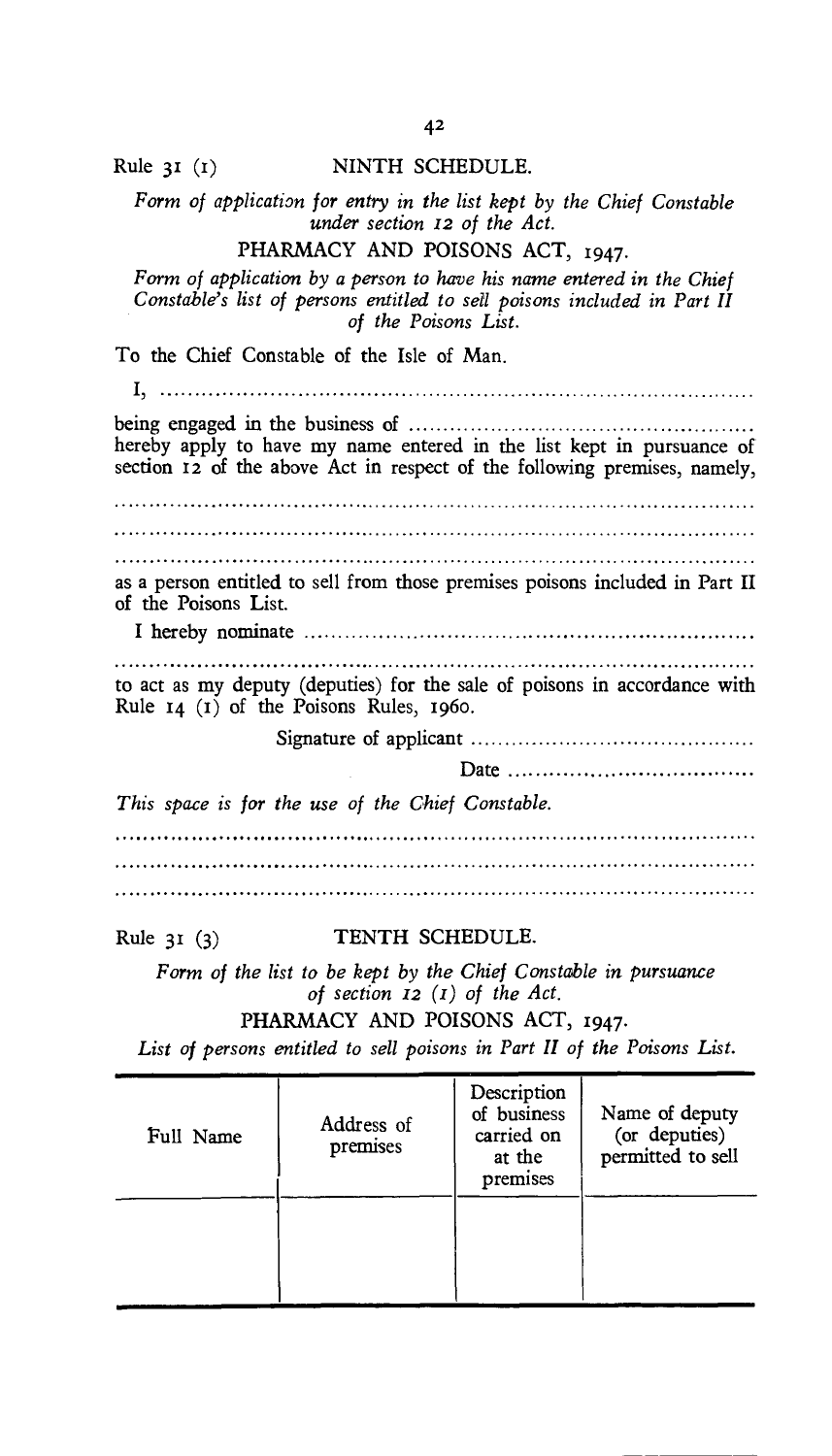# ELEVENTH SCHEDULE. Rule 32 (1)

*Certificate for the purchase of a poison.* 

For the purposes of subsection  $(2)$   $(a)$   $(i)$  of section 9 of the Pharmacy and Poisons Act, 1947, I the undersigned, a householder occupying  $(a)$ ........

 hereby certify from my knowledge of *(b)* of *(a)* that he is a person to whom *(c)* may properly be supplied.

I further certify that *(d)* is the signature of the said *(b)* 

Signature of householder giving certificate.

Date

- (a) Insert full postal address.
- (b) Insert full name of intending purchaser.
- (c) Insert name of poison.
- (d) Intending purchaser to sign his name here.

*Endorsement required by Rule 32 of the Poisons Rules, 196o, to be made by a police officer in charge of a police station when, but only when, the householder giving the certificate is not known to the seller of the poison to be a responsible person of good character.* 

I hereby certify that in so far as is known to the police of the district in which \* resides he is a responsible person of good character.

> Signature of Police Officer Rank ............................ In charge of Police Station at Date ..............................

Office Stamp of Police Station.

\* Insert full name of householder giving the certificate.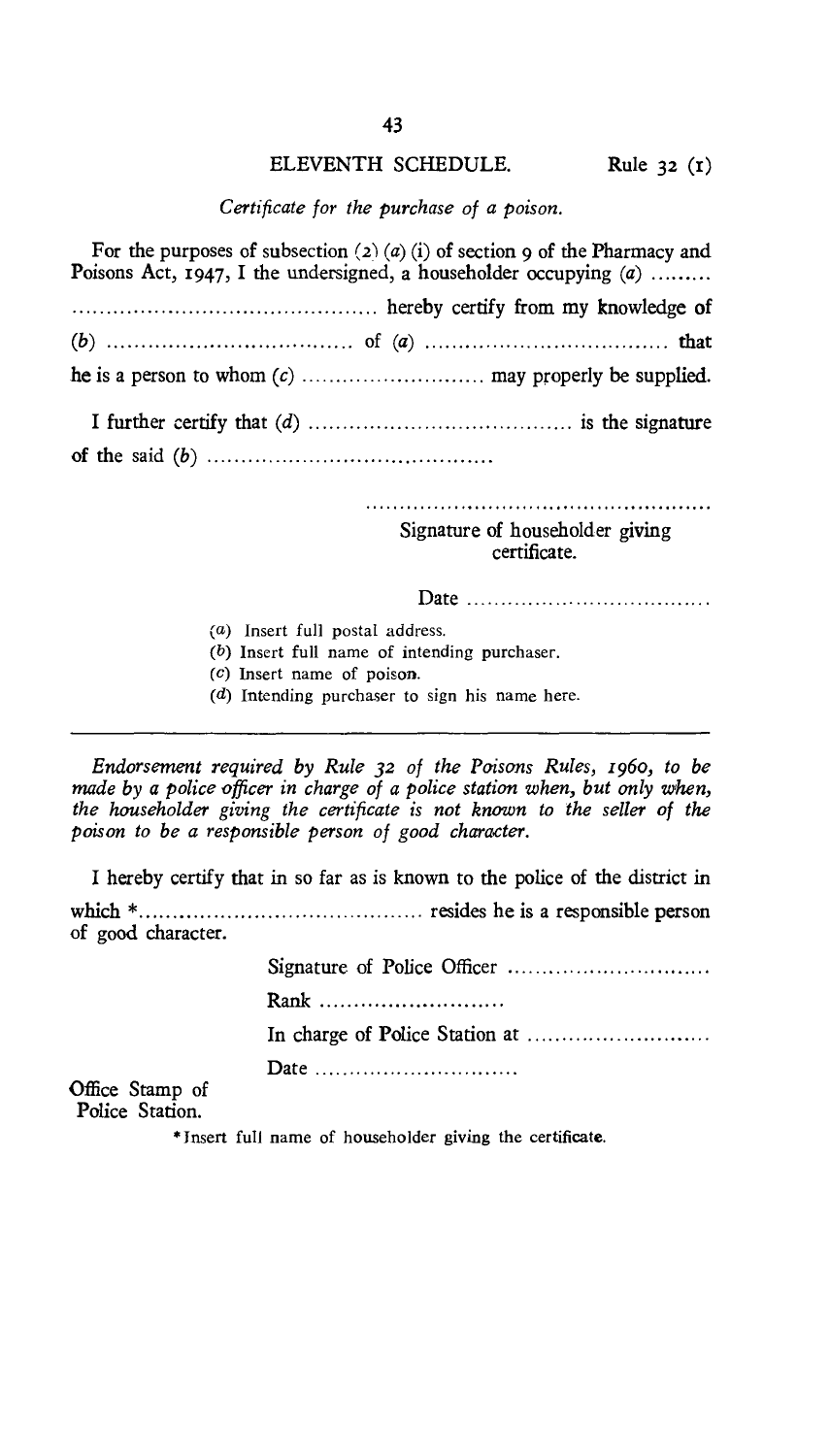# Rule 33 TWELFTH SCHEDULE.

*Form of entry to be made in the book to be kept by sellers of poisons in accordance with section 9 (2) (b) of the Act.* 

| Name and        |                                   | Purchaser's |         |                                     | Purpose<br>for                       | Date of                 | Name and<br>address of                          | Signature of purchaser<br>or, where a signed                                        |
|-----------------|-----------------------------------|-------------|---------|-------------------------------------|--------------------------------------|-------------------------|-------------------------------------------------|-------------------------------------------------------------------------------------|
| Date of<br>Sale | quantity<br>of poison<br>supplied | Name        | Address | Business,<br>trade or<br>occupation | which<br>stated<br>to be<br>required | certificate<br>(if any) | person<br>giving<br>certificate<br>$(if \ any)$ | order is permitted<br>by the Poisons Rules<br>1960, the date of the<br>signed order |
|                 |                                   |             |         |                                     |                                      |                         |                                                 |                                                                                     |
|                 |                                   |             |         |                                     |                                      |                         |                                                 |                                                                                     |
|                 |                                   |             |         |                                     |                                      |                         |                                                 |                                                                                     |
|                 |                                   |             |         |                                     |                                      |                         |                                                 |                                                                                     |
|                 |                                   |             |         |                                     |                                      |                         |                                                 |                                                                                     |
|                 |                                   |             |         |                                     |                                      |                         |                                                 |                                                                                     |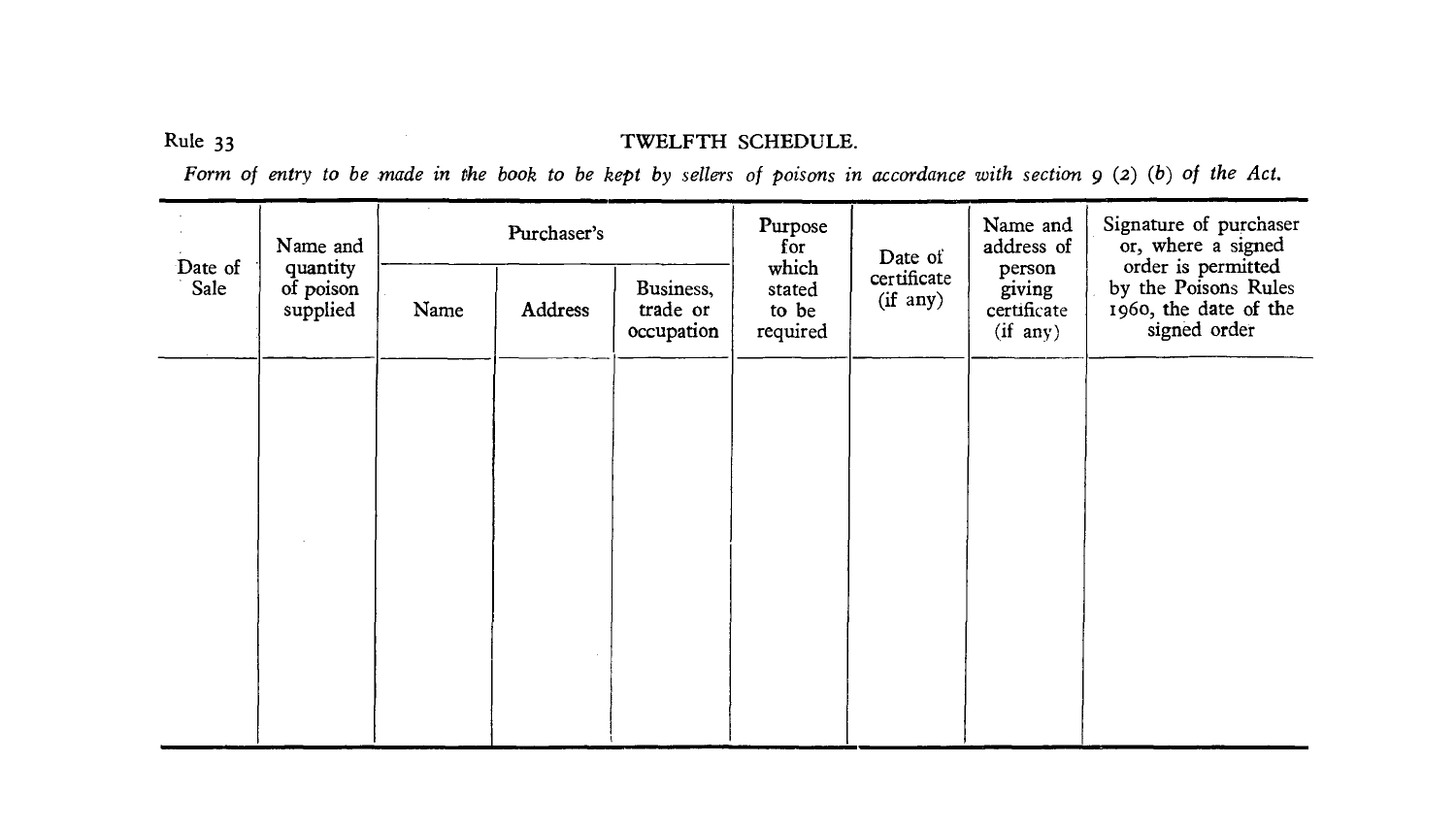# THIRTEENTH SCHEDULE. Rule 16

# *Forms of certificate authorising the purchase of monofluoroacetic acid or a salt thereof as* a *rodenticide.*

*Certificate authorising the purchase of monofluoroacetic acid or a salt thereof as a rodenticide for use by employees of* a *local authority or* a *Board of Tynwald.* 

For the purposes of Rule 16 of the Poisons Rules, 196o, I hereby certify

that *(a)* of *(b)* is required for use

by employees of *(c)* as a rodenticide in *(d)* 

situated *at (e)* 

Signature of Medical Officer of Health.

Date **1.** (*c*) **1.** (*c*) **1.** (*c*) **1.** (*c*) **1.** (*c*) **1.** (*c*) **1.** (*c*) **1.** (*c*) **1.** (*c*) **1.** (*c*) **1.** (*c*) **1.** (*c*) **1.** (*c*) **1.** (*c*) **1.** (*c*) **1.** (*c*) **1.** (*c*) **1.** (*c*) **1.** (*c*) **1.** (*c* 

- (a) Insert quantity required.
- (b) Insert "monofluoroacetic acid" or the salt thereof required as the case may require.
- (c) Insert the name of the authority in question.
- (d) State " ships ", " aircraft ", " hangars ", " sewers ", " industrial premises " or " warehouse(s)" as the case may require.
- (e) State the situation of the ships, aircraft, hangars or sewers or give the address(es) of the premises or warehouse(s) as the case may require.

# FOURTEENTH SCHEDULE. Rule 6

*Substances in which poison is exempted 'by Rule 6 from section 9 (2) of the Act.* 

| Poison |  |  | Substances in which exempted                                                                                                                      |
|--------|--|--|---------------------------------------------------------------------------------------------------------------------------------------------------|
|        |  |  | Nicotine    Agricultural and horticultural insecticides con-<br>sisting of nicotine dusts containing not more<br>than four per cent. of nicotine. |

# FIFTEENTH SCHEDULE. Rule 15

*Poisons required to be coloured in certain cases.* 

Arsenical poisons Fluoroacetamide .; fluoroacetanilide 2-Methoxycarbonal-r-methylvinyl dimethyl phosphate Monofluoroacetic acid ; its salts